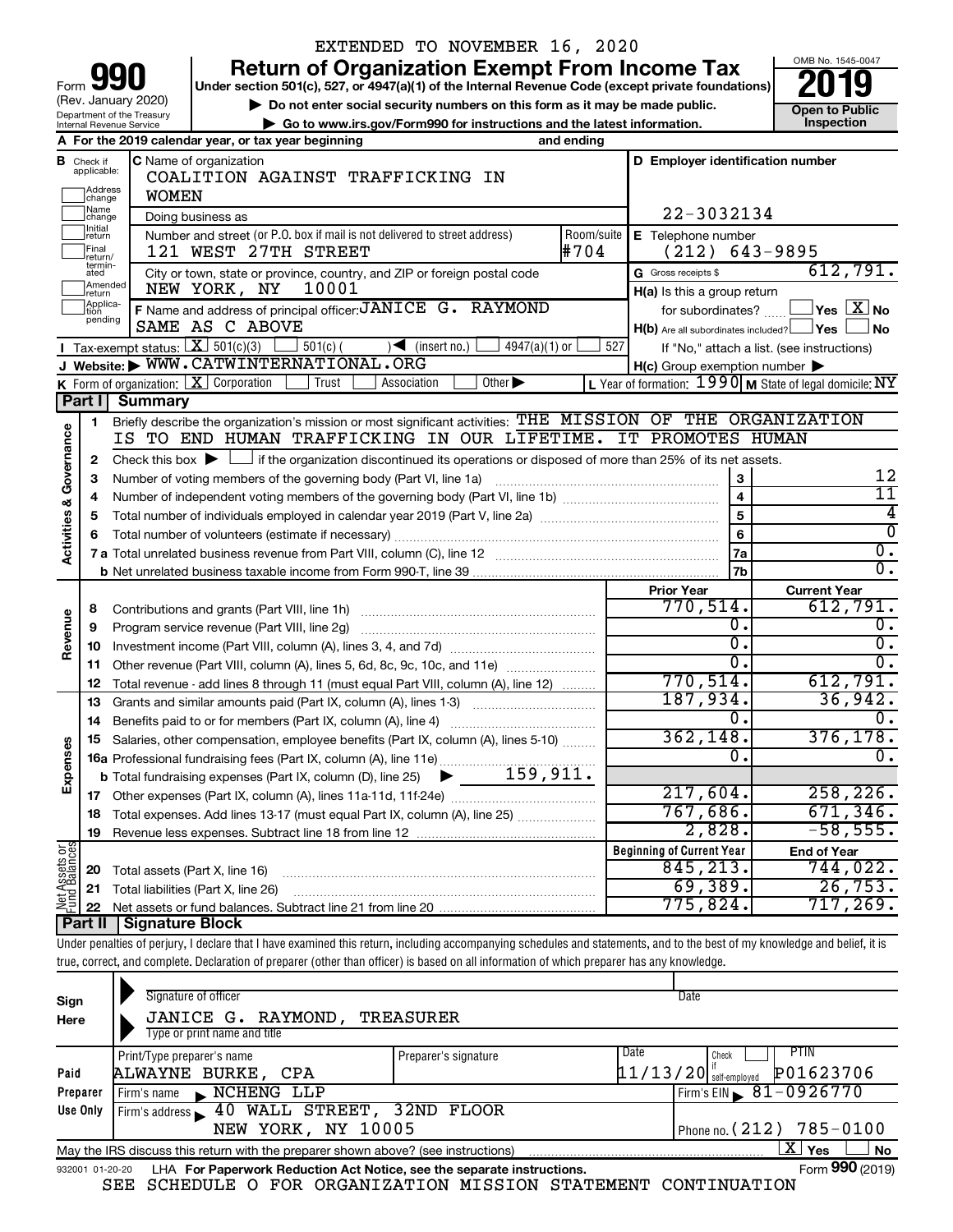|              | COALITION AGAINST TRAFFICKING IN<br>22-3032134<br><b>WOMEN</b>                                                                                                                                                                                             |
|--------------|------------------------------------------------------------------------------------------------------------------------------------------------------------------------------------------------------------------------------------------------------------|
|              | Page 2<br>Form 990 (2019)<br><b>Statement of Program Service Accomplishments</b><br>Part III                                                                                                                                                               |
|              | $\boxed{\textbf{X}}$                                                                                                                                                                                                                                       |
| $\mathbf{1}$ | Briefly describe the organization's mission:                                                                                                                                                                                                               |
|              | THE MISSION OF THE ORGANIZATION IS TO END HUMAN TRAFFICKING IN OUR                                                                                                                                                                                         |
|              | LIFETIME. IT PROMOTES HUMAN RIGHTS BY WORKING INTERNATIONALLY TO<br>COMBAT COMMERCIAL SEXUAL EXPLOITATION IN ALL ITS FORMS, ESPECIALLY                                                                                                                     |
|              | PROSTITUTION AND TRAFFICKING IN WOMEN AND CHILDREN.                                                                                                                                                                                                        |
| $\mathbf{2}$ | Did the organization undertake any significant program services during the year which were not listed on the                                                                                                                                               |
|              | $\exists$ Yes $\boxed{\text{X}}$ No<br>prior Form 990 or 990-EZ?                                                                                                                                                                                           |
|              | If "Yes," describe these new services on Schedule O.                                                                                                                                                                                                       |
| 3            | $\exists$ Yes $\boxed{\text{X}}$ No<br>Did the organization cease conducting, or make significant changes in how it conducts, any program services?                                                                                                        |
| 4            | If "Yes," describe these changes on Schedule O.<br>Describe the organization's program service accomplishments for each of its three largest program services, as measured by expenses.                                                                    |
|              | Section 501(c)(3) and 501(c)(4) organizations are required to report the amount of grants and allocations to others, the total expenses, and                                                                                                               |
|              | revenue, if any, for each program service reported.                                                                                                                                                                                                        |
| 4a           | 36, 942. $ $ (Revenue \$<br>$426$ , $161$ . including grants of \$<br>(Expenses \$<br>(Code:                                                                                                                                                               |
|              | COALITION AGAINST TRAFFICKING IN WOMEN "CATW" AND OUR PARTNERS ENGAGE                                                                                                                                                                                      |
|              | IN ADVOCACY, EDUCATION AND PREVENTION PROGRAMS FOR VICTIMS OF<br>TRAFFICKING AND PROSTITUTION IN ASIA, AFRICA, LATIN AMERICA, EUROPE AND                                                                                                                   |
|              | NORTH AMERICA, INCLUDING THE UNITED STATES.<br>CATW AND OUR PARTNERS                                                                                                                                                                                       |
|              | PROVIDE MULTI-LEVEL SERVICES, FINANCIAL AID, PSYCHOLOGICAL SUPPORT,                                                                                                                                                                                        |
|              | HOUSING, AND LEGAL ADVOCACY FOR VICTIMS OF SEX TRAFFICKING AND                                                                                                                                                                                             |
|              | COMMERCIAL SEXUAL EXPLOITATION.<br>CATW CARRIES OUT INNOVATIVE,                                                                                                                                                                                            |
|              | MULTI-TIERED PROGRAMS THAT EDUCATE YOUTH, GOVERNMENT OFFICIALS,<br>LAW                                                                                                                                                                                     |
|              | ENFORCEMENT, AND THE PUBLIC ABOUT THE HARM OF HUMAN TRAFFICKING AND<br>COMMERCIAL SEXUAL EXPLOITATION. IT IS THE DEMAND FOR THE BODIES OF                                                                                                                  |
|              | WOMEN AND GIRLS FOR COMMERCIAL SEX THAT IS FUELING SEX TRAFFICKING.                                                                                                                                                                                        |
|              | CATW AND OUR PARTNERS CARRY OUT PROGRAMS TO EDUCATE MALE YOUTH ABOUT                                                                                                                                                                                       |
| 4b           | (Code: \end{\beta \end{\beta \end{\beta \end{\beta \end{\beta \end{\beta \end{\beta \end{\beta \end{\beta \end{\beta \end{\beta \end{\beta \end{\beta \end{\beta \end{\beta \end{\beta \end{\beta \end{\beta \end{\beta \end{\<br>$\overline{\phantom{a}}$ |
|              |                                                                                                                                                                                                                                                            |
| 4с           | (Code: ) (Expenses \$<br>including grants of \$<br>) (Revenue \$                                                                                                                                                                                           |
|              |                                                                                                                                                                                                                                                            |
|              |                                                                                                                                                                                                                                                            |
|              |                                                                                                                                                                                                                                                            |
|              |                                                                                                                                                                                                                                                            |
|              | 4d Other program services (Describe on Schedule O.)                                                                                                                                                                                                        |
|              | (Expenses \$<br>(Revenue \$<br>including grants of \$                                                                                                                                                                                                      |
|              | 426, 161.<br>4e Total program service expenses<br>Form 990 (2019)<br>SEE SCHEDULE O FOR CONTINUATION(S)<br>932002 01-20-20                                                                                                                                 |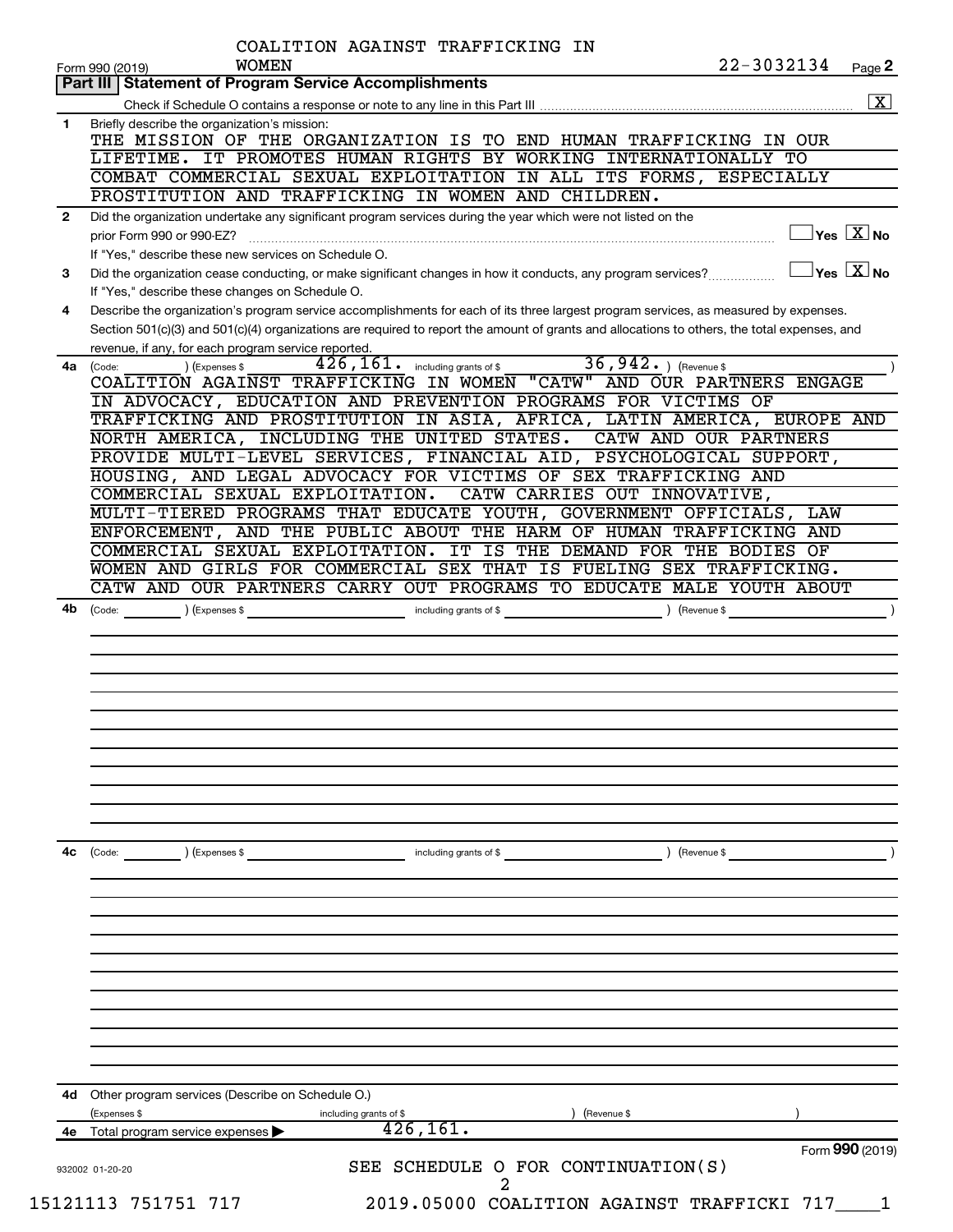**Part IV Checklist of Required Schedules**

|    |                                                                                                                                                                                                                                                           |                 | Yes                     | No                      |
|----|-----------------------------------------------------------------------------------------------------------------------------------------------------------------------------------------------------------------------------------------------------------|-----------------|-------------------------|-------------------------|
| 1  | Is the organization described in section $501(c)(3)$ or $4947(a)(1)$ (other than a private foundation)?                                                                                                                                                   |                 |                         |                         |
|    | If "Yes," complete Schedule A                                                                                                                                                                                                                             | 1               | х                       |                         |
| 2  | Is the organization required to complete Schedule B, Schedule of Contributors? [11] the organization required to complete Schedule B, Schedule of Contributors?                                                                                           | $\overline{2}$  | $\overline{\textbf{x}}$ |                         |
| 3  | Did the organization engage in direct or indirect political campaign activities on behalf of or in opposition to candidates for                                                                                                                           |                 |                         |                         |
|    | public office? If "Yes," complete Schedule C, Part I                                                                                                                                                                                                      | 3               |                         | x                       |
| 4  | Section 501(c)(3) organizations. Did the organization engage in lobbying activities, or have a section 501(h) election in effect                                                                                                                          | 4               |                         | x                       |
| 5  | Is the organization a section 501(c)(4), 501(c)(5), or 501(c)(6) organization that receives membership dues, assessments, or                                                                                                                              |                 |                         |                         |
|    |                                                                                                                                                                                                                                                           | 5               |                         | х                       |
| 6  | Did the organization maintain any donor advised funds or any similar funds or accounts for which donors have the right to<br>provide advice on the distribution or investment of amounts in such funds or accounts? If "Yes," complete Schedule D, Part I | 6               |                         | x                       |
| 7  | Did the organization receive or hold a conservation easement, including easements to preserve open space,                                                                                                                                                 |                 |                         |                         |
|    | the environment, historic land areas, or historic structures? If "Yes," complete Schedule D, Part II                                                                                                                                                      | $\overline{7}$  |                         | x                       |
| 8  | Did the organization maintain collections of works of art, historical treasures, or other similar assets? If "Yes," complete                                                                                                                              |                 |                         |                         |
|    |                                                                                                                                                                                                                                                           | 8               |                         | x                       |
| 9  | Did the organization report an amount in Part X, line 21, for escrow or custodial account liability, serve as a custodian for                                                                                                                             |                 |                         |                         |
|    | amounts not listed in Part X; or provide credit counseling, debt management, credit repair, or debt negotiation services?                                                                                                                                 | 9               |                         | х                       |
| 10 | Did the organization, directly or through a related organization, hold assets in donor-restricted endowments                                                                                                                                              |                 |                         |                         |
|    |                                                                                                                                                                                                                                                           | 10              |                         | x                       |
| 11 | If the organization's answer to any of the following questions is "Yes," then complete Schedule D, Parts VI, VII, VIII, IX, or X<br>as applicable.                                                                                                        |                 |                         |                         |
|    | a Did the organization report an amount for land, buildings, and equipment in Part X, line 10? If "Yes," complete Schedule D,                                                                                                                             |                 |                         |                         |
|    | Part VI                                                                                                                                                                                                                                                   | 11a             | х                       |                         |
|    | <b>b</b> Did the organization report an amount for investments - other securities in Part X, line 12, that is 5% or more of its total                                                                                                                     |                 |                         |                         |
|    |                                                                                                                                                                                                                                                           | 11b             |                         | x                       |
|    | c Did the organization report an amount for investments - program related in Part X, line 13, that is 5% or more of its total                                                                                                                             |                 |                         |                         |
|    |                                                                                                                                                                                                                                                           | 11c             |                         | x                       |
|    | d Did the organization report an amount for other assets in Part X, line 15, that is 5% or more of its total assets reported in                                                                                                                           |                 |                         |                         |
|    |                                                                                                                                                                                                                                                           | 11d             |                         | x                       |
|    |                                                                                                                                                                                                                                                           | 11e             | х                       |                         |
| f  | Did the organization's separate or consolidated financial statements for the tax year include a footnote that addresses                                                                                                                                   |                 |                         |                         |
|    | the organization's liability for uncertain tax positions under FIN 48 (ASC 740)? If "Yes," complete Schedule D, Part X                                                                                                                                    | 11f             | x                       |                         |
|    | 12a Did the organization obtain separate, independent audited financial statements for the tax year? If "Yes," complete<br>Schedule D, Parts XI and XII                                                                                                   | 12a             | x                       |                         |
|    | <b>b</b> Was the organization included in consolidated, independent audited financial statements for the tax year?                                                                                                                                        |                 |                         |                         |
|    | If "Yes," and if the organization answered "No" to line 12a, then completing Schedule D, Parts XI and XII is optional www.                                                                                                                                | 12 <sub>b</sub> |                         | ∡⊾                      |
| 13 |                                                                                                                                                                                                                                                           | 13              |                         | $\overline{\textbf{x}}$ |
|    |                                                                                                                                                                                                                                                           | 14a             | X                       |                         |
|    | <b>b</b> Did the organization have aggregate revenues or expenses of more than \$10,000 from grantmaking, fundraising, business,                                                                                                                          |                 |                         |                         |
|    | investment, and program service activities outside the United States, or aggregate foreign investments valued at \$100,000                                                                                                                                |                 |                         |                         |
|    |                                                                                                                                                                                                                                                           | 14b             | х                       |                         |
| 15 | Did the organization report on Part IX, column (A), line 3, more than \$5,000 of grants or other assistance to or for any                                                                                                                                 |                 | х                       |                         |
|    |                                                                                                                                                                                                                                                           | 15              |                         |                         |
| 16 | Did the organization report on Part IX, column (A), line 3, more than \$5,000 of aggregate grants or other assistance to                                                                                                                                  | 16              |                         | X.                      |
| 17 | Did the organization report a total of more than \$15,000 of expenses for professional fundraising services on Part IX,                                                                                                                                   |                 |                         |                         |
|    |                                                                                                                                                                                                                                                           | 17              |                         | x                       |
| 18 | Did the organization report more than \$15,000 total of fundraising event gross income and contributions on Part VIII, lines                                                                                                                              |                 |                         |                         |
|    |                                                                                                                                                                                                                                                           | 18              |                         | x                       |
| 19 | Did the organization report more than \$15,000 of gross income from gaming activities on Part VIII, line 9a? If "Yes,"                                                                                                                                    |                 |                         |                         |
|    |                                                                                                                                                                                                                                                           | 19              |                         | х                       |
|    |                                                                                                                                                                                                                                                           | 20a             |                         | x                       |
|    |                                                                                                                                                                                                                                                           | 20 <sub>b</sub> |                         |                         |
| 21 | Did the organization report more than \$5,000 of grants or other assistance to any domestic organization or                                                                                                                                               |                 |                         | x                       |
|    | domestic government on Part IX, column (A), line 1? If "Yes," complete Schedule I, Parts I and II                                                                                                                                                         | 21              |                         | Form 990 (2019)         |
|    | 932003 01-20-20                                                                                                                                                                                                                                           |                 |                         |                         |

3

15121113 751751 717 2019.05000 COALITION AGAINST TRAFFICKI 717\_\_\_\_1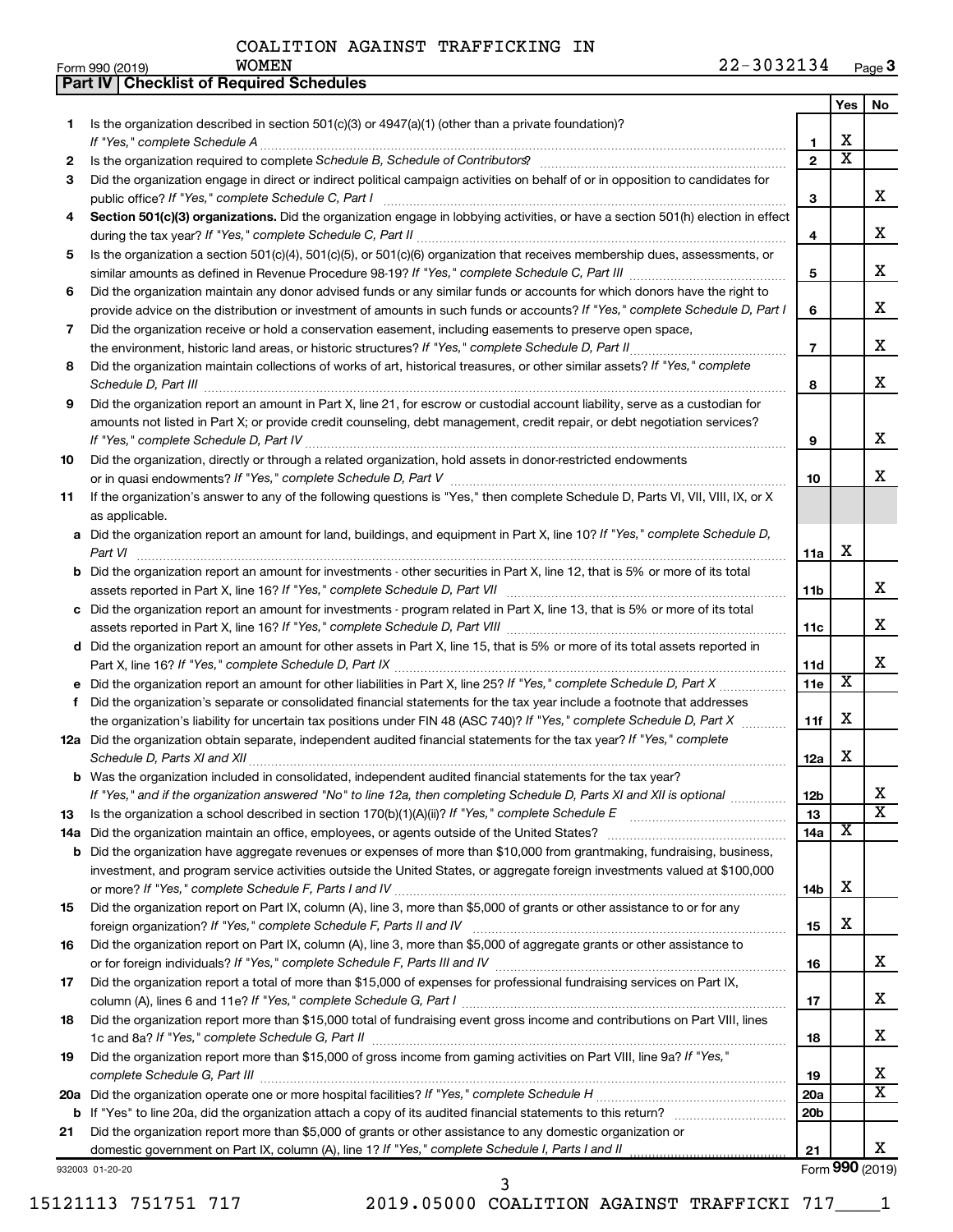|               | <b>Part IV   Checklist of Required Schedules (continued)</b>                                                                                                                                         |                 |     |                         |
|---------------|------------------------------------------------------------------------------------------------------------------------------------------------------------------------------------------------------|-----------------|-----|-------------------------|
|               |                                                                                                                                                                                                      |                 | Yes | No                      |
| 22            | Did the organization report more than \$5,000 of grants or other assistance to or for domestic individuals on                                                                                        |                 |     |                         |
|               |                                                                                                                                                                                                      | 22              |     | X                       |
| 23            | Did the organization answer "Yes" to Part VII, Section A, line 3, 4, or 5 about compensation of the organization's current                                                                           |                 |     |                         |
|               | and former officers, directors, trustees, key employees, and highest compensated employees? If "Yes," complete                                                                                       |                 |     |                         |
|               | Schedule J <b>Example 2 Contract 2 Contract 2 Contract 2 Contract 2 Contract 2 Contract 2 Contract 2 Contract 2 Contract 2 Contract 2 Contract 2 Contract 2 Contract 2 Contract 2 Contract 2 Con</b> | 23              |     | x                       |
|               | 24a Did the organization have a tax-exempt bond issue with an outstanding principal amount of more than \$100,000 as of the                                                                          |                 |     |                         |
|               | last day of the year, that was issued after December 31, 2002? If "Yes," answer lines 24b through 24d and complete                                                                                   |                 |     |                         |
|               |                                                                                                                                                                                                      | 24a             |     | x                       |
|               |                                                                                                                                                                                                      | 24 <sub>b</sub> |     |                         |
|               | c Did the organization maintain an escrow account other than a refunding escrow at any time during the year to defease                                                                               |                 |     |                         |
|               |                                                                                                                                                                                                      | 24c             |     |                         |
|               |                                                                                                                                                                                                      | 24d             |     |                         |
|               |                                                                                                                                                                                                      |                 |     |                         |
|               | 25a Section 501(c)(3), 501(c)(4), and 501(c)(29) organizations. Did the organization engage in an excess benefit                                                                                     | 25a             |     | x                       |
|               |                                                                                                                                                                                                      |                 |     |                         |
|               | <b>b</b> Is the organization aware that it engaged in an excess benefit transaction with a disqualified person in a prior year, and                                                                  |                 |     |                         |
|               | that the transaction has not been reported on any of the organization's prior Forms 990 or 990-EZ? If "Yes," complete                                                                                |                 |     | х                       |
|               | Schedule L, Part I                                                                                                                                                                                   | 25b             |     |                         |
| 26            | Did the organization report any amount on Part X, line 5 or 22, for receivables from or payables to any current                                                                                      |                 |     |                         |
|               | or former officer, director, trustee, key employee, creator or founder, substantial contributor, or 35%                                                                                              |                 |     | х                       |
|               | controlled entity or family member of any of these persons? If "Yes," complete Schedule L, Part II                                                                                                   | 26              |     |                         |
| 27            | Did the organization provide a grant or other assistance to any current or former officer, director, trustee, key employee,                                                                          |                 |     |                         |
|               | creator or founder, substantial contributor or employee thereof, a grant selection committee member, or to a 35% controlled                                                                          |                 |     | x                       |
|               | entity (including an employee thereof) or family member of any of these persons? If "Yes," complete Schedule L, Part III                                                                             | 27              |     |                         |
| 28            | Was the organization a party to a business transaction with one of the following parties (see Schedule L, Part IV                                                                                    |                 |     |                         |
|               | instructions, for applicable filing thresholds, conditions, and exceptions):                                                                                                                         |                 |     |                         |
| а             | A current or former officer, director, trustee, key employee, creator or founder, or substantial contributor? If                                                                                     |                 |     |                         |
|               |                                                                                                                                                                                                      | 28a             | х   |                         |
| b             |                                                                                                                                                                                                      | 28b             |     | х                       |
|               | c A 35% controlled entity of one or more individuals and/or organizations described in lines 28a or 28b?/f                                                                                           |                 |     |                         |
|               |                                                                                                                                                                                                      | 28c             |     | х                       |
| 29            |                                                                                                                                                                                                      | 29              |     | X                       |
| 30            | Did the organization receive contributions of art, historical treasures, or other similar assets, or qualified conservation                                                                          |                 |     |                         |
|               |                                                                                                                                                                                                      | 30              |     | X                       |
| 31            | Did the organization liquidate, terminate, or dissolve and cease operations? If "Yes," complete Schedule N, Part I                                                                                   | 31              |     | $\overline{\textbf{X}}$ |
| 32            | Did the organization sell, exchange, dispose of, or transfer more than 25% of its net assets? If "Yes," complete                                                                                     |                 |     |                         |
|               |                                                                                                                                                                                                      | 32              |     | Χ                       |
| 33            | Did the organization own 100% of an entity disregarded as separate from the organization under Regulations                                                                                           |                 |     |                         |
|               |                                                                                                                                                                                                      | 33              |     | x.                      |
| 34            | Was the organization related to any tax-exempt or taxable entity? If "Yes," complete Schedule R, Part II, III, or IV, and                                                                            |                 |     |                         |
|               | Part V, line 1                                                                                                                                                                                       | 34              |     | х                       |
|               | 35a Did the organization have a controlled entity within the meaning of section 512(b)(13)?                                                                                                          | 35a             |     | х                       |
|               | b If "Yes" to line 35a, did the organization receive any payment from or engage in any transaction with a controlled entity                                                                          |                 |     |                         |
|               |                                                                                                                                                                                                      | 35b             |     |                         |
| 36            | Section 501(c)(3) organizations. Did the organization make any transfers to an exempt non-charitable related organization?                                                                           |                 |     |                         |
|               |                                                                                                                                                                                                      | 36              |     | x.                      |
| 37            | Did the organization conduct more than 5% of its activities through an entity that is not a related organization                                                                                     |                 |     |                         |
|               |                                                                                                                                                                                                      | 37              |     | x                       |
| 38            | Did the organization complete Schedule O and provide explanations in Schedule O for Part VI, lines 11b and 19?                                                                                       |                 |     |                         |
|               |                                                                                                                                                                                                      | 38              | X   |                         |
| <b>Part V</b> |                                                                                                                                                                                                      |                 |     |                         |
|               | Check if Schedule O contains a response or note to any line in this Part V [11] [12] Check if Schedule O contains a response or note to any line in this Part V                                      |                 |     |                         |
|               |                                                                                                                                                                                                      |                 | Yes | No                      |
|               | 1a                                                                                                                                                                                                   |                 |     |                         |
| b             | Enter the number of Forms W-2G included in line 1a. Enter -0- if not applicable<br>1b                                                                                                                |                 |     |                         |
|               | c Did the organization comply with backup withholding rules for reportable payments to vendors and reportable gaming                                                                                 |                 |     |                         |
|               |                                                                                                                                                                                                      | 1c              | х   |                         |
|               | 932004 01-20-20<br>4                                                                                                                                                                                 |                 |     | Form 990 (2019)         |
|               |                                                                                                                                                                                                      |                 |     |                         |

15121113 751751 717 2019.05000 COALITION AGAINST TRAFFICKI 717\_\_\_\_1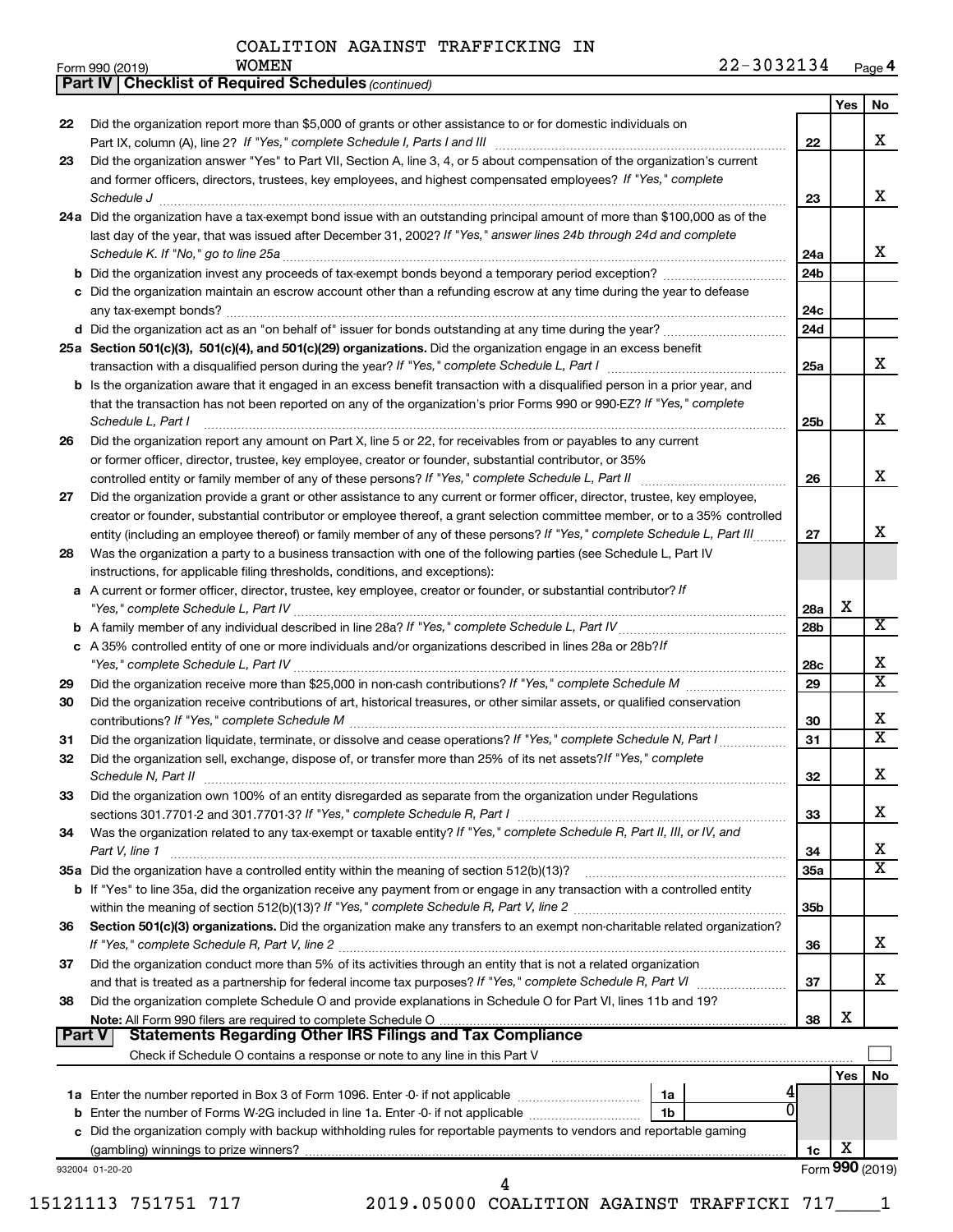| COALITION AGAINST TRAFFICKING IN |  |  |  |
|----------------------------------|--|--|--|
|----------------------------------|--|--|--|

| ∣ Part V | <b>Statements Regarding Other IRS Filings and Tax Compliance (continued)</b>                                                                     |                |     |                       |  |  |  |  |  |  |  |
|----------|--------------------------------------------------------------------------------------------------------------------------------------------------|----------------|-----|-----------------------|--|--|--|--|--|--|--|
|          |                                                                                                                                                  |                | Yes | No                    |  |  |  |  |  |  |  |
|          | 2a Enter the number of employees reported on Form W-3, Transmittal of Wage and Tax Statements,                                                   |                |     |                       |  |  |  |  |  |  |  |
|          | $\frac{4}{3}$<br>filed for the calendar year ending with or within the year covered by this return<br>2a                                         |                |     |                       |  |  |  |  |  |  |  |
| b        |                                                                                                                                                  | 2 <sub>b</sub> |     | х                     |  |  |  |  |  |  |  |
|          |                                                                                                                                                  |                |     |                       |  |  |  |  |  |  |  |
|          | 3a Did the organization have unrelated business gross income of \$1,000 or more during the year?                                                 | 3a             |     | x                     |  |  |  |  |  |  |  |
|          |                                                                                                                                                  |                |     |                       |  |  |  |  |  |  |  |
|          | 4a At any time during the calendar year, did the organization have an interest in, or a signature or other authority over, a                     |                |     |                       |  |  |  |  |  |  |  |
|          | financial account in a foreign country (such as a bank account, securities account, or other financial account)?                                 |                |     |                       |  |  |  |  |  |  |  |
|          | <b>b</b> If "Yes," enter the name of the foreign country $\blacktriangleright$                                                                   |                |     |                       |  |  |  |  |  |  |  |
|          | See instructions for filing requirements for FinCEN Form 114, Report of Foreign Bank and Financial Accounts (FBAR).                              |                |     |                       |  |  |  |  |  |  |  |
| 5a       |                                                                                                                                                  | 5a             |     | х                     |  |  |  |  |  |  |  |
| b        |                                                                                                                                                  | 5 <sub>b</sub> |     | $\overline{\text{X}}$ |  |  |  |  |  |  |  |
| c        |                                                                                                                                                  | 5c             |     |                       |  |  |  |  |  |  |  |
|          | 6a Does the organization have annual gross receipts that are normally greater than \$100,000, and did the organization solicit                   |                |     |                       |  |  |  |  |  |  |  |
|          |                                                                                                                                                  | 6a             |     | x                     |  |  |  |  |  |  |  |
|          | <b>b</b> If "Yes," did the organization include with every solicitation an express statement that such contributions or gifts                    |                |     |                       |  |  |  |  |  |  |  |
|          |                                                                                                                                                  | 6b             |     |                       |  |  |  |  |  |  |  |
| 7        | Organizations that may receive deductible contributions under section 170(c).                                                                    |                |     |                       |  |  |  |  |  |  |  |
| a        | Did the organization receive a payment in excess of \$75 made partly as a contribution and partly for goods and services provided to the payor?  | 7a             |     | x                     |  |  |  |  |  |  |  |
| b        |                                                                                                                                                  | 7b             |     |                       |  |  |  |  |  |  |  |
|          | Did the organization sell, exchange, or otherwise dispose of tangible personal property for which it was required                                |                |     |                       |  |  |  |  |  |  |  |
|          |                                                                                                                                                  | 7c             |     | х                     |  |  |  |  |  |  |  |
| d        | 7d<br>If "Yes," indicate the number of Forms 8282 filed during the year [111] [11] Wes," indicate the number of Forms 8282 filed during the year |                |     |                       |  |  |  |  |  |  |  |
| е        | Did the organization receive any funds, directly or indirectly, to pay premiums on a personal benefit contract?                                  | 7е             |     |                       |  |  |  |  |  |  |  |
| f.       |                                                                                                                                                  | 7f             |     |                       |  |  |  |  |  |  |  |
| g        | If the organization received a contribution of qualified intellectual property, did the organization file Form 8899 as required?                 | 7g             |     |                       |  |  |  |  |  |  |  |
| h        | If the organization received a contribution of cars, boats, airplanes, or other vehicles, did the organization file a Form 1098-C?               |                |     |                       |  |  |  |  |  |  |  |
| 8        | Sponsoring organizations maintaining donor advised funds. Did a donor advised fund maintained by the                                             |                |     |                       |  |  |  |  |  |  |  |
|          |                                                                                                                                                  |                |     |                       |  |  |  |  |  |  |  |
| 9        | Sponsoring organizations maintaining donor advised funds.                                                                                        |                |     |                       |  |  |  |  |  |  |  |
| а        | Did the sponsoring organization make any taxable distributions under section 4966?                                                               | <b>9a</b>      |     |                       |  |  |  |  |  |  |  |
| b        |                                                                                                                                                  | 9b             |     |                       |  |  |  |  |  |  |  |
| 10       | Section 501(c)(7) organizations. Enter:                                                                                                          |                |     |                       |  |  |  |  |  |  |  |
|          | 10a                                                                                                                                              |                |     |                       |  |  |  |  |  |  |  |
|          | 10 <sub>b</sub><br>Gross receipts, included on Form 990, Part VIII, line 12, for public use of club facilities                                   |                |     |                       |  |  |  |  |  |  |  |
| 11       | Section 501(c)(12) organizations. Enter:                                                                                                         |                |     |                       |  |  |  |  |  |  |  |
|          | 11a                                                                                                                                              |                |     |                       |  |  |  |  |  |  |  |
|          | Gross income from other sources (Do not net amounts due or paid to other sources against                                                         |                |     |                       |  |  |  |  |  |  |  |
|          | amounts due or received from them.)<br>11b                                                                                                       |                |     |                       |  |  |  |  |  |  |  |
|          | 12a Section 4947(a)(1) non-exempt charitable trusts. Is the organization filing Form 990 in lieu of Form 1041?                                   | 12a            |     |                       |  |  |  |  |  |  |  |
|          | 12 <sub>b</sub><br><b>b</b> If "Yes," enter the amount of tax-exempt interest received or accrued during the year                                |                |     |                       |  |  |  |  |  |  |  |
| 13       | Section 501(c)(29) qualified nonprofit health insurance issuers.                                                                                 |                |     |                       |  |  |  |  |  |  |  |
| а        | Is the organization licensed to issue qualified health plans in more than one state?                                                             | <b>13a</b>     |     |                       |  |  |  |  |  |  |  |
|          | Note: See the instructions for additional information the organization must report on Schedule O.                                                |                |     |                       |  |  |  |  |  |  |  |
| b        | Enter the amount of reserves the organization is required to maintain by the states in which the                                                 |                |     |                       |  |  |  |  |  |  |  |
|          | 13b                                                                                                                                              |                |     |                       |  |  |  |  |  |  |  |
| c        | 13 <sub>c</sub>                                                                                                                                  |                |     |                       |  |  |  |  |  |  |  |
| 14a      | Did the organization receive any payments for indoor tanning services during the tax year?                                                       | 14a            |     | х                     |  |  |  |  |  |  |  |
|          | <b>b</b> If "Yes," has it filed a Form 720 to report these payments? If "No," provide an explanation on Schedule O                               | 14b            |     |                       |  |  |  |  |  |  |  |
| 15       | Is the organization subject to the section 4960 tax on payment(s) of more than \$1,000,000 in remuneration or                                    |                |     |                       |  |  |  |  |  |  |  |
|          |                                                                                                                                                  | 15             |     | x                     |  |  |  |  |  |  |  |
|          | If "Yes," see instructions and file Form 4720, Schedule N.                                                                                       |                |     |                       |  |  |  |  |  |  |  |
| 16       | Is the organization an educational institution subject to the section 4968 excise tax on net investment income?                                  | 16             |     | x                     |  |  |  |  |  |  |  |
|          | If "Yes," complete Form 4720, Schedule O.                                                                                                        |                |     |                       |  |  |  |  |  |  |  |

Form (2019) **990**

932005 01-20-20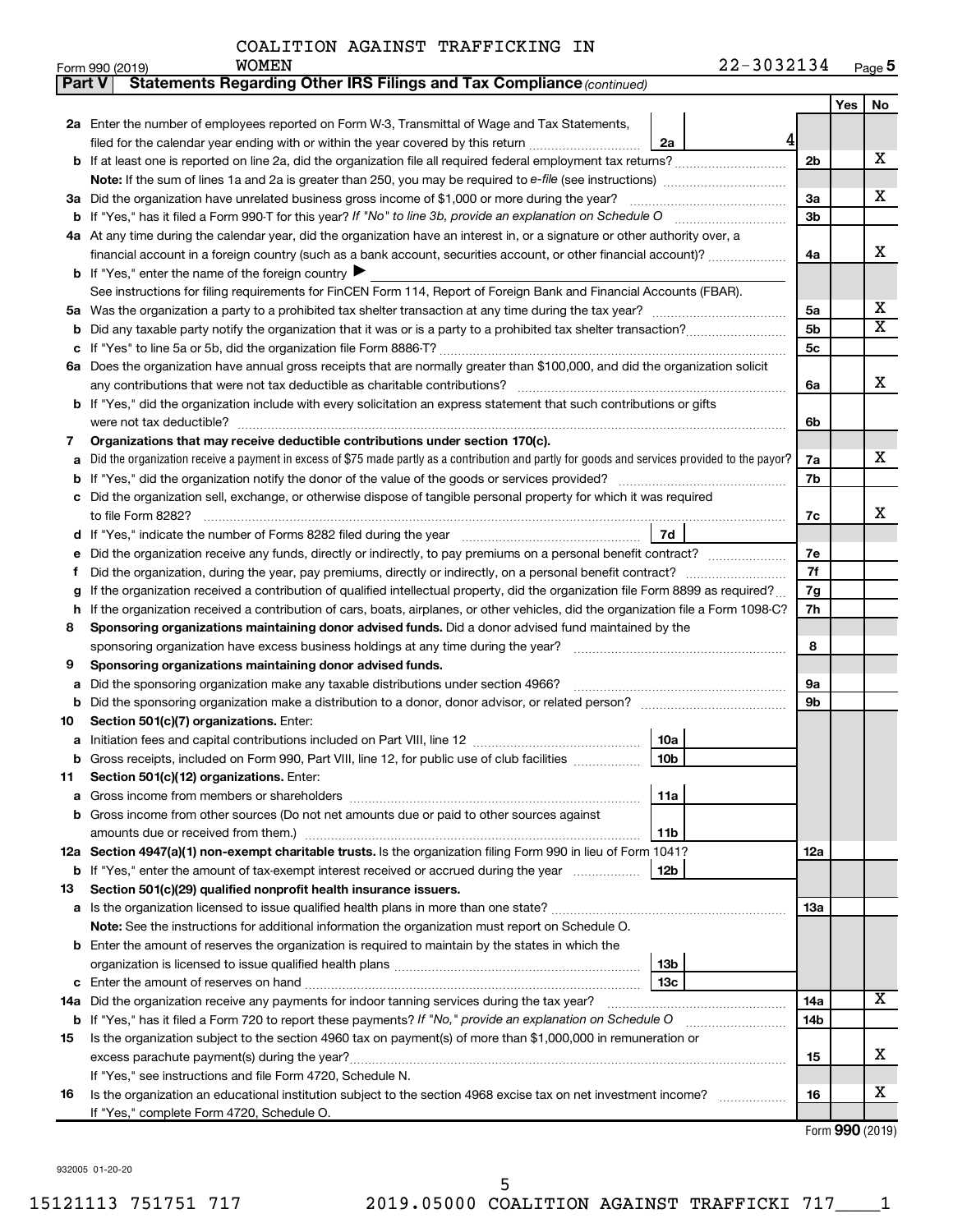Form 990 (2019) Page **6** WOMEN 22-3032134

|     |                                                                                                                                                  |    |    |                 |                         | $\boxed{\text{X}}$      |
|-----|--------------------------------------------------------------------------------------------------------------------------------------------------|----|----|-----------------|-------------------------|-------------------------|
|     | <b>Section A. Governing Body and Management</b>                                                                                                  |    |    |                 |                         |                         |
|     |                                                                                                                                                  |    |    |                 | Yes                     | No                      |
|     | 1a Enter the number of voting members of the governing body at the end of the tax year                                                           | 1a |    | 12              |                         |                         |
|     | If there are material differences in voting rights among members of the governing body, or if the governing                                      |    |    |                 |                         |                         |
|     | body delegated broad authority to an executive committee or similar committee, explain on Schedule O.                                            |    |    |                 |                         |                         |
|     | Enter the number of voting members included on line 1a, above, who are independent                                                               | 1b | 11 |                 |                         |                         |
| 2   | Did any officer, director, trustee, or key employee have a family relationship or a business relationship with any other                         |    |    |                 |                         |                         |
|     | officer, director, trustee, or key employee?                                                                                                     |    |    | $\mathbf{2}$    |                         | х                       |
| З   | Did the organization delegate control over management duties customarily performed by or under the direct supervision                            |    |    |                 |                         |                         |
|     |                                                                                                                                                  |    |    | 3               |                         | X                       |
| 4   | Did the organization make any significant changes to its governing documents since the prior Form 990 was filed?                                 |    |    | $\overline{4}$  |                         | $\overline{\mathbf{X}}$ |
| 5   |                                                                                                                                                  |    |    | 5               |                         | $\overline{\mathbf{X}}$ |
| 6   |                                                                                                                                                  |    |    | 6               |                         | $\overline{\textbf{X}}$ |
| 7a  | Did the organization have members, stockholders, or other persons who had the power to elect or appoint one or                                   |    |    |                 |                         |                         |
|     |                                                                                                                                                  |    |    | 7a              |                         | X                       |
|     | <b>b</b> Are any governance decisions of the organization reserved to (or subject to approval by) members, stockholders, or                      |    |    |                 |                         |                         |
|     | persons other than the governing body?                                                                                                           |    |    | 7b              |                         | x                       |
| 8   | Did the organization contemporaneously document the meetings held or written actions undertaken during the year by the following:                |    |    |                 |                         |                         |
| a   |                                                                                                                                                  |    |    | 8а              | х                       |                         |
|     |                                                                                                                                                  |    |    | 8b              | $\overline{\textbf{X}}$ |                         |
| 9   | Is there any officer, director, trustee, or key employee listed in Part VII, Section A, who cannot be reached at the                             |    |    |                 |                         |                         |
|     |                                                                                                                                                  |    |    | 9               |                         | x                       |
|     | <b>Section B. Policies</b> (This Section B requests information about policies not required by the Internal Revenue Code.)                       |    |    |                 |                         |                         |
|     |                                                                                                                                                  |    |    |                 | Yes                     | No                      |
|     |                                                                                                                                                  |    |    | 10a             |                         | х                       |
|     | b If "Yes," did the organization have written policies and procedures governing the activities of such chapters, affiliates,                     |    |    |                 |                         |                         |
|     |                                                                                                                                                  |    |    | 10 <sub>b</sub> |                         |                         |
|     | 11a Has the organization provided a complete copy of this Form 990 to all members of its governing body before filing the form?                  |    |    | 11a             | X                       |                         |
|     | <b>b</b> Describe in Schedule O the process, if any, used by the organization to review this Form 990.                                           |    |    |                 |                         |                         |
| 12a |                                                                                                                                                  |    |    | 12a             | Х                       |                         |
|     | <b>b</b> Were officers, directors, or trustees, and key employees required to disclose annually interests that could give rise to conflicts?     |    |    | 12 <sub>b</sub> | $\overline{\mathbf{x}}$ |                         |
|     | c Did the organization regularly and consistently monitor and enforce compliance with the policy? If "Yes," describe                             |    |    |                 |                         |                         |
|     | in Schedule O how this was done manufactured and continuum and contact the state of the state of the state of                                    |    |    | 12c             | Х                       |                         |
| 13  |                                                                                                                                                  |    |    | 13              | $\overline{\mathbf{X}}$ |                         |
| 14  | Did the organization have a written document retention and destruction policy? [111] [12] manument contains an                                   |    |    | 14              | $\overline{\texttt{x}}$ |                         |
| 15  | Did the process for determining compensation of the following persons include a review and approval by independent                               |    |    |                 |                         |                         |
|     | persons, comparability data, and contemporaneous substantiation of the deliberation and decision?                                                |    |    |                 |                         |                         |
| a   |                                                                                                                                                  |    |    | 15a             | х                       |                         |
|     |                                                                                                                                                  |    |    | 15b             | $\overline{\mathbf{x}}$ |                         |
|     | If "Yes" to line 15a or 15b, describe the process in Schedule O (see instructions).                                                              |    |    |                 |                         |                         |
|     | 16a Did the organization invest in, contribute assets to, or participate in a joint venture or similar arrangement with a                        |    |    |                 |                         |                         |
|     | taxable entity during the year?                                                                                                                  |    |    | 16a             |                         | х                       |
|     | b If "Yes," did the organization follow a written policy or procedure requiring the organization to evaluate its participation                   |    |    |                 |                         |                         |
|     | in joint venture arrangements under applicable federal tax law, and take steps to safeguard the organization's                                   |    |    |                 |                         |                         |
|     | exempt status with respect to such arrangements?                                                                                                 |    |    | 16b             |                         |                         |
|     | <b>Section C. Disclosure</b>                                                                                                                     |    |    |                 |                         |                         |
| 17  | List the states with which a copy of this Form 990 is required to be filed $\blacktriangleright\text{NY}$                                        |    |    |                 |                         |                         |
| 18  | Section 6104 requires an organization to make its Forms 1023 (1024 or 1024-A, if applicable), 990, and 990-T (Section 501(c)(3)s only) available |    |    |                 |                         |                         |
|     | for public inspection. Indicate how you made these available. Check all that apply.                                                              |    |    |                 |                         |                         |
|     | $\lfloor x \rfloor$ Upon request<br>Another's website<br>Other (explain on Schedule O)<br>Own website                                            |    |    |                 |                         |                         |
| 19  | Describe on Schedule O whether (and if so, how) the organization made its governing documents, conflict of interest policy, and financial        |    |    |                 |                         |                         |
|     | statements available to the public during the tax year.                                                                                          |    |    |                 |                         |                         |
| 20  | State the name, address, and telephone number of the person who possesses the organization's books and records                                   |    |    |                 |                         |                         |
|     | TAINA BIEN-AIME - (212) 643-9895                                                                                                                 |    |    |                 |                         |                         |
|     | 10001<br>121 WEST 27TH STREET, NEW YORK, NY                                                                                                      |    |    |                 |                         |                         |
|     | 932006 01-20-20                                                                                                                                  |    |    |                 | Form 990 (2019)         |                         |
|     | 6                                                                                                                                                |    |    |                 |                         |                         |
|     | 2019.05000 COALITION AGAINST TRAFFICKI 717 1<br>15121113 751751 717                                                                              |    |    |                 |                         |                         |
|     |                                                                                                                                                  |    |    |                 |                         |                         |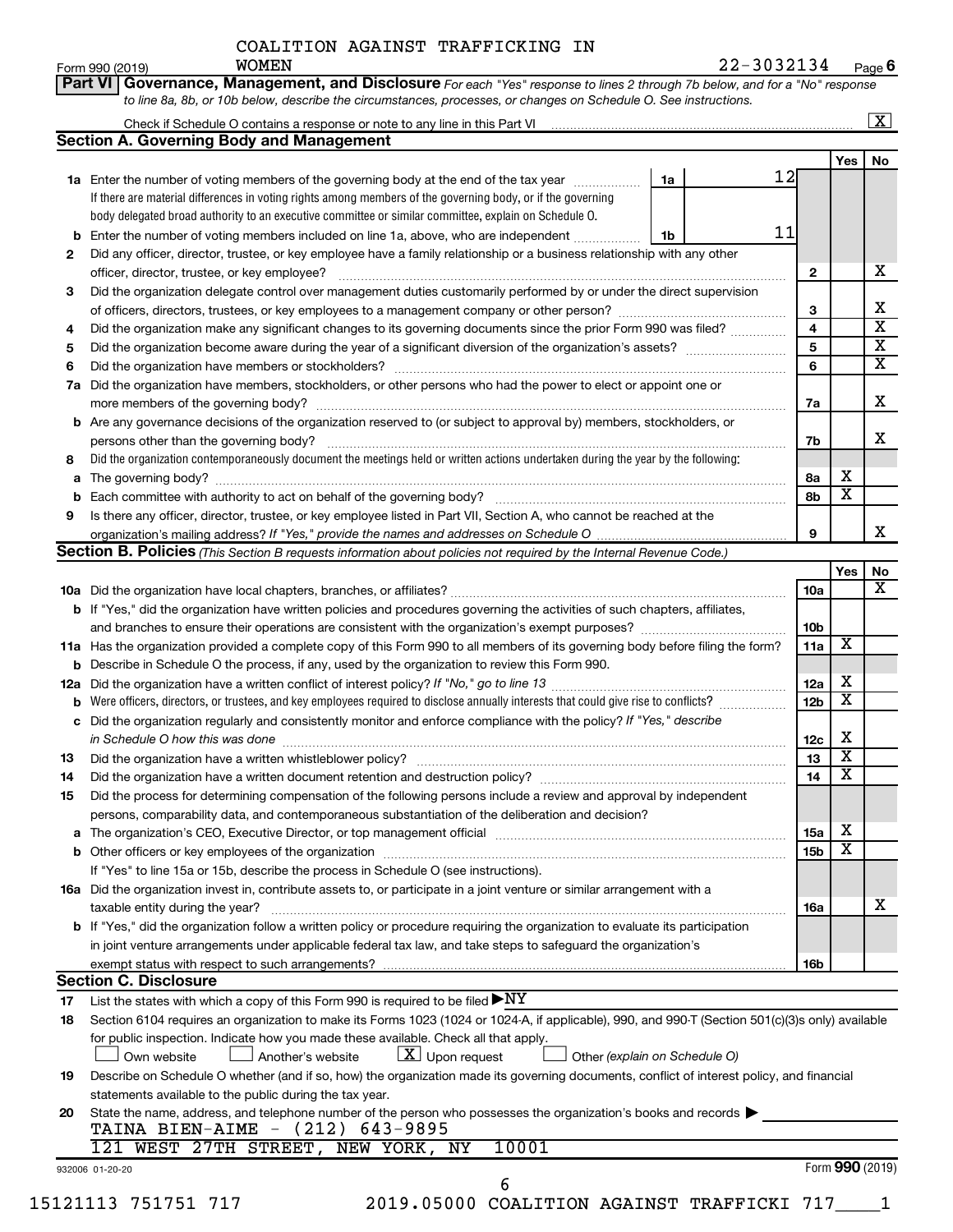$\Box$ 

| Form 990 (2019) | <b>WOMEN</b>                                                                               |  | $22 - 30$ |
|-----------------|--------------------------------------------------------------------------------------------|--|-----------|
|                 | Part VII Compensation of Officers, Directors, Trustees, Key Employees, Highest Compensated |  |           |
|                 | <b>Employees, and Independent Contractors</b>                                              |  |           |

Check if Schedule O contains a response or note to any line in this Part VII

**Section A. Officers, Directors, Trustees, Key Employees, and Highest Compensated Employees**

**1a**  Complete this table for all persons required to be listed. Report compensation for the calendar year ending with or within the organization's tax year.  $\bullet$  List all of the organization's current officers, directors, trustees (whether individuals or organizations), regardless of amount of compensation.

Enter -0- in columns (D), (E), and (F) if no compensation was paid.

**•** List all of the organization's current key employees, if any. See instructions for definition of "key employee."

• List the organization's five *current* highest compensated employees (other than an officer, director, trustee, or key employee) who received reportable compensation (Box 5 of Form W-2 and/or Box 7 of Form 1099-MISC) of more than \$100,000 from the organization and any related organizations.

 $\bullet$  List all of the organization's former officers, key employees, and highest compensated employees who received more than \$100,000 of reportable compensation from the organization and any related organizations.

**•** List all of the organization's former directors or trustees that received, in the capacity as a former director or trustee of the organization, more than \$10,000 of reportable compensation from the organization and any related organizations.

See instructions for the order in which to list the persons above.

Check this box if neither the organization nor any related organization compensated any current officer, director, or trustee.  $\Box$ 

| (A)                             | (B)                    | (C)                                     |                                                                  |             |              |                                   |        | (D)             | (E)                              | (F)                      |  |  |
|---------------------------------|------------------------|-----------------------------------------|------------------------------------------------------------------|-------------|--------------|-----------------------------------|--------|-----------------|----------------------------------|--------------------------|--|--|
| Name and title                  | Average                | Position<br>(do not check more than one |                                                                  |             |              |                                   |        | Reportable      | Reportable                       | Estimated                |  |  |
|                                 | hours per              |                                         | box, unless person is both an<br>officer and a director/trustee) |             |              |                                   |        | compensation    | compensation                     | amount of                |  |  |
|                                 | week                   |                                         |                                                                  |             |              |                                   |        | from<br>the     | from related                     | other                    |  |  |
|                                 | (list any<br>hours for |                                         |                                                                  |             |              |                                   |        | organization    | organizations<br>(W-2/1099-MISC) | compensation<br>from the |  |  |
|                                 | related                |                                         |                                                                  |             |              |                                   |        | (W-2/1099-MISC) |                                  | organization             |  |  |
|                                 | organizations          |                                         |                                                                  |             |              |                                   |        |                 |                                  | and related              |  |  |
|                                 | below                  | Individual trustee or director          | Institutional trustee                                            |             | Key employee |                                   |        |                 |                                  | organizations            |  |  |
|                                 | line)                  |                                         |                                                                  | Officer     |              | Highest compensated<br>  employee | Former |                 |                                  |                          |  |  |
| (1)<br>AURORA JAVATE DE DIOS    | 1.00                   |                                         |                                                                  |             |              |                                   |        |                 |                                  |                          |  |  |
| PRESIDENT                       |                        | $\mathbf X$                             |                                                                  | $\mathbf X$ |              |                                   |        | 0.              | 0.                               | $\mathbf 0$ .            |  |  |
| (2)<br><b>JANICE RAYMOND</b>    | 1.00                   |                                         |                                                                  |             |              |                                   |        |                 |                                  |                          |  |  |
| <b>TREASURER</b>                |                        | $\mathbf X$                             |                                                                  | $\mathbf X$ |              |                                   |        | $\mathbf 0$ .   | $\mathbf 0$ .                    | $\mathbf 0$ .            |  |  |
| DORCHEN LEIDHOLDT<br>(3)        | 1.00                   |                                         |                                                                  |             |              |                                   |        |                 |                                  |                          |  |  |
| <b>SECRETARY</b>                |                        | $\mathbf X$                             |                                                                  | $\rm X$     |              |                                   |        | $\mathbf 0$ .   | 0.                               | $\mathbf 0$ .            |  |  |
| TERESA ULLOA ZIAURRIZ<br>(4)    | 1.00                   |                                         |                                                                  |             |              |                                   |        |                 |                                  |                          |  |  |
| <b>DIRECTOR</b>                 |                        | $\mathbf X$                             |                                                                  |             |              |                                   |        | $\mathbf 0$ .   | $\mathbf 0$ .                    | $\mathbf 0$ .            |  |  |
| RUCHIRA GUPTA<br>(5)            | 1.00                   |                                         |                                                                  |             |              |                                   |        |                 |                                  |                          |  |  |
| <b>DIRECTOR</b>                 |                        | $\mathbf X$                             |                                                                  |             |              |                                   |        | $\mathbf 0$     | $\mathbf 0$ .                    | $\mathbf 0$ .            |  |  |
| (6)<br>NOZIZWE MADLALA-ROULEDGE | 1.00                   |                                         |                                                                  |             |              |                                   |        |                 |                                  |                          |  |  |
| <b>DIRECTOR</b>                 |                        | $\mathbf X$                             |                                                                  |             |              |                                   |        | 0               | $\mathbf 0$ .                    | $\mathbf 0$ .            |  |  |
| <b>ASUNCION MIURA</b><br>(7)    | 1.00                   |                                         |                                                                  |             |              |                                   |        |                 |                                  |                          |  |  |
| <b>DIRECTOR</b>                 |                        | X                                       |                                                                  |             |              |                                   |        | 144,811         | $\mathbf 0$ .                    | $\boldsymbol{0}$ .       |  |  |
| ESOHE AGHATISE<br>(8)           | 1.00                   |                                         |                                                                  |             |              |                                   |        |                 |                                  |                          |  |  |
| <b>DIRECTOR</b>                 |                        | $\mathbf X$                             |                                                                  |             |              |                                   |        | $\mathbf 0$ .   | $\mathbf 0$ .                    | $\mathbf 0$ .            |  |  |
| (9)<br>VEDNITA CARTER           | 1.00                   |                                         |                                                                  |             |              |                                   |        |                 |                                  |                          |  |  |
| <b>DIRECTOR</b>                 |                        | $\mathbf X$                             |                                                                  |             |              |                                   |        | $\mathbf 0$     | $\mathbf 0$ .                    | $\mathbf 0$ .            |  |  |
| (10) SUSANA CHIAROTTI BOERO     | 1.00                   |                                         |                                                                  |             |              |                                   |        |                 |                                  |                          |  |  |
| <b>DIRECTOR</b>                 |                        | $\mathbf X$                             |                                                                  |             |              |                                   |        | $\mathbf 0$ .   | $\mathbf 0$ .                    | $0$ .                    |  |  |
| (11) STEPHANIE DAVIS            | 1.00                   |                                         |                                                                  |             |              |                                   |        |                 |                                  |                          |  |  |
| <b>DIRECTOR</b>                 |                        | $\mathbf X$                             |                                                                  |             |              |                                   |        | 0.              | $\mathbf 0$ .                    | $\mathbf 0$ .            |  |  |
| (12) GHADA JABBOUR              | 1.00                   |                                         |                                                                  |             |              |                                   |        |                 |                                  |                          |  |  |
| <b>DIRECTOR</b>                 |                        | $\mathbf X$                             |                                                                  |             |              |                                   |        | 0.              | $\mathbf 0$ .                    | $\mathbf 0$ .            |  |  |
| (13) TAINA BIEN-AIME            | 40.00                  |                                         |                                                                  |             |              |                                   |        |                 |                                  |                          |  |  |
| EXECUTIVE DIRECTOR              |                        |                                         |                                                                  | $\mathbf X$ |              |                                   |        | $\mathbf 0$ .   | $\mathbf 0$ .                    | 0.                       |  |  |
|                                 |                        |                                         |                                                                  |             |              |                                   |        |                 |                                  |                          |  |  |
|                                 |                        |                                         |                                                                  |             |              |                                   |        |                 |                                  |                          |  |  |
|                                 |                        |                                         |                                                                  |             |              |                                   |        |                 |                                  |                          |  |  |
|                                 |                        |                                         |                                                                  |             |              |                                   |        |                 |                                  |                          |  |  |
|                                 |                        |                                         |                                                                  |             |              |                                   |        |                 |                                  |                          |  |  |
|                                 |                        |                                         |                                                                  |             |              |                                   |        |                 |                                  |                          |  |  |
|                                 |                        |                                         |                                                                  |             |              |                                   |        |                 |                                  |                          |  |  |
|                                 |                        |                                         |                                                                  |             |              |                                   |        |                 |                                  |                          |  |  |

7

932007 01-20-20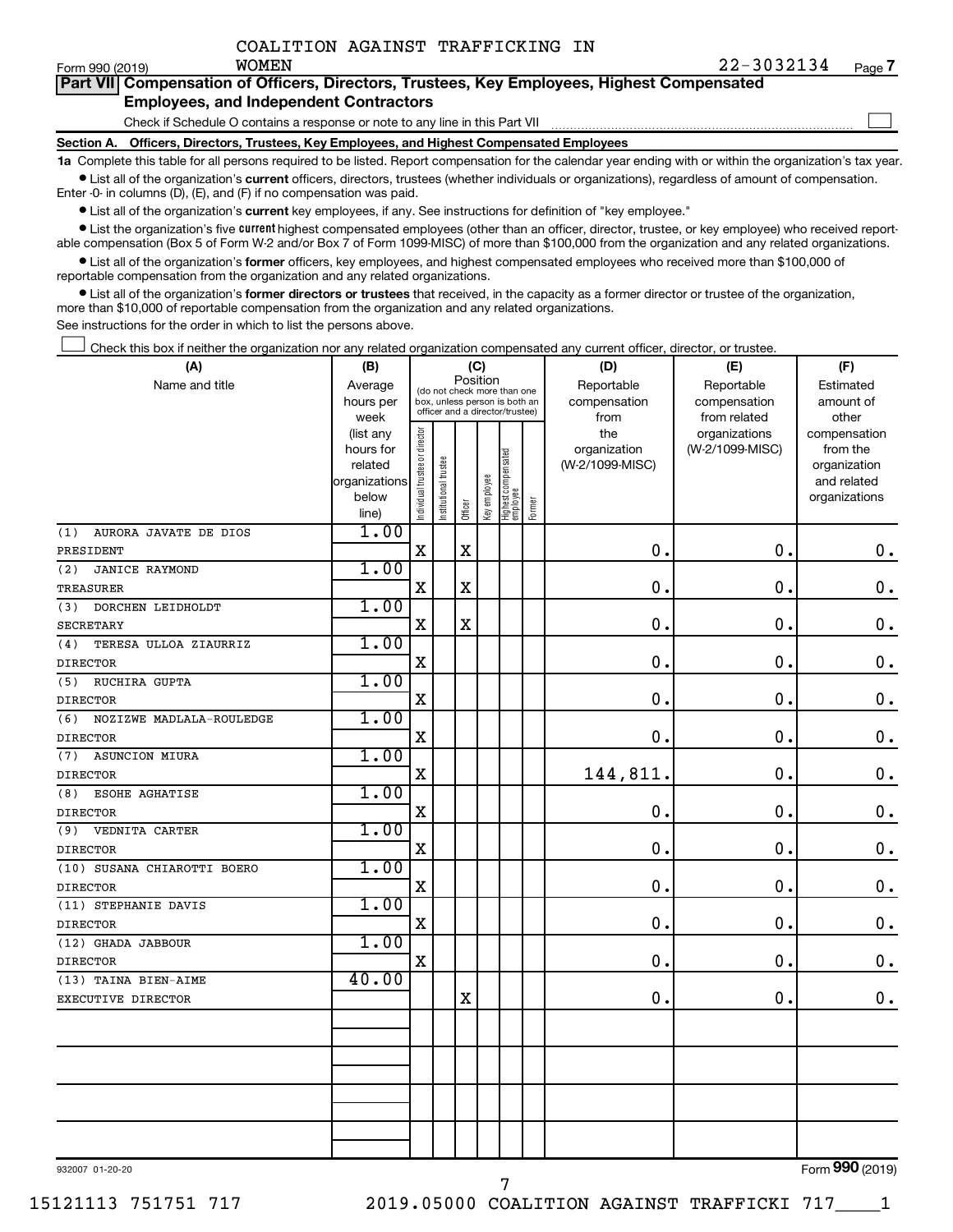| COALITION AGAINST TRAFFICKING IN                                                                                                                                                                                                          |                                                               |                                |                       |         |              |                                                                                                 |        |                                                                  |                                                                                       |                                              |                                                                    |                                      |
|-------------------------------------------------------------------------------------------------------------------------------------------------------------------------------------------------------------------------------------------|---------------------------------------------------------------|--------------------------------|-----------------------|---------|--------------|-------------------------------------------------------------------------------------------------|--------|------------------------------------------------------------------|---------------------------------------------------------------------------------------|----------------------------------------------|--------------------------------------------------------------------|--------------------------------------|
| <b>WOMEN</b><br>Form 990 (2019)                                                                                                                                                                                                           |                                                               |                                |                       |         |              |                                                                                                 |        |                                                                  | 22-3032134                                                                            |                                              |                                                                    | Page 8                               |
| <b>Part VII</b><br>Section A. Officers, Directors, Trustees, Key Employees, and Highest Compensated Employees (continued)                                                                                                                 |                                                               |                                |                       |         |              |                                                                                                 |        |                                                                  |                                                                                       |                                              |                                                                    |                                      |
| (A)<br>Name and title                                                                                                                                                                                                                     | (B)<br>Average<br>hours per<br>week<br>(list any<br>hours for |                                |                       | (C)     | Position     | (do not check more than one<br>box, unless person is both an<br>officer and a director/trustee) |        | (D)<br>Reportable<br>compensation<br>from<br>the<br>organization | (E)<br>Reportable<br>compensation<br>from related<br>organizations<br>(W-2/1099-MISC) |                                              | (F)<br>Estimated<br>amount of<br>other<br>compensation<br>from the |                                      |
|                                                                                                                                                                                                                                           | related<br>organizations<br>below<br>line)                    | Individual trustee or director | Institutional trustee | Officer | Key employee | Highest compensated<br> employee                                                                | Former | (W-2/1099-MISC)                                                  |                                                                                       | organization<br>and related<br>organizations |                                                                    |                                      |
|                                                                                                                                                                                                                                           |                                                               |                                |                       |         |              |                                                                                                 |        |                                                                  |                                                                                       |                                              |                                                                    |                                      |
|                                                                                                                                                                                                                                           |                                                               |                                |                       |         |              |                                                                                                 |        |                                                                  |                                                                                       |                                              |                                                                    |                                      |
|                                                                                                                                                                                                                                           |                                                               |                                |                       |         |              |                                                                                                 |        |                                                                  |                                                                                       |                                              |                                                                    |                                      |
|                                                                                                                                                                                                                                           |                                                               |                                |                       |         |              |                                                                                                 |        |                                                                  |                                                                                       |                                              |                                                                    |                                      |
| 1b Subtotal                                                                                                                                                                                                                               |                                                               |                                |                       |         |              |                                                                                                 |        | 144,811.                                                         |                                                                                       | $\overline{0}$ .                             |                                                                    | $\overline{0}$ .                     |
|                                                                                                                                                                                                                                           |                                                               |                                |                       |         |              |                                                                                                 |        | $\overline{0}$ .<br>144,811.                                     |                                                                                       | σ.<br>σ.                                     |                                                                    | $\overline{0}$ .<br>$\overline{0}$ . |
| Total number of individuals (including but not limited to those listed above) who received more than \$100,000 of reportable<br>$\mathbf{2}$                                                                                              |                                                               |                                |                       |         |              |                                                                                                 |        |                                                                  |                                                                                       |                                              |                                                                    | 1                                    |
| compensation from the organization $\blacktriangleright$                                                                                                                                                                                  |                                                               |                                |                       |         |              |                                                                                                 |        |                                                                  |                                                                                       |                                              | Yes                                                                | No                                   |
| Did the organization list any former officer, director, trustee, key employee, or highest compensated employee on<br>з<br>line 1a? If "Yes," complete Schedule J for such individual manufactured content content for the complete schedu |                                                               |                                |                       |         |              |                                                                                                 |        |                                                                  |                                                                                       |                                              | З                                                                  | $\overline{\text{X}}$                |
| For any individual listed on line 1a, is the sum of reportable compensation and other compensation from the organization<br>4                                                                                                             |                                                               |                                |                       |         |              |                                                                                                 |        |                                                                  |                                                                                       |                                              | 4                                                                  | x                                    |
| Did any person listed on line 1a receive or accrue compensation from any unrelated organization or individual for services<br>5                                                                                                           |                                                               |                                |                       |         |              |                                                                                                 |        |                                                                  |                                                                                       |                                              |                                                                    |                                      |
| <b>Section B. Independent Contractors</b>                                                                                                                                                                                                 |                                                               |                                |                       |         |              |                                                                                                 |        |                                                                  |                                                                                       |                                              | 5                                                                  | x                                    |
| Complete this table for your five highest compensated independent contractors that received more than \$100,000 of compensation from<br>1                                                                                                 |                                                               |                                |                       |         |              |                                                                                                 |        |                                                                  |                                                                                       |                                              |                                                                    |                                      |
| the organization. Report compensation for the calendar year ending with or within the organization's tax year.<br>(A)                                                                                                                     |                                                               |                                |                       |         |              |                                                                                                 |        | (B)                                                              |                                                                                       |                                              | (C)                                                                |                                      |
| Name and business address                                                                                                                                                                                                                 |                                                               |                                | <b>NONE</b>           |         |              |                                                                                                 |        | Description of services                                          |                                                                                       |                                              | Compensation                                                       |                                      |
|                                                                                                                                                                                                                                           |                                                               |                                |                       |         |              |                                                                                                 |        |                                                                  |                                                                                       |                                              |                                                                    |                                      |
|                                                                                                                                                                                                                                           |                                                               |                                |                       |         |              |                                                                                                 |        |                                                                  |                                                                                       |                                              |                                                                    |                                      |
|                                                                                                                                                                                                                                           |                                                               |                                |                       |         |              |                                                                                                 |        |                                                                  |                                                                                       |                                              |                                                                    |                                      |
|                                                                                                                                                                                                                                           |                                                               |                                |                       |         |              |                                                                                                 |        |                                                                  |                                                                                       |                                              |                                                                    |                                      |
|                                                                                                                                                                                                                                           |                                                               |                                |                       |         |              |                                                                                                 |        |                                                                  |                                                                                       |                                              |                                                                    |                                      |
| Total number of independent contractors (including but not limited to those listed above) who received more than<br>2<br>\$100,000 of compensation from the organization                                                                  |                                                               |                                |                       |         |              | 0                                                                                               |        |                                                                  |                                                                                       |                                              |                                                                    |                                      |
|                                                                                                                                                                                                                                           |                                                               |                                |                       |         |              |                                                                                                 |        |                                                                  |                                                                                       |                                              | Form 990 (2019)                                                    |                                      |

932008 01-20-20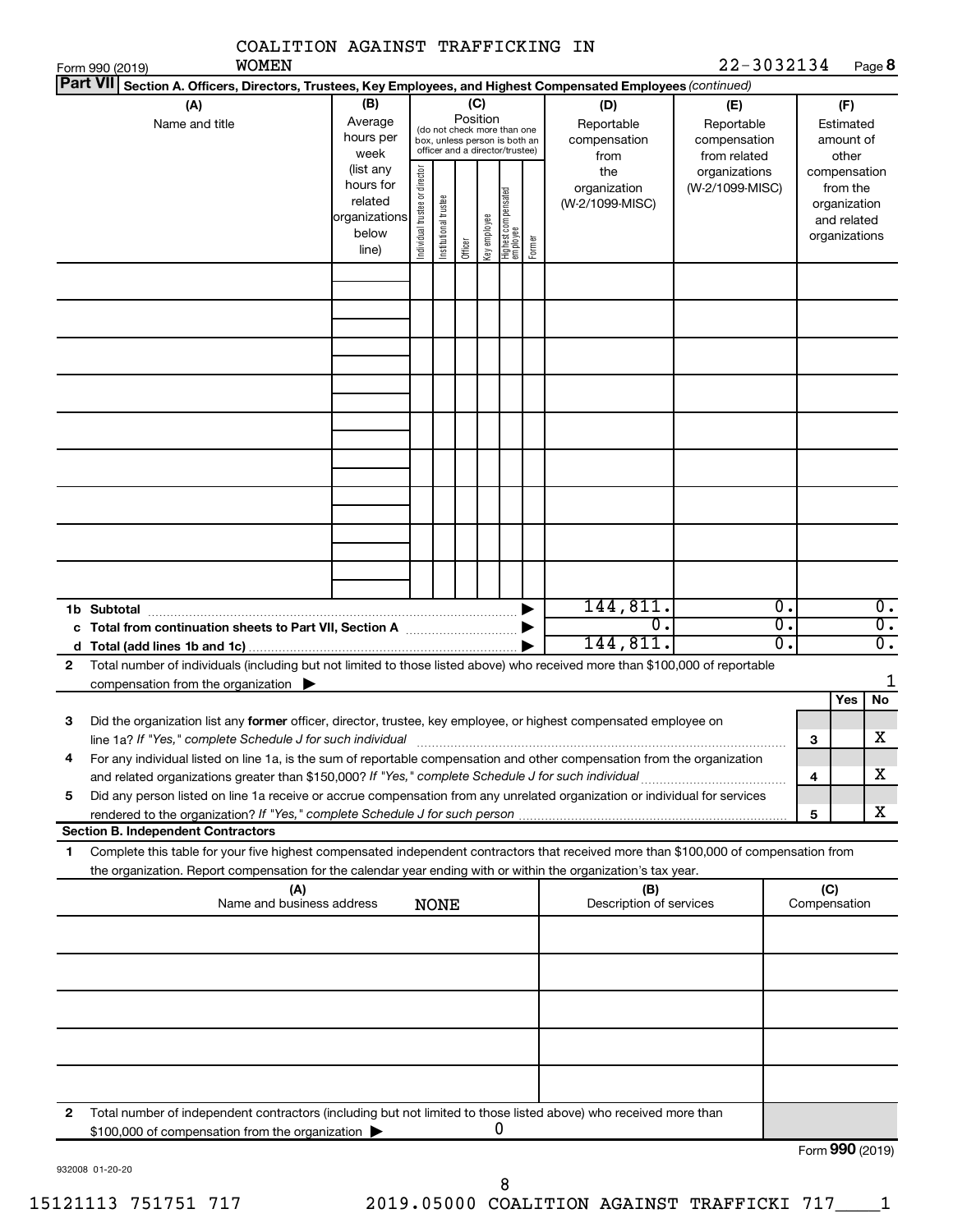|                              | <b>Part VIII</b> | <b>Statement of Revenue</b>                                                                                                                                              |                                                                                                                                                                                 |
|------------------------------|------------------|--------------------------------------------------------------------------------------------------------------------------------------------------------------------------|---------------------------------------------------------------------------------------------------------------------------------------------------------------------------------|
|                              |                  | Check if Schedule O contains a response or note to any line in this Part VIII                                                                                            |                                                                                                                                                                                 |
|                              |                  |                                                                                                                                                                          | (B)<br>(C)<br>(D)<br>(A)<br>Revenue excluded<br>Related or exempt<br>Unrelated<br>Total revenue<br>from tax under<br>function revenue<br>business revenue<br>sections 512 - 514 |
|                              |                  | <b>1 a</b> Federated campaigns<br>1a<br>.                                                                                                                                |                                                                                                                                                                                 |
| Contributions, Gifts, Grants |                  | <b>b</b> Membership dues<br>1b                                                                                                                                           |                                                                                                                                                                                 |
|                              |                  | c Fundraising events<br>1c                                                                                                                                               |                                                                                                                                                                                 |
|                              |                  | 1d<br>d Related organizations<br>.                                                                                                                                       |                                                                                                                                                                                 |
|                              |                  | Government grants (contributions)<br>1e<br>е                                                                                                                             |                                                                                                                                                                                 |
|                              |                  | f All other contributions, gifts, grants, and                                                                                                                            |                                                                                                                                                                                 |
|                              |                  | 612,791.<br>similar amounts not included above<br>1f                                                                                                                     |                                                                                                                                                                                 |
|                              |                  | $1g$ $\frac{1}{3}$<br>Noncash contributions included in lines 1a-1f<br>g                                                                                                 |                                                                                                                                                                                 |
|                              |                  |                                                                                                                                                                          | 612,791.                                                                                                                                                                        |
|                              |                  | <b>Business Code</b>                                                                                                                                                     |                                                                                                                                                                                 |
|                              | 2 a              |                                                                                                                                                                          |                                                                                                                                                                                 |
| Program Service<br>Revenue   | b                | the control of the control of the control of the control of the control of                                                                                               |                                                                                                                                                                                 |
|                              | с                | the control of the control of the control of the control of the                                                                                                          |                                                                                                                                                                                 |
|                              | d                | <u> 1989 - Johann Barn, amerikansk politiker (</u>                                                                                                                       |                                                                                                                                                                                 |
|                              | t.               |                                                                                                                                                                          |                                                                                                                                                                                 |
|                              |                  |                                                                                                                                                                          |                                                                                                                                                                                 |
|                              | 3                | Investment income (including dividends, interest, and                                                                                                                    |                                                                                                                                                                                 |
|                              |                  |                                                                                                                                                                          |                                                                                                                                                                                 |
|                              | 4                | Income from investment of tax-exempt bond proceeds                                                                                                                       |                                                                                                                                                                                 |
|                              | 5                |                                                                                                                                                                          |                                                                                                                                                                                 |
|                              |                  | (i) Real<br>(ii) Personal                                                                                                                                                |                                                                                                                                                                                 |
|                              | 6а               | Gross rents<br>6a<br>.                                                                                                                                                   |                                                                                                                                                                                 |
|                              | b                | Less: rental expenses<br>6b                                                                                                                                              |                                                                                                                                                                                 |
|                              |                  | c Rental income or (loss)<br>6c                                                                                                                                          |                                                                                                                                                                                 |
|                              |                  | d Net rental income or (loss)<br>.                                                                                                                                       |                                                                                                                                                                                 |
|                              |                  | (i) Securities<br>(ii) Other<br><b>7 a</b> Gross amount from sales of                                                                                                    |                                                                                                                                                                                 |
|                              |                  | assets other than inventory<br>7a                                                                                                                                        |                                                                                                                                                                                 |
|                              |                  | <b>b</b> Less: cost or other basis                                                                                                                                       |                                                                                                                                                                                 |
| Revenue                      |                  | and sales expenses<br>7b<br>7c                                                                                                                                           |                                                                                                                                                                                 |
|                              |                  | c Gain or (loss)                                                                                                                                                         |                                                                                                                                                                                 |
|                              |                  | 8 a Gross income from fundraising events (not                                                                                                                            |                                                                                                                                                                                 |
| $\check{\epsilon}$           |                  | including \$<br>of                                                                                                                                                       |                                                                                                                                                                                 |
|                              |                  | contributions reported on line 1c). See                                                                                                                                  |                                                                                                                                                                                 |
|                              |                  | 8a                                                                                                                                                                       |                                                                                                                                                                                 |
|                              |                  | 8 <sub>b</sub><br><b>b</b> Less: direct expenses <b>contained b</b>                                                                                                      |                                                                                                                                                                                 |
|                              |                  | c Net income or (loss) from fundraising events<br>.                                                                                                                      |                                                                                                                                                                                 |
|                              |                  | 9 a Gross income from gaming activities. See                                                                                                                             |                                                                                                                                                                                 |
|                              |                  | 9a                                                                                                                                                                       |                                                                                                                                                                                 |
|                              |                  | 9 <sub>b</sub><br><b>b</b> Less: direct expenses <b>manually</b>                                                                                                         |                                                                                                                                                                                 |
|                              |                  | c Net income or (loss) from gaming activities                                                                                                                            |                                                                                                                                                                                 |
|                              |                  | 10 a Gross sales of inventory, less returns                                                                                                                              |                                                                                                                                                                                 |
|                              |                  | 10a<br>l10bl                                                                                                                                                             |                                                                                                                                                                                 |
|                              |                  | <b>b</b> Less: cost of goods sold                                                                                                                                        |                                                                                                                                                                                 |
|                              |                  | c Net income or (loss) from sales of inventory<br><b>Business Code</b>                                                                                                   |                                                                                                                                                                                 |
|                              | 11 a             |                                                                                                                                                                          |                                                                                                                                                                                 |
|                              | b                | <u> 1989 - Johann Barbara, martin amerikan basal dan berasal dan berasal dalam basal dan berasal dan berasal dan</u>                                                     |                                                                                                                                                                                 |
|                              | с                | <u> 1989 - Johann John Stone, markin film ar yn y brenin y brenin y brenin y brenin y brenin y brenin y brenin y</u><br>the control of the control of the control of the |                                                                                                                                                                                 |
| Miscellaneous<br>Revenue     |                  |                                                                                                                                                                          |                                                                                                                                                                                 |
|                              |                  |                                                                                                                                                                          | $\blacktriangleright$                                                                                                                                                           |
|                              | 12               |                                                                                                                                                                          | 612,791.<br>0.<br>0.<br>$\overline{0}$ .                                                                                                                                        |
|                              | 932009 01-20-20  |                                                                                                                                                                          | Form 990 (2019)                                                                                                                                                                 |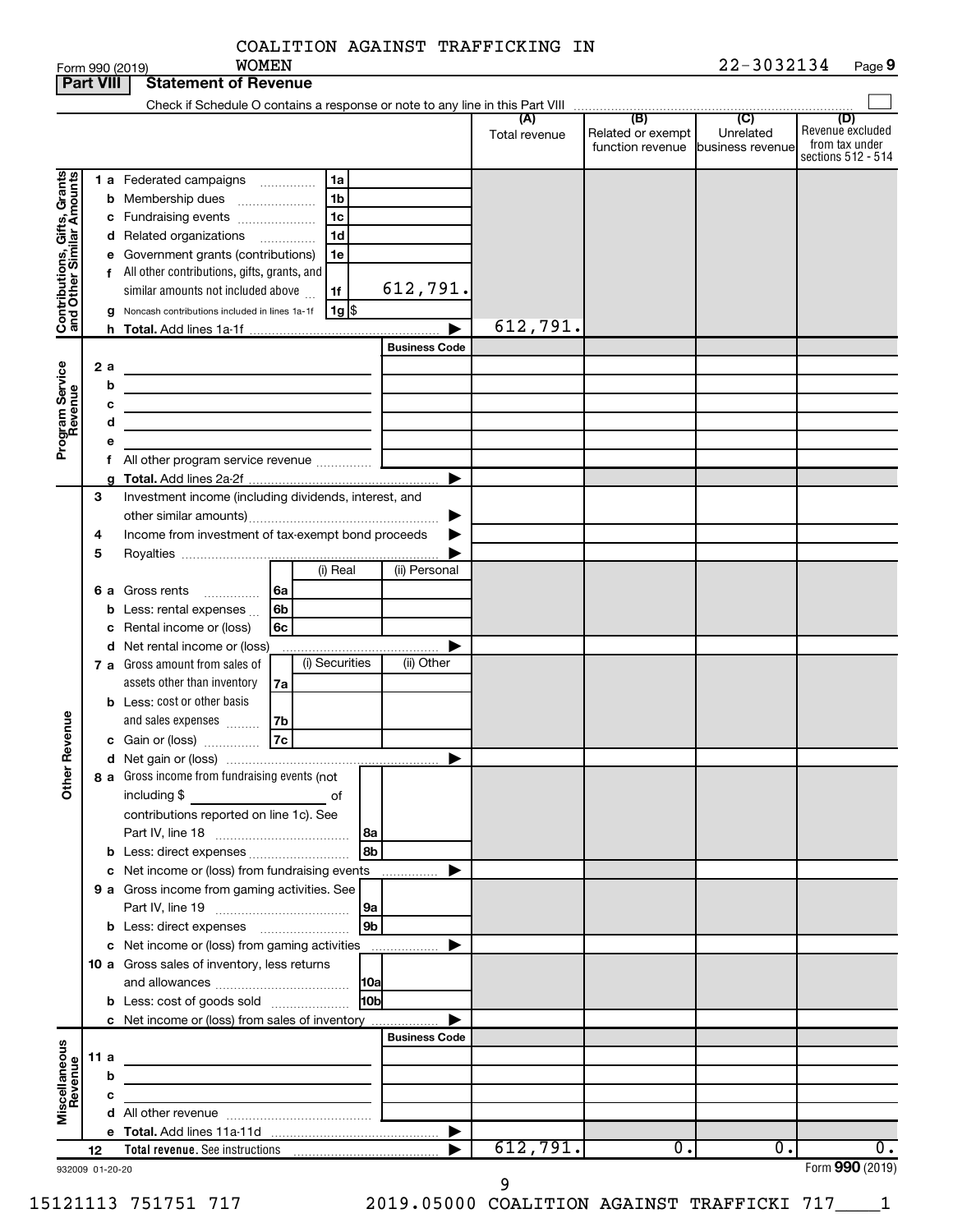|    | <b>WOMEN</b><br>Form 990 (2019)                                                                                                                                                                            |                       |                             |                                    | 22-3032134 Page 10      |  |  |  |  |
|----|------------------------------------------------------------------------------------------------------------------------------------------------------------------------------------------------------------|-----------------------|-----------------------------|------------------------------------|-------------------------|--|--|--|--|
|    | <b>Part IX   Statement of Functional Expenses</b><br>Section 501(c)(3) and 501(c)(4) organizations must complete all columns. All other organizations must complete column (A).                            |                       |                             |                                    |                         |  |  |  |  |
|    | Check if Schedule O contains a response or note to any line in this Part IX                                                                                                                                |                       |                             |                                    |                         |  |  |  |  |
|    |                                                                                                                                                                                                            |                       | (B)                         | (C)                                | (D)                     |  |  |  |  |
|    | Do not include amounts reported on lines 6b,<br>7b, 8b, 9b, and 10b of Part VIII.                                                                                                                          | (A)<br>Total expenses | Program service<br>expenses | Management and<br>general expenses | Fundraising<br>expenses |  |  |  |  |
| 1  | Grants and other assistance to domestic organizations                                                                                                                                                      |                       |                             |                                    |                         |  |  |  |  |
|    | and domestic governments. See Part IV, line 21                                                                                                                                                             |                       |                             |                                    |                         |  |  |  |  |
| 2  | Grants and other assistance to domestic                                                                                                                                                                    |                       |                             |                                    |                         |  |  |  |  |
|    | individuals. See Part IV, line 22                                                                                                                                                                          |                       |                             |                                    |                         |  |  |  |  |
| 3  | Grants and other assistance to foreign                                                                                                                                                                     |                       |                             |                                    |                         |  |  |  |  |
|    | organizations, foreign governments, and foreign                                                                                                                                                            |                       |                             |                                    |                         |  |  |  |  |
|    | individuals. See Part IV, lines 15 and 16                                                                                                                                                                  | 36,942.               | 36,942.                     |                                    |                         |  |  |  |  |
| 4  | Benefits paid to or for members                                                                                                                                                                            |                       |                             |                                    |                         |  |  |  |  |
| 5  | Compensation of current officers, directors,                                                                                                                                                               |                       |                             |                                    |                         |  |  |  |  |
|    | trustees, and key employees                                                                                                                                                                                | 305, 137.             | 214,061.                    | 48,908.                            | 42, 168.                |  |  |  |  |
| 6  | Compensation not included above to disqualified                                                                                                                                                            |                       |                             |                                    |                         |  |  |  |  |
|    | persons (as defined under section 4958(f)(1)) and                                                                                                                                                          |                       |                             |                                    |                         |  |  |  |  |
|    | persons described in section 4958(c)(3)(B)                                                                                                                                                                 |                       |                             |                                    |                         |  |  |  |  |
| 7  | Other salaries and wages                                                                                                                                                                                   |                       |                             |                                    |                         |  |  |  |  |
| 8  | Pension plan accruals and contributions (include                                                                                                                                                           |                       |                             |                                    |                         |  |  |  |  |
|    | section 401(k) and 403(b) employer contributions)                                                                                                                                                          |                       |                             |                                    |                         |  |  |  |  |
| 9  |                                                                                                                                                                                                            | 48,939.               | 34,332.                     | 7,844.                             | 6,763.                  |  |  |  |  |
| 10 |                                                                                                                                                                                                            | 22,102.               | 15,505.                     | 3,543.                             | 3,054.                  |  |  |  |  |
| 11 | Fees for services (nonemployees):                                                                                                                                                                          |                       |                             |                                    |                         |  |  |  |  |
|    |                                                                                                                                                                                                            |                       |                             |                                    |                         |  |  |  |  |
| b  |                                                                                                                                                                                                            | 50,026.               | 35,095.                     | 8,018.                             | 6,913.                  |  |  |  |  |
|    |                                                                                                                                                                                                            |                       |                             |                                    |                         |  |  |  |  |
|    |                                                                                                                                                                                                            |                       |                             |                                    |                         |  |  |  |  |
| е  | Professional fundraising services. See Part IV, line 17                                                                                                                                                    |                       |                             |                                    |                         |  |  |  |  |
| f. | Investment management fees                                                                                                                                                                                 |                       |                             |                                    |                         |  |  |  |  |
| g  | Other. (If line 11g amount exceeds 10% of line 25,                                                                                                                                                         |                       |                             |                                    |                         |  |  |  |  |
|    | column (A) amount, list line 11g expenses on Sch O.)                                                                                                                                                       |                       |                             |                                    |                         |  |  |  |  |
| 12 |                                                                                                                                                                                                            |                       |                             |                                    |                         |  |  |  |  |
| 13 |                                                                                                                                                                                                            | 19, 243.              | 13,500.                     | 3,084.                             | 2,659.                  |  |  |  |  |
| 14 |                                                                                                                                                                                                            |                       |                             |                                    |                         |  |  |  |  |
| 15 |                                                                                                                                                                                                            |                       |                             |                                    |                         |  |  |  |  |
| 16 |                                                                                                                                                                                                            | 63,180.               | 44,322.                     | 10, 127.                           | 8,731.                  |  |  |  |  |
| 17 |                                                                                                                                                                                                            | 15,807.               | 15,807.                     |                                    |                         |  |  |  |  |
| 18 | Payments of travel or entertainment expenses                                                                                                                                                               |                       |                             |                                    |                         |  |  |  |  |
|    | for any federal, state, or local public officials                                                                                                                                                          |                       |                             |                                    |                         |  |  |  |  |
| 19 | Conferences, conventions, and meetings                                                                                                                                                                     | 85,997.               |                             |                                    | 85,997.                 |  |  |  |  |
| 20 | Interest                                                                                                                                                                                                   |                       |                             |                                    |                         |  |  |  |  |
| 21 |                                                                                                                                                                                                            |                       |                             |                                    |                         |  |  |  |  |
| 22 | Depreciation, depletion, and amortization                                                                                                                                                                  | 3,066.                | 1,931.                      | 399.                               | 736.                    |  |  |  |  |
| 23 | Insurance                                                                                                                                                                                                  | 6,895.                | 4,837.                      | 1,105.                             | 953.                    |  |  |  |  |
| 24 | Other expenses. Itemize expenses not covered<br>above (List miscellaneous expenses on line 24e. If<br>line 24e amount exceeds 10% of line 25, column (A)<br>amount, list line 24e expenses on Schedule O.) |                       |                             |                                    |                         |  |  |  |  |
| a  | COMMUNICATIONS                                                                                                                                                                                             | 8,545.                | 5,994.                      | 1,370.                             | 1,181.                  |  |  |  |  |
| b  | PRINTING AND PUBLICATIO                                                                                                                                                                                    | 2,791.                | 1,958.                      | 447.                               | 386.                    |  |  |  |  |
|    | POSTAGE AND<br>SHIPPING                                                                                                                                                                                    | 2,676.                | 1,877.                      | 429.                               | 370.                    |  |  |  |  |
| d  |                                                                                                                                                                                                            |                       |                             |                                    |                         |  |  |  |  |

Check here  $\begin{array}{c} \begin{array}{|c} \hline \end{array} \end{array}$  if following SOP 98-2 (ASC 958-720) **Total functional expenses.**  Add lines 1 through 24e **Joint costs.** Complete this line only if the organization **e** All other expenses **25 26** reported in column (B) joint costs from a combined educational campaign and fundraising solicitation. Check here  $\blacktriangleright$ 671,346. 426,161. 85,274. 159,911.

932010 01-20-20

Form (2019) **990**

15121113 751751 717 2019.05000 COALITION AGAINST TRAFFICKI 717\_\_\_\_1 10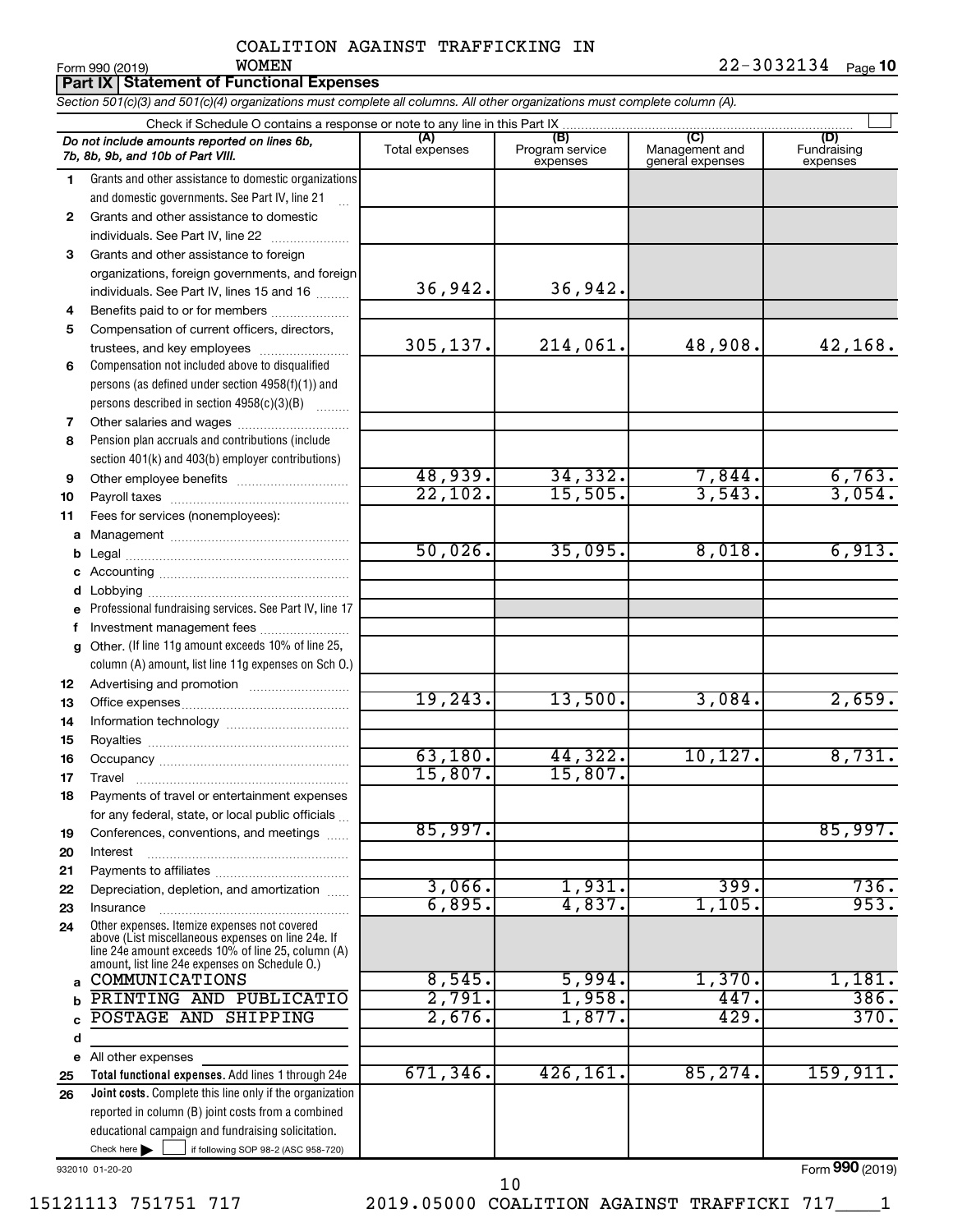| $\sim$ $(0.01)$ |  |  |  |
|-----------------|--|--|--|

|                             | Part X | <b>Balance Sheet</b>                                                                                                                                 |                 |              |                          |                 |                    |
|-----------------------------|--------|------------------------------------------------------------------------------------------------------------------------------------------------------|-----------------|--------------|--------------------------|-----------------|--------------------|
|                             |        |                                                                                                                                                      |                 |              |                          |                 |                    |
|                             |        |                                                                                                                                                      |                 |              | (A)<br>Beginning of year |                 | (B)<br>End of year |
|                             | 1      |                                                                                                                                                      |                 |              | 542,043.                 | $\mathbf{1}$    | 635,794.           |
|                             | 2      |                                                                                                                                                      | 13,445.         | $\mathbf{2}$ |                          |                 |                    |
|                             | З      |                                                                                                                                                      | 255,445.        | 3            | 71,978.                  |                 |                    |
|                             | 4      |                                                                                                                                                      |                 |              |                          | 4               |                    |
|                             | 5      | Loans and other receivables from any current or former officer, director,                                                                            |                 |              |                          |                 |                    |
|                             |        | trustee, key employee, creator or founder, substantial contributor, or 35%                                                                           |                 |              |                          |                 |                    |
|                             |        | controlled entity or family member of any of these persons                                                                                           |                 |              |                          | 5               |                    |
|                             | 6      | Loans and other receivables from other disqualified persons (as defined                                                                              |                 |              |                          |                 |                    |
|                             |        | under section 4958(f)(1)), and persons described in section 4958(c)(3)(B)                                                                            |                 |              |                          | 6               |                    |
|                             | 7      |                                                                                                                                                      |                 |              |                          | $\overline{7}$  |                    |
| Assets                      | 8      |                                                                                                                                                      |                 |              |                          | 8               |                    |
|                             | 9      | Prepaid expenses and deferred charges                                                                                                                |                 |              | 8,498.                   | 9               | 2,930.             |
|                             |        | <b>10a</b> Land, buildings, and equipment: cost or other                                                                                             |                 |              |                          |                 |                    |
|                             |        | basis. Complete Part VI of Schedule D    10a                                                                                                         |                 | 30,813.      |                          |                 |                    |
|                             |        | <b>b</b> Less: accumulated depreciation <i></i>                                                                                                      | 10 <sub>b</sub> | 27,000.      | 6,879.                   | 10 <sub>c</sub> | 3,813.             |
|                             | 11     |                                                                                                                                                      |                 | 11           |                          |                 |                    |
|                             | 12     |                                                                                                                                                      |                 | 12           | 10,000.                  |                 |                    |
|                             | 13     |                                                                                                                                                      |                 | 13           |                          |                 |                    |
|                             | 14     |                                                                                                                                                      |                 | 14           |                          |                 |                    |
|                             | 15     |                                                                                                                                                      |                 |              | 18,903.                  | 15              | 19,507.            |
|                             | 16     | <b>Total assets.</b> Add lines 1 through 15 (must equal line 33) <i></i>                                                                             |                 |              | 845, 213.                | 16              | 744,022.           |
|                             | 17     |                                                                                                                                                      |                 | 68, 264.     | 17                       | 26, 127.        |                    |
|                             | 18     |                                                                                                                                                      |                 | 18           |                          |                 |                    |
|                             | 19     |                                                                                                                                                      |                 |              |                          | 19              |                    |
|                             | 20     |                                                                                                                                                      |                 |              |                          | 20              |                    |
|                             | 21     | Escrow or custodial account liability. Complete Part IV of Schedule D                                                                                |                 |              |                          | 21              |                    |
| Liabilities                 | 22     | Loans and other payables to any current or former officer, director,                                                                                 |                 |              |                          |                 |                    |
|                             |        | trustee, key employee, creator or founder, substantial contributor, or 35%                                                                           |                 |              |                          |                 |                    |
|                             |        |                                                                                                                                                      |                 |              |                          | 22              |                    |
|                             | 23     | Secured mortgages and notes payable to unrelated third parties                                                                                       |                 |              |                          | 23              |                    |
|                             | 24     | Unsecured notes and loans payable to unrelated third parties                                                                                         |                 |              |                          | 24              |                    |
|                             | 25     | Other liabilities (including federal income tax, payables to related third                                                                           |                 |              |                          |                 |                    |
|                             |        | parties, and other liabilities not included on lines 17-24). Complete Part X                                                                         |                 |              | 1,125.                   | 25              | 626.               |
|                             |        | of Schedule D                                                                                                                                        |                 |              | 69,389.                  | 26              | 26,753.            |
|                             | 26     | Total liabilities. Add lines 17 through 25<br>Organizations that follow FASB ASC 958, check here $\blacktriangleright \lfloor \underline{X} \rfloor$ |                 |              |                          |                 |                    |
|                             |        | and complete lines 27, 28, 32, and 33.                                                                                                               |                 |              |                          |                 |                    |
|                             | 27     |                                                                                                                                                      |                 |              | 202,000.                 | 27              | 40,000.            |
|                             | 28     |                                                                                                                                                      |                 |              | 573,824.                 | 28              | 677, 269.          |
|                             |        | Organizations that do not follow FASB ASC 958, check here $\blacktriangleright \bot$                                                                 |                 |              |                          |                 |                    |
|                             |        | and complete lines 29 through 33.                                                                                                                    |                 |              |                          |                 |                    |
| Net Assets or Fund Balances | 29     |                                                                                                                                                      |                 |              |                          | 29              |                    |
|                             | 30     | Paid-in or capital surplus, or land, building, or equipment fund                                                                                     |                 |              |                          | 30              |                    |
|                             | 31     | Retained earnings, endowment, accumulated income, or other funds                                                                                     |                 |              |                          | 31              |                    |
|                             | 32     |                                                                                                                                                      |                 |              | 775,824.                 | 32              | 717,269.           |
|                             | 33     |                                                                                                                                                      |                 |              | 845, 213.                | 33              | 744,022.           |
|                             |        |                                                                                                                                                      |                 |              |                          |                 |                    |

Form (2019) **990**

932011 01-20-20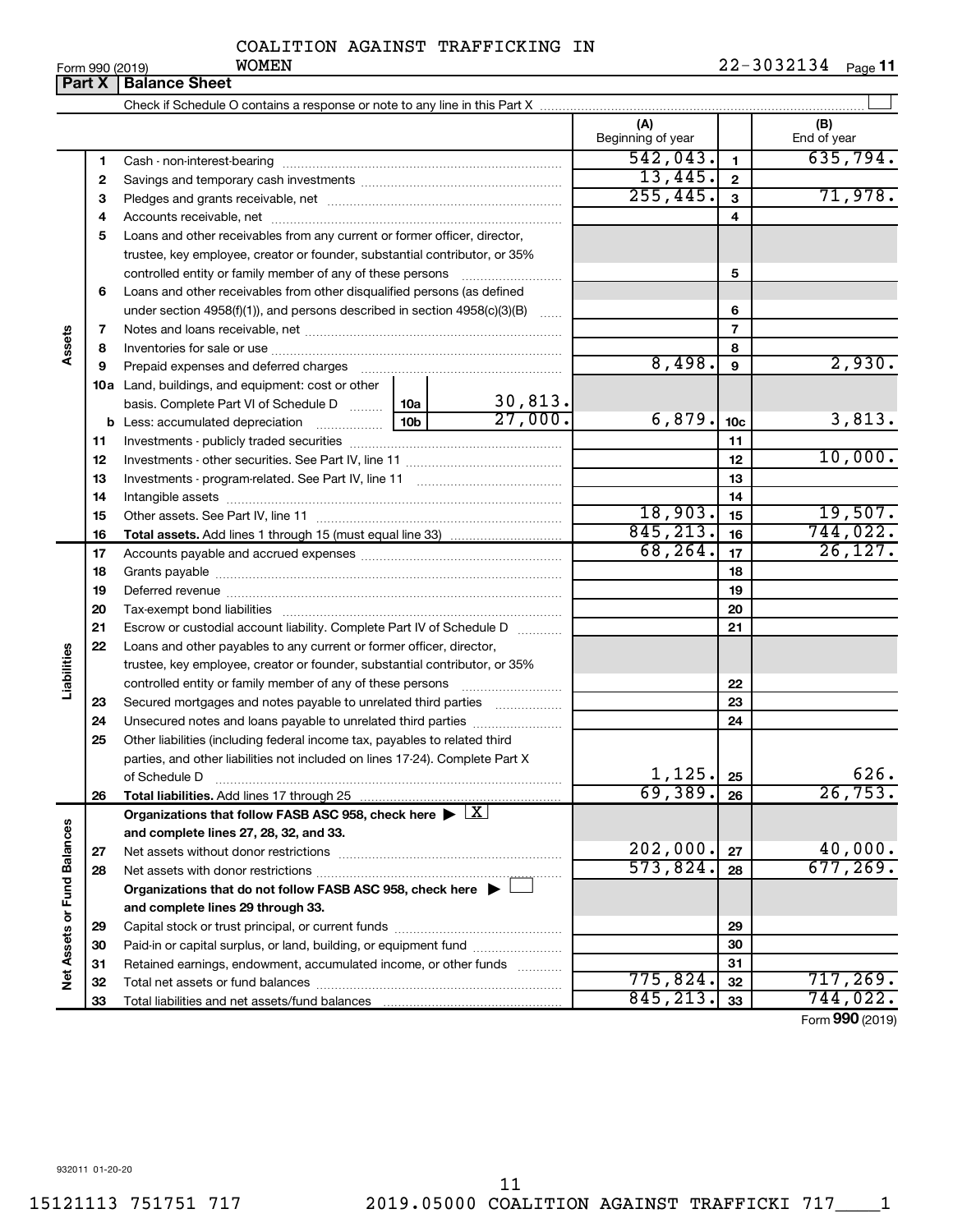|    | <b>WOMEN</b><br>Form 990 (2019)                                                                                                                                                                                                | 22-3032134              |                |            | Page 12                 |
|----|--------------------------------------------------------------------------------------------------------------------------------------------------------------------------------------------------------------------------------|-------------------------|----------------|------------|-------------------------|
|    | Part XI Reconciliation of Net Assets                                                                                                                                                                                           |                         |                |            |                         |
|    |                                                                                                                                                                                                                                |                         |                |            |                         |
|    |                                                                                                                                                                                                                                |                         |                |            |                         |
| 1  |                                                                                                                                                                                                                                | $\mathbf 1$             |                |            | 612,791.                |
| 2  |                                                                                                                                                                                                                                | $\overline{2}$          |                |            | 671, 346.               |
| З  |                                                                                                                                                                                                                                | $\mathbf{3}$            |                |            | $-58,555.$              |
| 4  |                                                                                                                                                                                                                                | $\overline{\mathbf{4}}$ |                |            | 775,824.                |
| 5  |                                                                                                                                                                                                                                | 5                       |                |            |                         |
| 6  | Donated services and use of facilities [[111] matter contracts and use of facilities [[11] matter contracts and use of facilities [[11] matter contracts and use of facilities [[11] matter contracts and a service contract o | 6                       |                |            |                         |
| 7  | Investment expenses www.communication.com/www.communication.com/www.communication.com/www.com                                                                                                                                  | $\overline{7}$          |                |            |                         |
| 8  | Prior period adjustments www.communication.communication.communication.com/news-managements                                                                                                                                    | 8                       |                |            |                         |
| 9  | Other changes in net assets or fund balances (explain on Schedule O)                                                                                                                                                           | 9                       |                |            | $\overline{0}$ .        |
| 10 | Net assets or fund balances at end of year. Combine lines 3 through 9 (must equal Part X, line 32,                                                                                                                             |                         |                |            |                         |
|    |                                                                                                                                                                                                                                | 10                      |                |            | 717,269.                |
|    | <b>Part XII</b> Financial Statements and Reporting                                                                                                                                                                             |                         |                |            |                         |
|    |                                                                                                                                                                                                                                |                         |                |            | $\overline{\mathbf{x}}$ |
|    |                                                                                                                                                                                                                                |                         |                | <b>Yes</b> | <b>No</b>               |
| 1  | $\mathbf{X}$ Accrual<br>Accounting method used to prepare the Form 990: [130] Cash<br>Other                                                                                                                                    |                         |                |            |                         |
|    | If the organization changed its method of accounting from a prior year or checked "Other," explain in Schedule O.                                                                                                              |                         |                |            |                         |
|    | 2a Were the organization's financial statements compiled or reviewed by an independent accountant?                                                                                                                             |                         | 2a             |            | х                       |
|    | If "Yes," check a box below to indicate whether the financial statements for the year were compiled or reviewed on a                                                                                                           |                         |                |            |                         |
|    | separate basis, consolidated basis, or both:                                                                                                                                                                                   |                         |                |            |                         |
|    | Separate basis<br>Consolidated basis<br>Both consolidated and separate basis                                                                                                                                                   |                         |                |            |                         |
|    |                                                                                                                                                                                                                                |                         | 2 <sub>b</sub> | х          |                         |
|    | If "Yes," check a box below to indicate whether the financial statements for the year were audited on a separate basis,                                                                                                        |                         |                |            |                         |
|    | consolidated basis, or both:                                                                                                                                                                                                   |                         |                |            |                         |
|    | $ \mathbf{X} $ Separate basis<br><b>Consolidated basis</b><br>Both consolidated and separate basis                                                                                                                             |                         |                |            |                         |
|    | c If "Yes" to line 2a or 2b, does the organization have a committee that assumes responsibility for oversight of the audit,                                                                                                    |                         |                |            |                         |
|    |                                                                                                                                                                                                                                |                         | 2c             | x          |                         |
|    | If the organization changed either its oversight process or selection process during the tax year, explain on Schedule O.                                                                                                      |                         |                |            |                         |
|    | 3a As a result of a federal award, was the organization required to undergo an audit or audits as set forth in the Single Audit                                                                                                |                         |                |            |                         |
|    |                                                                                                                                                                                                                                |                         | За             |            | х                       |
|    | b If "Yes," did the organization undergo the required audit or audits? If the organization did not undergo the required audit                                                                                                  |                         |                |            |                         |
|    |                                                                                                                                                                                                                                |                         | 3 <sub>b</sub> |            |                         |

Form (2019) **990**

932012 01-20-20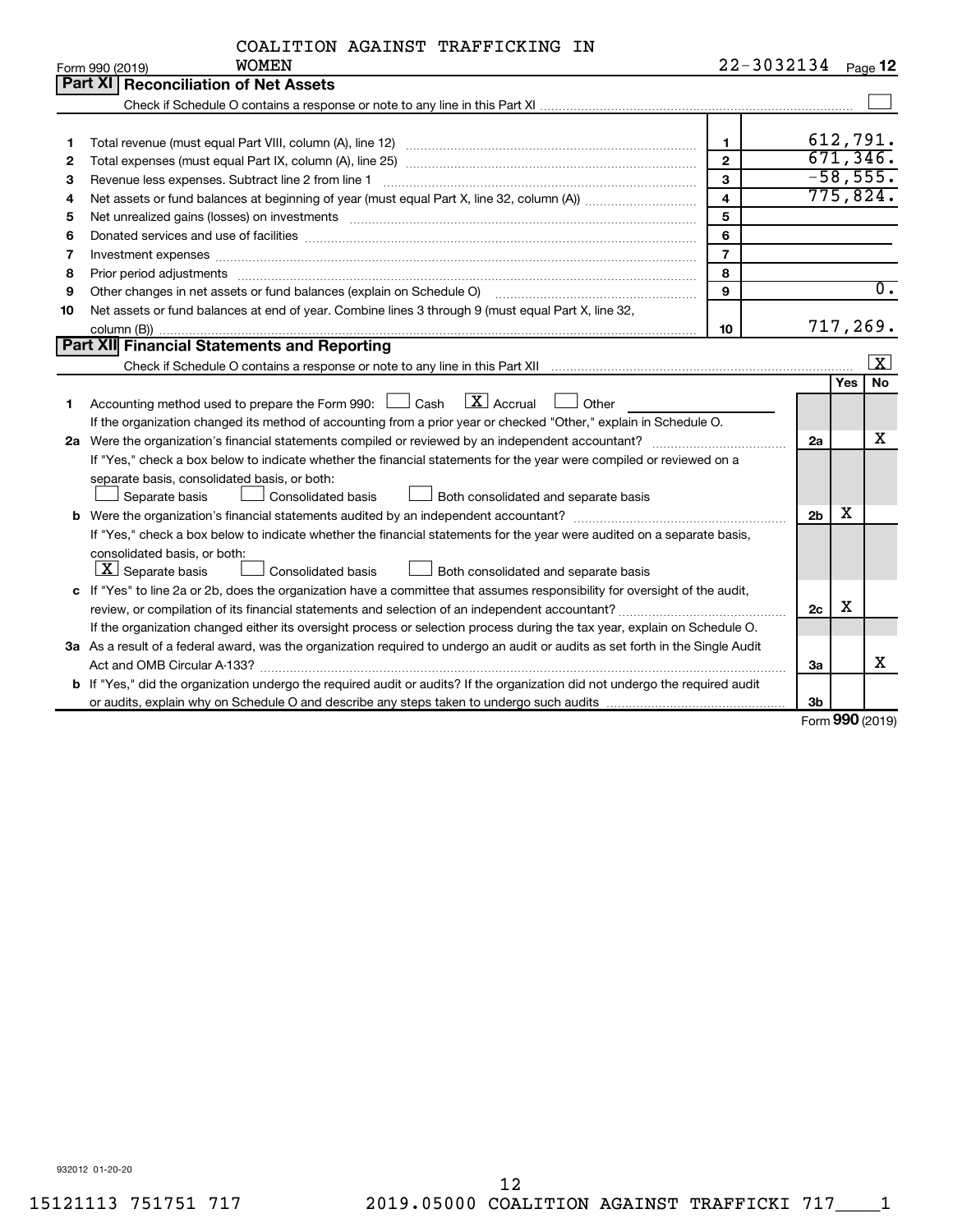|                      |                                                                              | <b>SCHEDULE A</b>                                      |  |                                                                                                                                                                                                                                 |                                                        |  |     |                                                                |                                                      |  | OMB No. 1545-0047                                                                                                                             |
|----------------------|------------------------------------------------------------------------------|--------------------------------------------------------|--|---------------------------------------------------------------------------------------------------------------------------------------------------------------------------------------------------------------------------------|--------------------------------------------------------|--|-----|----------------------------------------------------------------|------------------------------------------------------|--|-----------------------------------------------------------------------------------------------------------------------------------------------|
| (Form 990 or 990-EZ) |                                                                              |                                                        |  | <b>Public Charity Status and Public Support</b><br>Complete if the organization is a section 501(c)(3) organization or a section                                                                                                |                                                        |  |     |                                                                |                                                      |  |                                                                                                                                               |
|                      |                                                                              |                                                        |  |                                                                                                                                                                                                                                 | 4947(a)(1) nonexempt charitable trust.                 |  |     |                                                                |                                                      |  |                                                                                                                                               |
|                      |                                                                              | Department of the Treasury<br>Internal Revenue Service |  | Attach to Form 990 or Form 990-EZ.<br>Go to www.irs.gov/Form990 for instructions and the latest information.                                                                                                                    |                                                        |  |     |                                                                |                                                      |  | <b>Open to Public</b><br>Inspection                                                                                                           |
|                      |                                                                              |                                                        |  |                                                                                                                                                                                                                                 |                                                        |  |     |                                                                |                                                      |  | <b>Employer identification number</b>                                                                                                         |
|                      | COALITION AGAINST TRAFFICKING IN<br>Name of the organization<br><b>WOMEN</b> |                                                        |  |                                                                                                                                                                                                                                 |                                                        |  |     | 22-3032134                                                     |                                                      |  |                                                                                                                                               |
|                      | Part I                                                                       |                                                        |  | Reason for Public Charity Status (All organizations must complete this part.) See instructions.                                                                                                                                 |                                                        |  |     |                                                                |                                                      |  |                                                                                                                                               |
|                      |                                                                              |                                                        |  | The organization is not a private foundation because it is: (For lines 1 through 12, check only one box.)                                                                                                                       |                                                        |  |     |                                                                |                                                      |  |                                                                                                                                               |
| 1                    |                                                                              |                                                        |  | A church, convention of churches, or association of churches described in section 170(b)(1)(A)(i).                                                                                                                              |                                                        |  |     |                                                                |                                                      |  |                                                                                                                                               |
| 2                    |                                                                              |                                                        |  | A school described in section 170(b)(1)(A)(ii). (Attach Schedule E (Form 990 or 990-EZ).)                                                                                                                                       |                                                        |  |     |                                                                |                                                      |  |                                                                                                                                               |
| З                    |                                                                              |                                                        |  | A hospital or a cooperative hospital service organization described in section 170(b)(1)(A)(iii).                                                                                                                               |                                                        |  |     |                                                                |                                                      |  |                                                                                                                                               |
| 4                    |                                                                              |                                                        |  |                                                                                                                                                                                                                                 |                                                        |  |     |                                                                |                                                      |  | A medical research organization operated in conjunction with a hospital described in section 170(b)(1)(A)(iii). Enter the hospital's name,    |
|                      |                                                                              | city, and state:                                       |  |                                                                                                                                                                                                                                 |                                                        |  |     |                                                                |                                                      |  |                                                                                                                                               |
| 5                    |                                                                              |                                                        |  | An organization operated for the benefit of a college or university owned or operated by a governmental unit described in                                                                                                       |                                                        |  |     |                                                                |                                                      |  |                                                                                                                                               |
|                      |                                                                              |                                                        |  | section 170(b)(1)(A)(iv). (Complete Part II.)                                                                                                                                                                                   |                                                        |  |     |                                                                |                                                      |  |                                                                                                                                               |
| 6<br>$\overline{7}$  | $\mathbf{X}$                                                                 |                                                        |  | A federal, state, or local government or governmental unit described in section 170(b)(1)(A)(v).                                                                                                                                |                                                        |  |     |                                                                |                                                      |  |                                                                                                                                               |
|                      |                                                                              |                                                        |  | section 170(b)(1)(A)(vi). (Complete Part II.)                                                                                                                                                                                   |                                                        |  |     |                                                                |                                                      |  | An organization that normally receives a substantial part of its support from a governmental unit or from the general public described in     |
| 8                    |                                                                              |                                                        |  | A community trust described in section 170(b)(1)(A)(vi). (Complete Part II.)                                                                                                                                                    |                                                        |  |     |                                                                |                                                      |  |                                                                                                                                               |
| 9                    |                                                                              |                                                        |  | An agricultural research organization described in section 170(b)(1)(A)(ix) operated in conjunction with a land-grant college                                                                                                   |                                                        |  |     |                                                                |                                                      |  |                                                                                                                                               |
|                      |                                                                              |                                                        |  | or university or a non-land-grant college of agriculture (see instructions). Enter the name, city, and state of the college or                                                                                                  |                                                        |  |     |                                                                |                                                      |  |                                                                                                                                               |
|                      |                                                                              | university:                                            |  |                                                                                                                                                                                                                                 |                                                        |  |     |                                                                |                                                      |  |                                                                                                                                               |
| 10                   |                                                                              |                                                        |  |                                                                                                                                                                                                                                 |                                                        |  |     |                                                                |                                                      |  | An organization that normally receives: (1) more than 33 1/3% of its support from contributions, membership fees, and gross receipts from     |
|                      |                                                                              |                                                        |  |                                                                                                                                                                                                                                 |                                                        |  |     |                                                                |                                                      |  | activities related to its exempt functions - subject to certain exceptions, and (2) no more than 33 1/3% of its support from gross investment |
|                      |                                                                              |                                                        |  |                                                                                                                                                                                                                                 |                                                        |  |     |                                                                |                                                      |  | income and unrelated business taxable income (less section 511 tax) from businesses acquired by the organization after June 30, 1975.         |
|                      |                                                                              |                                                        |  | See section 509(a)(2). (Complete Part III.)                                                                                                                                                                                     |                                                        |  |     |                                                                |                                                      |  |                                                                                                                                               |
| 11                   |                                                                              |                                                        |  | An organization organized and operated exclusively to test for public safety. See section 509(a)(4).                                                                                                                            |                                                        |  |     |                                                                |                                                      |  |                                                                                                                                               |
| 12                   |                                                                              |                                                        |  | more publicly supported organizations described in section 509(a)(1) or section 509(a)(2). See section 509(a)(3). Check the box in                                                                                              |                                                        |  |     |                                                                |                                                      |  | An organization organized and operated exclusively for the benefit of, to perform the functions of, or to carry out the purposes of one or    |
|                      |                                                                              |                                                        |  | lines 12a through 12d that describes the type of supporting organization and complete lines 12e, 12f, and 12g.                                                                                                                  |                                                        |  |     |                                                                |                                                      |  |                                                                                                                                               |
| a                    |                                                                              |                                                        |  | Type I. A supporting organization operated, supervised, or controlled by its supported organization(s), typically by giving                                                                                                     |                                                        |  |     |                                                                |                                                      |  |                                                                                                                                               |
|                      |                                                                              |                                                        |  | the supported organization(s) the power to regularly appoint or elect a majority of the directors or trustees of the supporting                                                                                                 |                                                        |  |     |                                                                |                                                      |  |                                                                                                                                               |
|                      |                                                                              |                                                        |  | organization. You must complete Part IV, Sections A and B.                                                                                                                                                                      |                                                        |  |     |                                                                |                                                      |  |                                                                                                                                               |
| b                    |                                                                              |                                                        |  | Type II. A supporting organization supervised or controlled in connection with its supported organization(s), by having                                                                                                         |                                                        |  |     |                                                                |                                                      |  |                                                                                                                                               |
|                      |                                                                              |                                                        |  | control or management of the supporting organization vested in the same persons that control or manage the supported                                                                                                            |                                                        |  |     |                                                                |                                                      |  |                                                                                                                                               |
|                      |                                                                              |                                                        |  | organization(s). You must complete Part IV, Sections A and C.                                                                                                                                                                   |                                                        |  |     |                                                                |                                                      |  |                                                                                                                                               |
| с                    |                                                                              |                                                        |  | Type III functionally integrated. A supporting organization operated in connection with, and functionally integrated with,                                                                                                      |                                                        |  |     |                                                                |                                                      |  |                                                                                                                                               |
| d                    |                                                                              |                                                        |  | its supported organization(s) (see instructions). You must complete Part IV, Sections A, D, and E.<br>Type III non-functionally integrated. A supporting organization operated in connection with its supported organization(s) |                                                        |  |     |                                                                |                                                      |  |                                                                                                                                               |
|                      |                                                                              |                                                        |  | that is not functionally integrated. The organization generally must satisfy a distribution requirement and an attentiveness                                                                                                    |                                                        |  |     |                                                                |                                                      |  |                                                                                                                                               |
|                      |                                                                              |                                                        |  | requirement (see instructions). You must complete Part IV, Sections A and D, and Part V.                                                                                                                                        |                                                        |  |     |                                                                |                                                      |  |                                                                                                                                               |
| е                    |                                                                              |                                                        |  | Check this box if the organization received a written determination from the IRS that it is a Type I, Type II, Type III                                                                                                         |                                                        |  |     |                                                                |                                                      |  |                                                                                                                                               |
|                      |                                                                              |                                                        |  | functionally integrated, or Type III non-functionally integrated supporting organization.                                                                                                                                       |                                                        |  |     |                                                                |                                                      |  |                                                                                                                                               |
|                      |                                                                              |                                                        |  |                                                                                                                                                                                                                                 |                                                        |  |     |                                                                |                                                      |  |                                                                                                                                               |
| g                    |                                                                              |                                                        |  | Provide the following information about the supported organization(s).                                                                                                                                                          |                                                        |  |     |                                                                |                                                      |  |                                                                                                                                               |
|                      |                                                                              | (i) Name of supported<br>organization                  |  | (ii) EIN                                                                                                                                                                                                                        | (iii) Type of organization<br>(described on lines 1-10 |  |     | (iv) Is the organization listed<br>in your governing document? | (v) Amount of monetary<br>support (see instructions) |  | (vi) Amount of other<br>support (see instructions)                                                                                            |
|                      |                                                                              |                                                        |  |                                                                                                                                                                                                                                 | above (see instructions))                              |  | Yes | No                                                             |                                                      |  |                                                                                                                                               |
|                      |                                                                              |                                                        |  |                                                                                                                                                                                                                                 |                                                        |  |     |                                                                |                                                      |  |                                                                                                                                               |
|                      |                                                                              |                                                        |  |                                                                                                                                                                                                                                 |                                                        |  |     |                                                                |                                                      |  |                                                                                                                                               |
|                      |                                                                              |                                                        |  |                                                                                                                                                                                                                                 |                                                        |  |     |                                                                |                                                      |  |                                                                                                                                               |
|                      |                                                                              |                                                        |  |                                                                                                                                                                                                                                 |                                                        |  |     |                                                                |                                                      |  |                                                                                                                                               |
|                      |                                                                              |                                                        |  |                                                                                                                                                                                                                                 |                                                        |  |     |                                                                |                                                      |  |                                                                                                                                               |
|                      |                                                                              |                                                        |  |                                                                                                                                                                                                                                 |                                                        |  |     |                                                                |                                                      |  |                                                                                                                                               |
|                      |                                                                              |                                                        |  |                                                                                                                                                                                                                                 |                                                        |  |     |                                                                |                                                      |  |                                                                                                                                               |
|                      |                                                                              |                                                        |  |                                                                                                                                                                                                                                 |                                                        |  |     |                                                                |                                                      |  |                                                                                                                                               |
|                      |                                                                              |                                                        |  |                                                                                                                                                                                                                                 |                                                        |  |     |                                                                |                                                      |  |                                                                                                                                               |
| Total                |                                                                              |                                                        |  |                                                                                                                                                                                                                                 |                                                        |  |     |                                                                |                                                      |  |                                                                                                                                               |

932021 09-25-19 LHA For Paperwork Reduction Act Notice, see the Instructions for Form 990 or 990-EZ. 932021 09-25-19 Schedule A (Form 990 or 990-EZ) 2019 13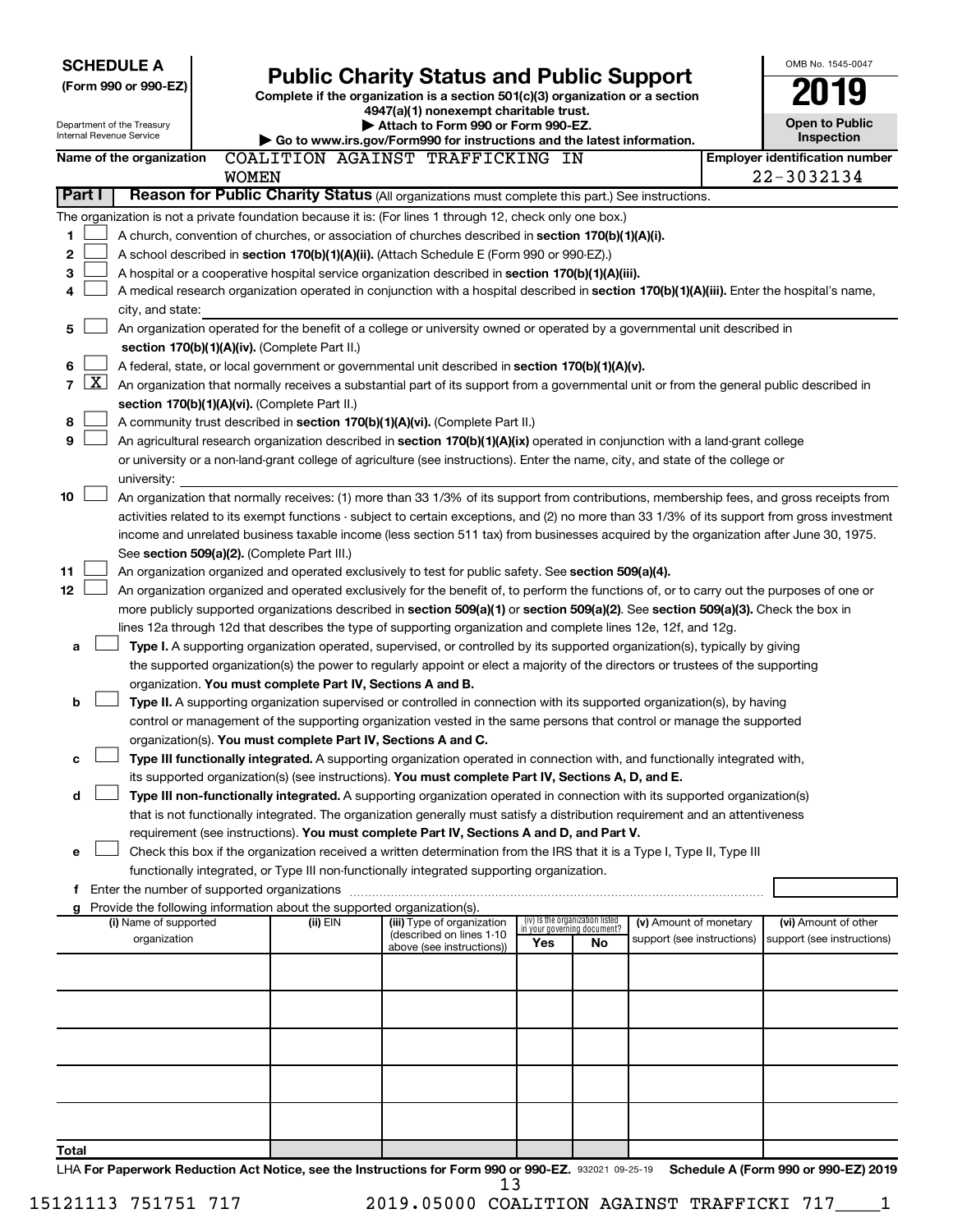## Schedule A (Form 990 or 990-EZ) 2019 WOMEN

**2** WOMEN 22-3032134

(Complete only if you checked the box on line 5, 7, or 8 of Part I or if the organization failed to qualify under Part III. If the organization fails to qualify under the tests listed below, please complete Part III.) **Part II Support Schedule for Organizations Described in Sections 170(b)(1)(A)(iv) and 170(b)(1)(A)(vi)**

| Calendar year (or fiscal year beginning in)<br>(a) 2015<br>(f) Total<br>(b) 2016<br>$(c)$ 2017<br>$(d)$ 2018<br>(e) 2019<br>1 Gifts, grants, contributions, and<br>membership fees received. (Do not<br>496,006.<br>1119428.<br>577,823.<br>612,873.<br>3540860.<br>734,730.<br>include any "unusual grants.")<br>2 Tax revenues levied for the organ-<br>ization's benefit and either paid to<br>or expended on its behalf<br>3 The value of services or facilities<br>furnished by a governmental unit to<br>the organization without charge<br>496,006.<br>1119428.<br>577,823.<br>734,730.<br>612,873.<br>3540860.<br>4 Total. Add lines 1 through 3<br>The portion of total contributions<br>5.<br>by each person (other than a<br>governmental unit or publicly<br>supported organization) included<br>on line 1 that exceeds 2% of the<br>amount shown on line 11,<br>column (f)<br>3540860.<br>6 Public support. Subtract line 5 from line 4.<br><b>Section B. Total Support</b><br>Calendar year (or fiscal year beginning in)<br>(b) 2016<br>(a) 2015<br>$(c)$ 2017<br>$(d)$ 2018<br>(e) 2019<br>(f) Total<br><b>1119428.</b><br>734,730.<br>496,006.<br>$\overline{577,823}$<br>612,873.<br>3540860.<br><b>7</b> Amounts from line 4<br>Gross income from interest,<br>8<br>dividends, payments received on<br>securities loans, rents, royalties,<br>20.<br>21.<br>30.<br>71.<br>and income from similar sources<br>Net income from unrelated business<br>9<br>activities, whether or not the<br>business is regularly carried on<br>10 Other income. Do not include gain<br>or loss from the sale of capital<br>assets (Explain in Part VI.)<br>3540931.<br><b>11 Total support.</b> Add lines 7 through 10<br>12<br>12 Gross receipts from related activities, etc. (see instructions)<br>13 First five years. If the Form 990 is for the organization's first, second, third, fourth, or fifth tax year as a section 501(c)(3)<br>organization, check this box and stop here<br>Section C. Computation of Public Support Percentage<br>100.00<br>%<br>14<br>100.00<br>15<br>%<br>16a 33 1/3% support test - 2019. If the organization did not check the box on line 13, and line 14 is 33 1/3% or more, check this box and<br>$\blacktriangleright$ $\mathbf{X}$<br>stop here. The organization qualifies as a publicly supported organization manufaction manufacture content and the state of the state of the state of the state of the state of the state of the state of the state of the sta<br>b 33 1/3% support test - 2018. If the organization did not check a box on line 13 or 16a, and line 15 is 33 1/3% or more, check this box<br>17a 10% -facts-and-circumstances test - 2019. If the organization did not check a box on line 13, 16a, or 16b, and line 14 is 10% or more,<br>and if the organization meets the "facts-and-circumstances" test, check this box and stop here. Explain in Part VI how the organization<br>b 10% -facts-and-circumstances test - 2018. If the organization did not check a box on line 13, 16a, 16b, or 17a, and line 15 is 10% or<br>more, and if the organization meets the "facts-and-circumstances" test, check this box and <b>stop here.</b> Explain in Part VI how the<br>organization meets the "facts-and-circumstances" test. The organization qualifies as a publicly supported organization<br>Private foundation. If the organization did not check a box on line 13, 16a, 16b, 17a, or 17b, check this box and see instructions<br>18.<br>Schedule A (Form 990 or 990-EZ) 2019 | <b>Section A. Public Support</b> |  |  |  |
|-------------------------------------------------------------------------------------------------------------------------------------------------------------------------------------------------------------------------------------------------------------------------------------------------------------------------------------------------------------------------------------------------------------------------------------------------------------------------------------------------------------------------------------------------------------------------------------------------------------------------------------------------------------------------------------------------------------------------------------------------------------------------------------------------------------------------------------------------------------------------------------------------------------------------------------------------------------------------------------------------------------------------------------------------------------------------------------------------------------------------------------------------------------------------------------------------------------------------------------------------------------------------------------------------------------------------------------------------------------------------------------------------------------------------------------------------------------------------------------------------------------------------------------------------------------------------------------------------------------------------------------------------------------------------------------------------------------------------------------------------------------------------------------------------------------------------------------------------------------------------------------------------------------------------------------------------------------------------------------------------------------------------------------------------------------------------------------------------------------------------------------------------------------------------------------------------------------------------------------------------------------------------------------------------------------------------------------------------------------------------------------------------------------------------------------------------------------------------------------------------------------------------------------------------------------------------------------------------------------------------------------------------------------------------------------------------------------------------------------------------------------------------------------------------------------------------------------------------------------------------------------------------------------------------------------------------------------------------------------------------------------------------------------------------------------------------------------------------------------------------------------------------------------------------------------------------------------------------------------------------------------------------------------------------------------------------------------------------------------------------------------------------------------------------------------------------------------------------------------------------------------------------------------------------------------|----------------------------------|--|--|--|
|                                                                                                                                                                                                                                                                                                                                                                                                                                                                                                                                                                                                                                                                                                                                                                                                                                                                                                                                                                                                                                                                                                                                                                                                                                                                                                                                                                                                                                                                                                                                                                                                                                                                                                                                                                                                                                                                                                                                                                                                                                                                                                                                                                                                                                                                                                                                                                                                                                                                                                                                                                                                                                                                                                                                                                                                                                                                                                                                                                                                                                                                                                                                                                                                                                                                                                                                                                                                                                                                                                                                                             |                                  |  |  |  |
|                                                                                                                                                                                                                                                                                                                                                                                                                                                                                                                                                                                                                                                                                                                                                                                                                                                                                                                                                                                                                                                                                                                                                                                                                                                                                                                                                                                                                                                                                                                                                                                                                                                                                                                                                                                                                                                                                                                                                                                                                                                                                                                                                                                                                                                                                                                                                                                                                                                                                                                                                                                                                                                                                                                                                                                                                                                                                                                                                                                                                                                                                                                                                                                                                                                                                                                                                                                                                                                                                                                                                             |                                  |  |  |  |
|                                                                                                                                                                                                                                                                                                                                                                                                                                                                                                                                                                                                                                                                                                                                                                                                                                                                                                                                                                                                                                                                                                                                                                                                                                                                                                                                                                                                                                                                                                                                                                                                                                                                                                                                                                                                                                                                                                                                                                                                                                                                                                                                                                                                                                                                                                                                                                                                                                                                                                                                                                                                                                                                                                                                                                                                                                                                                                                                                                                                                                                                                                                                                                                                                                                                                                                                                                                                                                                                                                                                                             |                                  |  |  |  |
|                                                                                                                                                                                                                                                                                                                                                                                                                                                                                                                                                                                                                                                                                                                                                                                                                                                                                                                                                                                                                                                                                                                                                                                                                                                                                                                                                                                                                                                                                                                                                                                                                                                                                                                                                                                                                                                                                                                                                                                                                                                                                                                                                                                                                                                                                                                                                                                                                                                                                                                                                                                                                                                                                                                                                                                                                                                                                                                                                                                                                                                                                                                                                                                                                                                                                                                                                                                                                                                                                                                                                             |                                  |  |  |  |
|                                                                                                                                                                                                                                                                                                                                                                                                                                                                                                                                                                                                                                                                                                                                                                                                                                                                                                                                                                                                                                                                                                                                                                                                                                                                                                                                                                                                                                                                                                                                                                                                                                                                                                                                                                                                                                                                                                                                                                                                                                                                                                                                                                                                                                                                                                                                                                                                                                                                                                                                                                                                                                                                                                                                                                                                                                                                                                                                                                                                                                                                                                                                                                                                                                                                                                                                                                                                                                                                                                                                                             |                                  |  |  |  |
|                                                                                                                                                                                                                                                                                                                                                                                                                                                                                                                                                                                                                                                                                                                                                                                                                                                                                                                                                                                                                                                                                                                                                                                                                                                                                                                                                                                                                                                                                                                                                                                                                                                                                                                                                                                                                                                                                                                                                                                                                                                                                                                                                                                                                                                                                                                                                                                                                                                                                                                                                                                                                                                                                                                                                                                                                                                                                                                                                                                                                                                                                                                                                                                                                                                                                                                                                                                                                                                                                                                                                             |                                  |  |  |  |
|                                                                                                                                                                                                                                                                                                                                                                                                                                                                                                                                                                                                                                                                                                                                                                                                                                                                                                                                                                                                                                                                                                                                                                                                                                                                                                                                                                                                                                                                                                                                                                                                                                                                                                                                                                                                                                                                                                                                                                                                                                                                                                                                                                                                                                                                                                                                                                                                                                                                                                                                                                                                                                                                                                                                                                                                                                                                                                                                                                                                                                                                                                                                                                                                                                                                                                                                                                                                                                                                                                                                                             |                                  |  |  |  |
|                                                                                                                                                                                                                                                                                                                                                                                                                                                                                                                                                                                                                                                                                                                                                                                                                                                                                                                                                                                                                                                                                                                                                                                                                                                                                                                                                                                                                                                                                                                                                                                                                                                                                                                                                                                                                                                                                                                                                                                                                                                                                                                                                                                                                                                                                                                                                                                                                                                                                                                                                                                                                                                                                                                                                                                                                                                                                                                                                                                                                                                                                                                                                                                                                                                                                                                                                                                                                                                                                                                                                             |                                  |  |  |  |
|                                                                                                                                                                                                                                                                                                                                                                                                                                                                                                                                                                                                                                                                                                                                                                                                                                                                                                                                                                                                                                                                                                                                                                                                                                                                                                                                                                                                                                                                                                                                                                                                                                                                                                                                                                                                                                                                                                                                                                                                                                                                                                                                                                                                                                                                                                                                                                                                                                                                                                                                                                                                                                                                                                                                                                                                                                                                                                                                                                                                                                                                                                                                                                                                                                                                                                                                                                                                                                                                                                                                                             |                                  |  |  |  |
|                                                                                                                                                                                                                                                                                                                                                                                                                                                                                                                                                                                                                                                                                                                                                                                                                                                                                                                                                                                                                                                                                                                                                                                                                                                                                                                                                                                                                                                                                                                                                                                                                                                                                                                                                                                                                                                                                                                                                                                                                                                                                                                                                                                                                                                                                                                                                                                                                                                                                                                                                                                                                                                                                                                                                                                                                                                                                                                                                                                                                                                                                                                                                                                                                                                                                                                                                                                                                                                                                                                                                             |                                  |  |  |  |
|                                                                                                                                                                                                                                                                                                                                                                                                                                                                                                                                                                                                                                                                                                                                                                                                                                                                                                                                                                                                                                                                                                                                                                                                                                                                                                                                                                                                                                                                                                                                                                                                                                                                                                                                                                                                                                                                                                                                                                                                                                                                                                                                                                                                                                                                                                                                                                                                                                                                                                                                                                                                                                                                                                                                                                                                                                                                                                                                                                                                                                                                                                                                                                                                                                                                                                                                                                                                                                                                                                                                                             |                                  |  |  |  |
|                                                                                                                                                                                                                                                                                                                                                                                                                                                                                                                                                                                                                                                                                                                                                                                                                                                                                                                                                                                                                                                                                                                                                                                                                                                                                                                                                                                                                                                                                                                                                                                                                                                                                                                                                                                                                                                                                                                                                                                                                                                                                                                                                                                                                                                                                                                                                                                                                                                                                                                                                                                                                                                                                                                                                                                                                                                                                                                                                                                                                                                                                                                                                                                                                                                                                                                                                                                                                                                                                                                                                             |                                  |  |  |  |
|                                                                                                                                                                                                                                                                                                                                                                                                                                                                                                                                                                                                                                                                                                                                                                                                                                                                                                                                                                                                                                                                                                                                                                                                                                                                                                                                                                                                                                                                                                                                                                                                                                                                                                                                                                                                                                                                                                                                                                                                                                                                                                                                                                                                                                                                                                                                                                                                                                                                                                                                                                                                                                                                                                                                                                                                                                                                                                                                                                                                                                                                                                                                                                                                                                                                                                                                                                                                                                                                                                                                                             |                                  |  |  |  |
|                                                                                                                                                                                                                                                                                                                                                                                                                                                                                                                                                                                                                                                                                                                                                                                                                                                                                                                                                                                                                                                                                                                                                                                                                                                                                                                                                                                                                                                                                                                                                                                                                                                                                                                                                                                                                                                                                                                                                                                                                                                                                                                                                                                                                                                                                                                                                                                                                                                                                                                                                                                                                                                                                                                                                                                                                                                                                                                                                                                                                                                                                                                                                                                                                                                                                                                                                                                                                                                                                                                                                             |                                  |  |  |  |
|                                                                                                                                                                                                                                                                                                                                                                                                                                                                                                                                                                                                                                                                                                                                                                                                                                                                                                                                                                                                                                                                                                                                                                                                                                                                                                                                                                                                                                                                                                                                                                                                                                                                                                                                                                                                                                                                                                                                                                                                                                                                                                                                                                                                                                                                                                                                                                                                                                                                                                                                                                                                                                                                                                                                                                                                                                                                                                                                                                                                                                                                                                                                                                                                                                                                                                                                                                                                                                                                                                                                                             |                                  |  |  |  |
|                                                                                                                                                                                                                                                                                                                                                                                                                                                                                                                                                                                                                                                                                                                                                                                                                                                                                                                                                                                                                                                                                                                                                                                                                                                                                                                                                                                                                                                                                                                                                                                                                                                                                                                                                                                                                                                                                                                                                                                                                                                                                                                                                                                                                                                                                                                                                                                                                                                                                                                                                                                                                                                                                                                                                                                                                                                                                                                                                                                                                                                                                                                                                                                                                                                                                                                                                                                                                                                                                                                                                             |                                  |  |  |  |
|                                                                                                                                                                                                                                                                                                                                                                                                                                                                                                                                                                                                                                                                                                                                                                                                                                                                                                                                                                                                                                                                                                                                                                                                                                                                                                                                                                                                                                                                                                                                                                                                                                                                                                                                                                                                                                                                                                                                                                                                                                                                                                                                                                                                                                                                                                                                                                                                                                                                                                                                                                                                                                                                                                                                                                                                                                                                                                                                                                                                                                                                                                                                                                                                                                                                                                                                                                                                                                                                                                                                                             |                                  |  |  |  |
|                                                                                                                                                                                                                                                                                                                                                                                                                                                                                                                                                                                                                                                                                                                                                                                                                                                                                                                                                                                                                                                                                                                                                                                                                                                                                                                                                                                                                                                                                                                                                                                                                                                                                                                                                                                                                                                                                                                                                                                                                                                                                                                                                                                                                                                                                                                                                                                                                                                                                                                                                                                                                                                                                                                                                                                                                                                                                                                                                                                                                                                                                                                                                                                                                                                                                                                                                                                                                                                                                                                                                             |                                  |  |  |  |
|                                                                                                                                                                                                                                                                                                                                                                                                                                                                                                                                                                                                                                                                                                                                                                                                                                                                                                                                                                                                                                                                                                                                                                                                                                                                                                                                                                                                                                                                                                                                                                                                                                                                                                                                                                                                                                                                                                                                                                                                                                                                                                                                                                                                                                                                                                                                                                                                                                                                                                                                                                                                                                                                                                                                                                                                                                                                                                                                                                                                                                                                                                                                                                                                                                                                                                                                                                                                                                                                                                                                                             |                                  |  |  |  |
|                                                                                                                                                                                                                                                                                                                                                                                                                                                                                                                                                                                                                                                                                                                                                                                                                                                                                                                                                                                                                                                                                                                                                                                                                                                                                                                                                                                                                                                                                                                                                                                                                                                                                                                                                                                                                                                                                                                                                                                                                                                                                                                                                                                                                                                                                                                                                                                                                                                                                                                                                                                                                                                                                                                                                                                                                                                                                                                                                                                                                                                                                                                                                                                                                                                                                                                                                                                                                                                                                                                                                             |                                  |  |  |  |
|                                                                                                                                                                                                                                                                                                                                                                                                                                                                                                                                                                                                                                                                                                                                                                                                                                                                                                                                                                                                                                                                                                                                                                                                                                                                                                                                                                                                                                                                                                                                                                                                                                                                                                                                                                                                                                                                                                                                                                                                                                                                                                                                                                                                                                                                                                                                                                                                                                                                                                                                                                                                                                                                                                                                                                                                                                                                                                                                                                                                                                                                                                                                                                                                                                                                                                                                                                                                                                                                                                                                                             |                                  |  |  |  |
|                                                                                                                                                                                                                                                                                                                                                                                                                                                                                                                                                                                                                                                                                                                                                                                                                                                                                                                                                                                                                                                                                                                                                                                                                                                                                                                                                                                                                                                                                                                                                                                                                                                                                                                                                                                                                                                                                                                                                                                                                                                                                                                                                                                                                                                                                                                                                                                                                                                                                                                                                                                                                                                                                                                                                                                                                                                                                                                                                                                                                                                                                                                                                                                                                                                                                                                                                                                                                                                                                                                                                             |                                  |  |  |  |
|                                                                                                                                                                                                                                                                                                                                                                                                                                                                                                                                                                                                                                                                                                                                                                                                                                                                                                                                                                                                                                                                                                                                                                                                                                                                                                                                                                                                                                                                                                                                                                                                                                                                                                                                                                                                                                                                                                                                                                                                                                                                                                                                                                                                                                                                                                                                                                                                                                                                                                                                                                                                                                                                                                                                                                                                                                                                                                                                                                                                                                                                                                                                                                                                                                                                                                                                                                                                                                                                                                                                                             |                                  |  |  |  |
|                                                                                                                                                                                                                                                                                                                                                                                                                                                                                                                                                                                                                                                                                                                                                                                                                                                                                                                                                                                                                                                                                                                                                                                                                                                                                                                                                                                                                                                                                                                                                                                                                                                                                                                                                                                                                                                                                                                                                                                                                                                                                                                                                                                                                                                                                                                                                                                                                                                                                                                                                                                                                                                                                                                                                                                                                                                                                                                                                                                                                                                                                                                                                                                                                                                                                                                                                                                                                                                                                                                                                             |                                  |  |  |  |
|                                                                                                                                                                                                                                                                                                                                                                                                                                                                                                                                                                                                                                                                                                                                                                                                                                                                                                                                                                                                                                                                                                                                                                                                                                                                                                                                                                                                                                                                                                                                                                                                                                                                                                                                                                                                                                                                                                                                                                                                                                                                                                                                                                                                                                                                                                                                                                                                                                                                                                                                                                                                                                                                                                                                                                                                                                                                                                                                                                                                                                                                                                                                                                                                                                                                                                                                                                                                                                                                                                                                                             |                                  |  |  |  |
|                                                                                                                                                                                                                                                                                                                                                                                                                                                                                                                                                                                                                                                                                                                                                                                                                                                                                                                                                                                                                                                                                                                                                                                                                                                                                                                                                                                                                                                                                                                                                                                                                                                                                                                                                                                                                                                                                                                                                                                                                                                                                                                                                                                                                                                                                                                                                                                                                                                                                                                                                                                                                                                                                                                                                                                                                                                                                                                                                                                                                                                                                                                                                                                                                                                                                                                                                                                                                                                                                                                                                             |                                  |  |  |  |
|                                                                                                                                                                                                                                                                                                                                                                                                                                                                                                                                                                                                                                                                                                                                                                                                                                                                                                                                                                                                                                                                                                                                                                                                                                                                                                                                                                                                                                                                                                                                                                                                                                                                                                                                                                                                                                                                                                                                                                                                                                                                                                                                                                                                                                                                                                                                                                                                                                                                                                                                                                                                                                                                                                                                                                                                                                                                                                                                                                                                                                                                                                                                                                                                                                                                                                                                                                                                                                                                                                                                                             |                                  |  |  |  |
|                                                                                                                                                                                                                                                                                                                                                                                                                                                                                                                                                                                                                                                                                                                                                                                                                                                                                                                                                                                                                                                                                                                                                                                                                                                                                                                                                                                                                                                                                                                                                                                                                                                                                                                                                                                                                                                                                                                                                                                                                                                                                                                                                                                                                                                                                                                                                                                                                                                                                                                                                                                                                                                                                                                                                                                                                                                                                                                                                                                                                                                                                                                                                                                                                                                                                                                                                                                                                                                                                                                                                             |                                  |  |  |  |
|                                                                                                                                                                                                                                                                                                                                                                                                                                                                                                                                                                                                                                                                                                                                                                                                                                                                                                                                                                                                                                                                                                                                                                                                                                                                                                                                                                                                                                                                                                                                                                                                                                                                                                                                                                                                                                                                                                                                                                                                                                                                                                                                                                                                                                                                                                                                                                                                                                                                                                                                                                                                                                                                                                                                                                                                                                                                                                                                                                                                                                                                                                                                                                                                                                                                                                                                                                                                                                                                                                                                                             |                                  |  |  |  |
|                                                                                                                                                                                                                                                                                                                                                                                                                                                                                                                                                                                                                                                                                                                                                                                                                                                                                                                                                                                                                                                                                                                                                                                                                                                                                                                                                                                                                                                                                                                                                                                                                                                                                                                                                                                                                                                                                                                                                                                                                                                                                                                                                                                                                                                                                                                                                                                                                                                                                                                                                                                                                                                                                                                                                                                                                                                                                                                                                                                                                                                                                                                                                                                                                                                                                                                                                                                                                                                                                                                                                             |                                  |  |  |  |
|                                                                                                                                                                                                                                                                                                                                                                                                                                                                                                                                                                                                                                                                                                                                                                                                                                                                                                                                                                                                                                                                                                                                                                                                                                                                                                                                                                                                                                                                                                                                                                                                                                                                                                                                                                                                                                                                                                                                                                                                                                                                                                                                                                                                                                                                                                                                                                                                                                                                                                                                                                                                                                                                                                                                                                                                                                                                                                                                                                                                                                                                                                                                                                                                                                                                                                                                                                                                                                                                                                                                                             |                                  |  |  |  |
|                                                                                                                                                                                                                                                                                                                                                                                                                                                                                                                                                                                                                                                                                                                                                                                                                                                                                                                                                                                                                                                                                                                                                                                                                                                                                                                                                                                                                                                                                                                                                                                                                                                                                                                                                                                                                                                                                                                                                                                                                                                                                                                                                                                                                                                                                                                                                                                                                                                                                                                                                                                                                                                                                                                                                                                                                                                                                                                                                                                                                                                                                                                                                                                                                                                                                                                                                                                                                                                                                                                                                             |                                  |  |  |  |
|                                                                                                                                                                                                                                                                                                                                                                                                                                                                                                                                                                                                                                                                                                                                                                                                                                                                                                                                                                                                                                                                                                                                                                                                                                                                                                                                                                                                                                                                                                                                                                                                                                                                                                                                                                                                                                                                                                                                                                                                                                                                                                                                                                                                                                                                                                                                                                                                                                                                                                                                                                                                                                                                                                                                                                                                                                                                                                                                                                                                                                                                                                                                                                                                                                                                                                                                                                                                                                                                                                                                                             |                                  |  |  |  |
|                                                                                                                                                                                                                                                                                                                                                                                                                                                                                                                                                                                                                                                                                                                                                                                                                                                                                                                                                                                                                                                                                                                                                                                                                                                                                                                                                                                                                                                                                                                                                                                                                                                                                                                                                                                                                                                                                                                                                                                                                                                                                                                                                                                                                                                                                                                                                                                                                                                                                                                                                                                                                                                                                                                                                                                                                                                                                                                                                                                                                                                                                                                                                                                                                                                                                                                                                                                                                                                                                                                                                             |                                  |  |  |  |
|                                                                                                                                                                                                                                                                                                                                                                                                                                                                                                                                                                                                                                                                                                                                                                                                                                                                                                                                                                                                                                                                                                                                                                                                                                                                                                                                                                                                                                                                                                                                                                                                                                                                                                                                                                                                                                                                                                                                                                                                                                                                                                                                                                                                                                                                                                                                                                                                                                                                                                                                                                                                                                                                                                                                                                                                                                                                                                                                                                                                                                                                                                                                                                                                                                                                                                                                                                                                                                                                                                                                                             |                                  |  |  |  |
|                                                                                                                                                                                                                                                                                                                                                                                                                                                                                                                                                                                                                                                                                                                                                                                                                                                                                                                                                                                                                                                                                                                                                                                                                                                                                                                                                                                                                                                                                                                                                                                                                                                                                                                                                                                                                                                                                                                                                                                                                                                                                                                                                                                                                                                                                                                                                                                                                                                                                                                                                                                                                                                                                                                                                                                                                                                                                                                                                                                                                                                                                                                                                                                                                                                                                                                                                                                                                                                                                                                                                             |                                  |  |  |  |
|                                                                                                                                                                                                                                                                                                                                                                                                                                                                                                                                                                                                                                                                                                                                                                                                                                                                                                                                                                                                                                                                                                                                                                                                                                                                                                                                                                                                                                                                                                                                                                                                                                                                                                                                                                                                                                                                                                                                                                                                                                                                                                                                                                                                                                                                                                                                                                                                                                                                                                                                                                                                                                                                                                                                                                                                                                                                                                                                                                                                                                                                                                                                                                                                                                                                                                                                                                                                                                                                                                                                                             |                                  |  |  |  |
|                                                                                                                                                                                                                                                                                                                                                                                                                                                                                                                                                                                                                                                                                                                                                                                                                                                                                                                                                                                                                                                                                                                                                                                                                                                                                                                                                                                                                                                                                                                                                                                                                                                                                                                                                                                                                                                                                                                                                                                                                                                                                                                                                                                                                                                                                                                                                                                                                                                                                                                                                                                                                                                                                                                                                                                                                                                                                                                                                                                                                                                                                                                                                                                                                                                                                                                                                                                                                                                                                                                                                             |                                  |  |  |  |
|                                                                                                                                                                                                                                                                                                                                                                                                                                                                                                                                                                                                                                                                                                                                                                                                                                                                                                                                                                                                                                                                                                                                                                                                                                                                                                                                                                                                                                                                                                                                                                                                                                                                                                                                                                                                                                                                                                                                                                                                                                                                                                                                                                                                                                                                                                                                                                                                                                                                                                                                                                                                                                                                                                                                                                                                                                                                                                                                                                                                                                                                                                                                                                                                                                                                                                                                                                                                                                                                                                                                                             |                                  |  |  |  |
|                                                                                                                                                                                                                                                                                                                                                                                                                                                                                                                                                                                                                                                                                                                                                                                                                                                                                                                                                                                                                                                                                                                                                                                                                                                                                                                                                                                                                                                                                                                                                                                                                                                                                                                                                                                                                                                                                                                                                                                                                                                                                                                                                                                                                                                                                                                                                                                                                                                                                                                                                                                                                                                                                                                                                                                                                                                                                                                                                                                                                                                                                                                                                                                                                                                                                                                                                                                                                                                                                                                                                             |                                  |  |  |  |
|                                                                                                                                                                                                                                                                                                                                                                                                                                                                                                                                                                                                                                                                                                                                                                                                                                                                                                                                                                                                                                                                                                                                                                                                                                                                                                                                                                                                                                                                                                                                                                                                                                                                                                                                                                                                                                                                                                                                                                                                                                                                                                                                                                                                                                                                                                                                                                                                                                                                                                                                                                                                                                                                                                                                                                                                                                                                                                                                                                                                                                                                                                                                                                                                                                                                                                                                                                                                                                                                                                                                                             |                                  |  |  |  |
|                                                                                                                                                                                                                                                                                                                                                                                                                                                                                                                                                                                                                                                                                                                                                                                                                                                                                                                                                                                                                                                                                                                                                                                                                                                                                                                                                                                                                                                                                                                                                                                                                                                                                                                                                                                                                                                                                                                                                                                                                                                                                                                                                                                                                                                                                                                                                                                                                                                                                                                                                                                                                                                                                                                                                                                                                                                                                                                                                                                                                                                                                                                                                                                                                                                                                                                                                                                                                                                                                                                                                             |                                  |  |  |  |
|                                                                                                                                                                                                                                                                                                                                                                                                                                                                                                                                                                                                                                                                                                                                                                                                                                                                                                                                                                                                                                                                                                                                                                                                                                                                                                                                                                                                                                                                                                                                                                                                                                                                                                                                                                                                                                                                                                                                                                                                                                                                                                                                                                                                                                                                                                                                                                                                                                                                                                                                                                                                                                                                                                                                                                                                                                                                                                                                                                                                                                                                                                                                                                                                                                                                                                                                                                                                                                                                                                                                                             |                                  |  |  |  |
|                                                                                                                                                                                                                                                                                                                                                                                                                                                                                                                                                                                                                                                                                                                                                                                                                                                                                                                                                                                                                                                                                                                                                                                                                                                                                                                                                                                                                                                                                                                                                                                                                                                                                                                                                                                                                                                                                                                                                                                                                                                                                                                                                                                                                                                                                                                                                                                                                                                                                                                                                                                                                                                                                                                                                                                                                                                                                                                                                                                                                                                                                                                                                                                                                                                                                                                                                                                                                                                                                                                                                             |                                  |  |  |  |
|                                                                                                                                                                                                                                                                                                                                                                                                                                                                                                                                                                                                                                                                                                                                                                                                                                                                                                                                                                                                                                                                                                                                                                                                                                                                                                                                                                                                                                                                                                                                                                                                                                                                                                                                                                                                                                                                                                                                                                                                                                                                                                                                                                                                                                                                                                                                                                                                                                                                                                                                                                                                                                                                                                                                                                                                                                                                                                                                                                                                                                                                                                                                                                                                                                                                                                                                                                                                                                                                                                                                                             |                                  |  |  |  |
|                                                                                                                                                                                                                                                                                                                                                                                                                                                                                                                                                                                                                                                                                                                                                                                                                                                                                                                                                                                                                                                                                                                                                                                                                                                                                                                                                                                                                                                                                                                                                                                                                                                                                                                                                                                                                                                                                                                                                                                                                                                                                                                                                                                                                                                                                                                                                                                                                                                                                                                                                                                                                                                                                                                                                                                                                                                                                                                                                                                                                                                                                                                                                                                                                                                                                                                                                                                                                                                                                                                                                             |                                  |  |  |  |
|                                                                                                                                                                                                                                                                                                                                                                                                                                                                                                                                                                                                                                                                                                                                                                                                                                                                                                                                                                                                                                                                                                                                                                                                                                                                                                                                                                                                                                                                                                                                                                                                                                                                                                                                                                                                                                                                                                                                                                                                                                                                                                                                                                                                                                                                                                                                                                                                                                                                                                                                                                                                                                                                                                                                                                                                                                                                                                                                                                                                                                                                                                                                                                                                                                                                                                                                                                                                                                                                                                                                                             |                                  |  |  |  |
|                                                                                                                                                                                                                                                                                                                                                                                                                                                                                                                                                                                                                                                                                                                                                                                                                                                                                                                                                                                                                                                                                                                                                                                                                                                                                                                                                                                                                                                                                                                                                                                                                                                                                                                                                                                                                                                                                                                                                                                                                                                                                                                                                                                                                                                                                                                                                                                                                                                                                                                                                                                                                                                                                                                                                                                                                                                                                                                                                                                                                                                                                                                                                                                                                                                                                                                                                                                                                                                                                                                                                             |                                  |  |  |  |
|                                                                                                                                                                                                                                                                                                                                                                                                                                                                                                                                                                                                                                                                                                                                                                                                                                                                                                                                                                                                                                                                                                                                                                                                                                                                                                                                                                                                                                                                                                                                                                                                                                                                                                                                                                                                                                                                                                                                                                                                                                                                                                                                                                                                                                                                                                                                                                                                                                                                                                                                                                                                                                                                                                                                                                                                                                                                                                                                                                                                                                                                                                                                                                                                                                                                                                                                                                                                                                                                                                                                                             |                                  |  |  |  |
|                                                                                                                                                                                                                                                                                                                                                                                                                                                                                                                                                                                                                                                                                                                                                                                                                                                                                                                                                                                                                                                                                                                                                                                                                                                                                                                                                                                                                                                                                                                                                                                                                                                                                                                                                                                                                                                                                                                                                                                                                                                                                                                                                                                                                                                                                                                                                                                                                                                                                                                                                                                                                                                                                                                                                                                                                                                                                                                                                                                                                                                                                                                                                                                                                                                                                                                                                                                                                                                                                                                                                             |                                  |  |  |  |

932022 09-25-19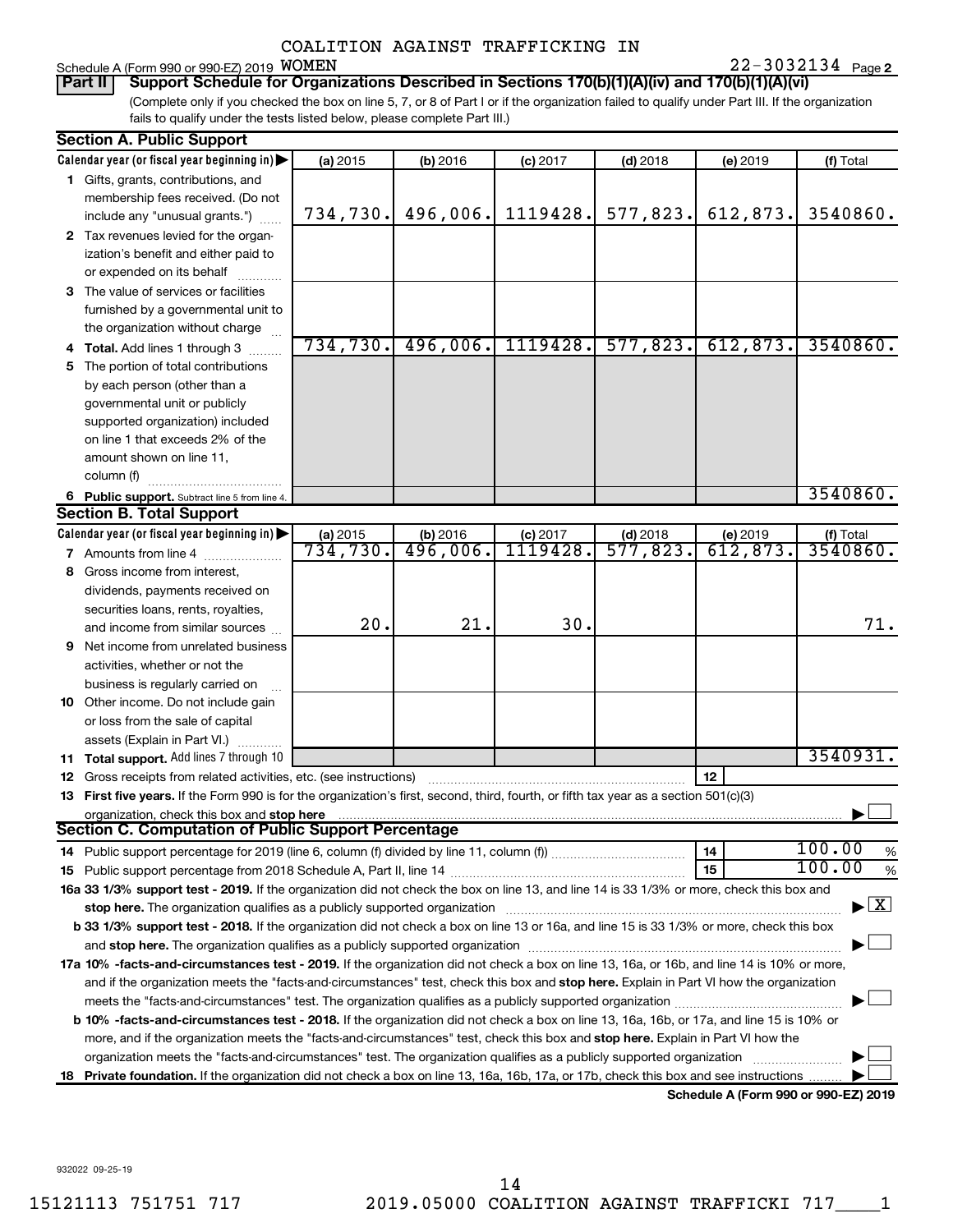### Schedule A (Form 990 or 990-EZ) 2019 WOMEN

**Part III Support Schedule for Organizations Described in Section 509(a)(2)** 

(Complete only if you checked the box on line 10 of Part I or if the organization failed to qualify under Part II. If the organization fails to qualify under the tests listed below, please complete Part II.)

|    | Calendar year (or fiscal year beginning in)                                                                                                                                                                                    | (a) 2015 | (b) 2016 | $(c)$ 2017 | $(d)$ 2018                                   |    | (e) 2019 | (f) Total                            |   |
|----|--------------------------------------------------------------------------------------------------------------------------------------------------------------------------------------------------------------------------------|----------|----------|------------|----------------------------------------------|----|----------|--------------------------------------|---|
|    | 1 Gifts, grants, contributions, and                                                                                                                                                                                            |          |          |            |                                              |    |          |                                      |   |
|    | membership fees received. (Do not                                                                                                                                                                                              |          |          |            |                                              |    |          |                                      |   |
|    | include any "unusual grants.")                                                                                                                                                                                                 |          |          |            |                                              |    |          |                                      |   |
|    | 2 Gross receipts from admissions,<br>merchandise sold or services per-<br>formed, or facilities furnished in<br>any activity that is related to the                                                                            |          |          |            |                                              |    |          |                                      |   |
|    | organization's tax-exempt purpose                                                                                                                                                                                              |          |          |            |                                              |    |          |                                      |   |
| 3. | Gross receipts from activities that                                                                                                                                                                                            |          |          |            |                                              |    |          |                                      |   |
|    | are not an unrelated trade or bus-<br>iness under section 513                                                                                                                                                                  |          |          |            |                                              |    |          |                                      |   |
| 4  | Tax revenues levied for the organ-                                                                                                                                                                                             |          |          |            |                                              |    |          |                                      |   |
|    | ization's benefit and either paid to<br>or expended on its behalf<br>.                                                                                                                                                         |          |          |            |                                              |    |          |                                      |   |
| 5. | The value of services or facilities                                                                                                                                                                                            |          |          |            |                                              |    |          |                                      |   |
|    | furnished by a governmental unit to<br>the organization without charge                                                                                                                                                         |          |          |            |                                              |    |          |                                      |   |
|    |                                                                                                                                                                                                                                |          |          |            |                                              |    |          |                                      |   |
| 6  | Total. Add lines 1 through 5                                                                                                                                                                                                   |          |          |            |                                              |    |          |                                      |   |
|    | 7a Amounts included on lines 1, 2, and                                                                                                                                                                                         |          |          |            |                                              |    |          |                                      |   |
|    | 3 received from disqualified persons<br><b>b</b> Amounts included on lines 2 and 3 received                                                                                                                                    |          |          |            |                                              |    |          |                                      |   |
|    | from other than disqualified persons that<br>exceed the greater of \$5,000 or 1% of the<br>amount on line 13 for the year                                                                                                      |          |          |            |                                              |    |          |                                      |   |
|    | c Add lines 7a and 7b                                                                                                                                                                                                          |          |          |            |                                              |    |          |                                      |   |
|    | 8 Public support. (Subtract line 7c from line 6.)                                                                                                                                                                              |          |          |            |                                              |    |          |                                      |   |
|    | <b>Section B. Total Support</b>                                                                                                                                                                                                |          |          |            |                                              |    |          |                                      |   |
|    | Calendar year (or fiscal year beginning in)                                                                                                                                                                                    | (a) 2015 | (b) 2016 | $(c)$ 2017 | $(d)$ 2018                                   |    | (e) 2019 | (f) Total                            |   |
|    | 9 Amounts from line 6                                                                                                                                                                                                          |          |          |            |                                              |    |          |                                      |   |
|    | <b>10a</b> Gross income from interest,<br>dividends, payments received on<br>securities loans, rents, royalties,<br>and income from similar sources                                                                            |          |          |            |                                              |    |          |                                      |   |
|    | <b>b</b> Unrelated business taxable income                                                                                                                                                                                     |          |          |            |                                              |    |          |                                      |   |
|    | (less section 511 taxes) from businesses<br>acquired after June 30, 1975                                                                                                                                                       |          |          |            |                                              |    |          |                                      |   |
|    | c Add lines 10a and 10b                                                                                                                                                                                                        |          |          |            |                                              |    |          |                                      |   |
| 11 | Net income from unrelated business<br>activities not included in line 10b.<br>whether or not the business is<br>regularly carried on                                                                                           |          |          |            |                                              |    |          |                                      |   |
|    | <b>12</b> Other income. Do not include gain<br>or loss from the sale of capital                                                                                                                                                |          |          |            |                                              |    |          |                                      |   |
|    | assets (Explain in Part VI.)<br><b>13</b> Total support. (Add lines 9, 10c, 11, and 12.)                                                                                                                                       |          |          |            |                                              |    |          |                                      |   |
|    | 14 First five years. If the Form 990 is for the organization's first, second, third, fourth, or fifth tax year as a section 501(c)(3) organization,                                                                            |          |          |            |                                              |    |          |                                      |   |
|    | check this box and stop here manufactured and and stop here and stop here are manufactured and stop here manufactured and stop here and stop here and stop here and stop here and stop here are all the stop of the state of t |          |          |            |                                              |    |          |                                      |   |
|    | Section C. Computation of Public Support Percentage                                                                                                                                                                            |          |          |            |                                              |    |          |                                      |   |
|    |                                                                                                                                                                                                                                |          |          |            |                                              | 15 |          |                                      | % |
|    |                                                                                                                                                                                                                                |          |          |            |                                              | 16 |          |                                      |   |
|    |                                                                                                                                                                                                                                |          |          |            |                                              |    |          |                                      | % |
|    | Section D. Computation of Investment Income Percentage                                                                                                                                                                         |          |          |            |                                              |    |          |                                      |   |
|    |                                                                                                                                                                                                                                |          |          |            |                                              | 17 |          |                                      | % |
|    |                                                                                                                                                                                                                                |          |          |            |                                              | 18 |          |                                      | % |
|    | 19a 33 1/3% support tests - 2019. If the organization did not check the box on line 14, and line 15 is more than 33 1/3%, and line 17 is not                                                                                   |          |          |            |                                              |    |          |                                      |   |
|    | more than 33 1/3%, check this box and stop here. The organization qualifies as a publicly supported organization                                                                                                               |          |          |            |                                              |    |          |                                      |   |
|    | <b>b 33 1/3% support tests - 2018.</b> If the organization did not check a box on line 14 or line 19a, and line 16 is more than 33 1/3%, and                                                                                   |          |          |            |                                              |    |          |                                      |   |
|    | line 18 is not more than 33 1/3%, check this box and stop here. The organization qualifies as a publicly supported organization                                                                                                |          |          |            |                                              |    |          |                                      |   |
|    |                                                                                                                                                                                                                                |          |          |            |                                              |    |          |                                      |   |
|    | 932023 09-25-19                                                                                                                                                                                                                |          |          |            |                                              |    |          | Schedule A (Form 990 or 990-EZ) 2019 |   |
|    | 15121113 751751 717                                                                                                                                                                                                            |          |          | 15         | 2019.05000 COALITION AGAINST TRAFFICKI 717 1 |    |          |                                      |   |
|    |                                                                                                                                                                                                                                |          |          |            |                                              |    |          |                                      |   |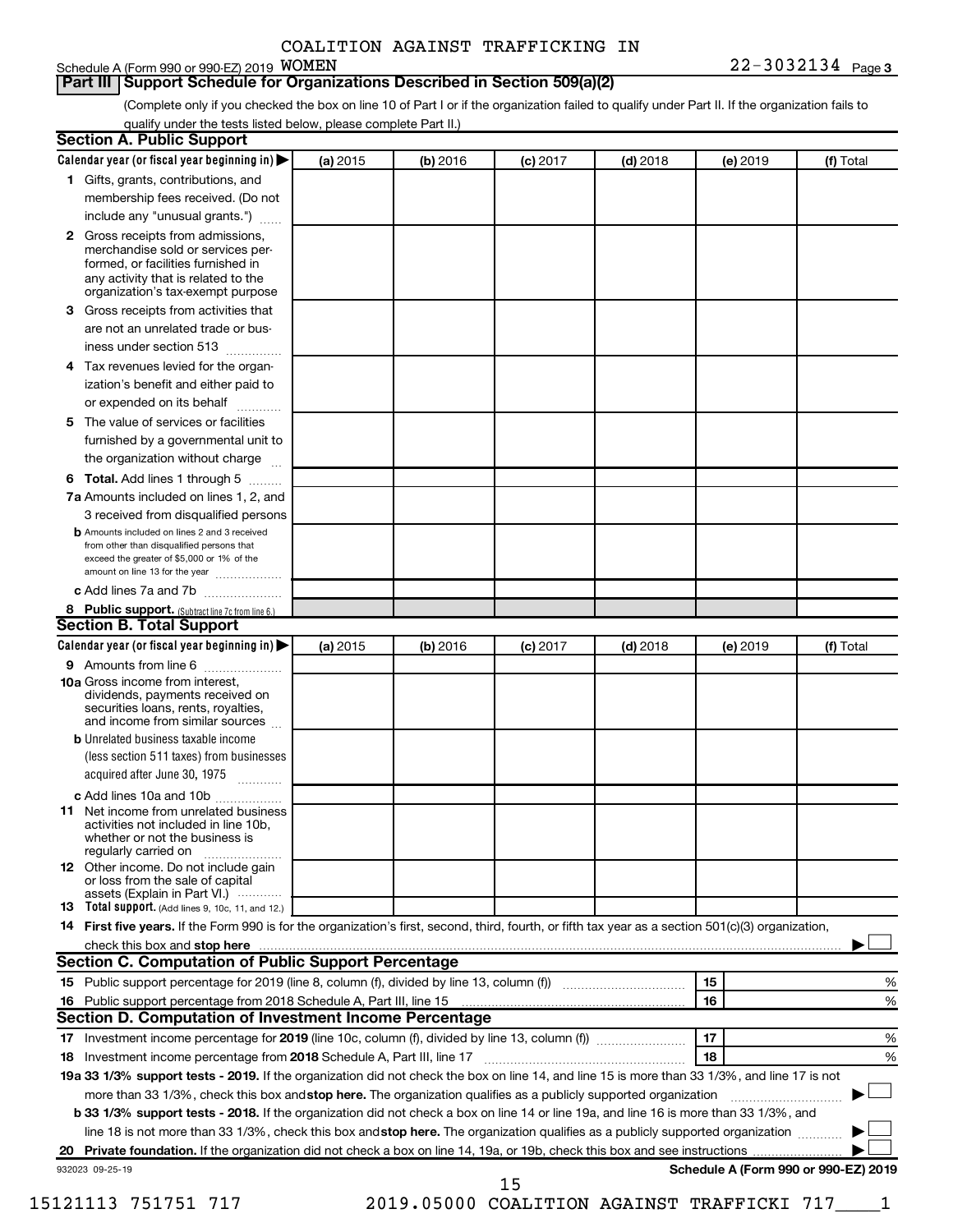**1**

**2**

**3a**

**3b**

**3c**

**4a**

**4b**

**4c**

**5a**

**5b 5c**

**6**

**7**

**8**

**9a**

**9b**

**9c**

**10a**

**10b**

**Yes No**

#### Schedule A (Form 990 or 990-EZ) 2019  $WOMEN$ **Part IV Supporting Organizations**

(Complete only if you checked a box in line 12 on Part I. If you checked 12a of Part I, complete Sections A and B. If you checked 12b of Part I, complete Sections A and C. If you checked 12c of Part I, complete Sections A, D, and E. If you checked 12d of Part I, complete Sections A and D, and complete Part V.)

#### **Section A. All Supporting Organizations**

- **1** Are all of the organization's supported organizations listed by name in the organization's governing documents? If "No," describe in Part VI how the supported organizations are designated. If designated by *class or purpose, describe the designation. If historic and continuing relationship, explain.*
- **2** Did the organization have any supported organization that does not have an IRS determination of status under section 509(a)(1) or (2)? If "Yes," explain in Part **VI** how the organization determined that the supported *organization was described in section 509(a)(1) or (2).*
- **3a** Did the organization have a supported organization described in section 501(c)(4), (5), or (6)? If "Yes," answer *(b) and (c) below.*
- **b** Did the organization confirm that each supported organization qualified under section 501(c)(4), (5), or (6) and satisfied the public support tests under section 509(a)(2)? If "Yes," describe in Part VI when and how the *organization made the determination.*
- **c** Did the organization ensure that all support to such organizations was used exclusively for section 170(c)(2)(B) purposes? If "Yes," explain in Part VI what controls the organization put in place to ensure such use.
- **4 a** *If* Was any supported organization not organized in the United States ("foreign supported organization")? *"Yes," and if you checked 12a or 12b in Part I, answer (b) and (c) below.*
- **b** Did the organization have ultimate control and discretion in deciding whether to make grants to the foreign supported organization? If "Yes," describe in Part VI how the organization had such control and discretion *despite being controlled or supervised by or in connection with its supported organizations.*
- **c** Did the organization support any foreign supported organization that does not have an IRS determination under sections 501(c)(3) and 509(a)(1) or (2)? If "Yes," explain in Part VI what controls the organization used *to ensure that all support to the foreign supported organization was used exclusively for section 170(c)(2)(B) purposes.*
- **5a** Did the organization add, substitute, or remove any supported organizations during the tax year? If "Yes," answer (b) and (c) below (if applicable). Also, provide detail in **Part VI,** including (i) the names and EIN *numbers of the supported organizations added, substituted, or removed; (ii) the reasons for each such action; (iii) the authority under the organization's organizing document authorizing such action; and (iv) how the action was accomplished (such as by amendment to the organizing document).*
- **b Type I or Type II only.** Was any added or substituted supported organization part of a class already designated in the organization's organizing document?
- **c Substitutions only.**  Was the substitution the result of an event beyond the organization's control?
- **6** Did the organization provide support (whether in the form of grants or the provision of services or facilities) to **Part VI.** support or benefit one or more of the filing organization's supported organizations? If "Yes," provide detail in anyone other than (i) its supported organizations, (ii) individuals that are part of the charitable class benefited by one or more of its supported organizations, or (iii) other supporting organizations that also
- **7** Did the organization provide a grant, loan, compensation, or other similar payment to a substantial contributor regard to a substantial contributor? If "Yes," complete Part I of Schedule L (Form 990 or 990-EZ). (as defined in section 4958(c)(3)(C)), a family member of a substantial contributor, or a 35% controlled entity with
- **8** Did the organization make a loan to a disqualified person (as defined in section 4958) not described in line 7? *If "Yes," complete Part I of Schedule L (Form 990 or 990-EZ).*
- **9 a** Was the organization controlled directly or indirectly at any time during the tax year by one or more in section 509(a)(1) or (2))? If "Yes," provide detail in **Part VI.** disqualified persons as defined in section 4946 (other than foundation managers and organizations described
- **b** Did one or more disqualified persons (as defined in line 9a) hold a controlling interest in any entity in which the supporting organization had an interest? If "Yes," provide detail in Part VI.
- **c** Did a disqualified person (as defined in line 9a) have an ownership interest in, or derive any personal benefit from, assets in which the supporting organization also had an interest? If "Yes," provide detail in Part VI.
- **10 a** Was the organization subject to the excess business holdings rules of section 4943 because of section supporting organizations)? If "Yes," answer 10b below. 4943(f) (regarding certain Type II supporting organizations, and all Type III non-functionally integrated
	- **b** Did the organization have any excess business holdings in the tax year? (Use Schedule C, Form 4720, to *determine whether the organization had excess business holdings.)*

932024 09-25-19

**Schedule A (Form 990 or 990-EZ) 2019**

15121113 751751 717 2019.05000 COALITION AGAINST TRAFFICKI 717\_\_\_\_1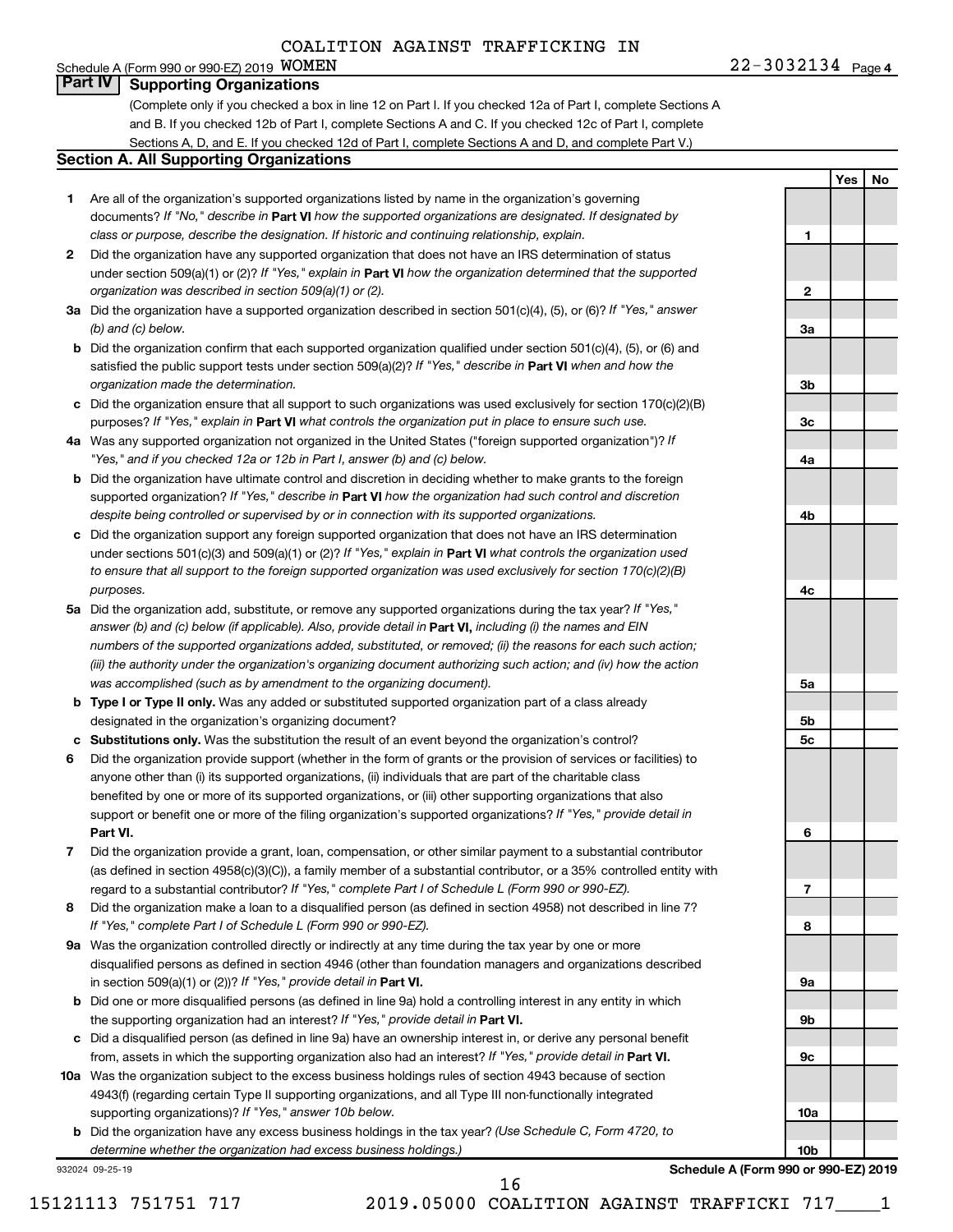|    | COALITION AGAINST TRAFFICAING IN                                                                                                |                   |     |    |
|----|---------------------------------------------------------------------------------------------------------------------------------|-------------------|-----|----|
|    | Schedule A (Form 990 or 990-EZ) 2019 WOMEN                                                                                      | 22-3032134 Page 5 |     |    |
|    | <b>Part IV</b><br><b>Supporting Organizations (continued)</b>                                                                   |                   |     |    |
|    |                                                                                                                                 |                   | Yes | No |
| 11 | Has the organization accepted a gift or contribution from any of the following persons?                                         |                   |     |    |
|    | a A person who directly or indirectly controls, either alone or together with persons described in (b) and (c)                  |                   |     |    |
|    | below, the governing body of a supported organization?                                                                          | 11a               |     |    |
|    | <b>b</b> A family member of a person described in (a) above?                                                                    | 11b               |     |    |
|    | c A 35% controlled entity of a person described in (a) or (b) above? If "Yes" to a, b, or c, provide detail in Part VI.         | 11c               |     |    |
|    | <b>Section B. Type I Supporting Organizations</b>                                                                               |                   |     |    |
|    |                                                                                                                                 |                   | Yes | No |
| 1. | Did the directors, trustees, or membership of one or more supported organizations have the power to                             |                   |     |    |
|    | regularly appoint or elect at least a majority of the organization's directors or trustees at all times during the              |                   |     |    |
|    | tax year? If "No," describe in Part VI how the supported organization(s) effectively operated, supervised, or                   |                   |     |    |
|    | controlled the organization's activities. If the organization had more than one supported organization,                         |                   |     |    |
|    | describe how the powers to appoint and/or remove directors or trustees were allocated among the supported                       |                   |     |    |
|    | organizations and what conditions or restrictions, if any, applied to such powers during the tax year.                          | 1                 |     |    |
| 2  | Did the organization operate for the benefit of any supported organization other than the supported                             |                   |     |    |
|    | organization(s) that operated, supervised, or controlled the supporting organization? If "Yes," explain in                      |                   |     |    |
|    | Part VI how providing such benefit carried out the purposes of the supported organization(s) that operated,                     |                   |     |    |
|    | supervised, or controlled the supporting organization.                                                                          | 2                 |     |    |
|    | <b>Section C. Type II Supporting Organizations</b>                                                                              |                   |     |    |
|    |                                                                                                                                 |                   | Yes | No |
| 1. | Were a majority of the organization's directors or trustees during the tax year also a majority of the directors                |                   |     |    |
|    | or trustees of each of the organization's supported organization(s)? If "No," describe in Part VI how control                   |                   |     |    |
|    | or management of the supporting organization was vested in the same persons that controlled or managed                          |                   |     |    |
|    | the supported organization(s).                                                                                                  | 1                 |     |    |
|    | <b>Section D. All Type III Supporting Organizations</b>                                                                         |                   |     |    |
|    |                                                                                                                                 |                   | Yes | No |
|    |                                                                                                                                 |                   |     |    |
| 1. | Did the organization provide to each of its supported organizations, by the last day of the fifth month of the                  |                   |     |    |
|    | organization's tax year, (i) a written notice describing the type and amount of support provided during the prior tax           |                   |     |    |
|    | year, (ii) a copy of the Form 990 that was most recently filed as of the date of notification, and (iii) copies of the          |                   |     |    |
|    | organization's governing documents in effect on the date of notification, to the extent not previously provided?                | 1                 |     |    |
| 2  | Were any of the organization's officers, directors, or trustees either (i) appointed or elected by the supported                |                   |     |    |
|    | organization(s) or (ii) serving on the governing body of a supported organization? If "No," explain in Part VI how              |                   |     |    |
|    | the organization maintained a close and continuous working relationship with the supported organization(s).                     | 2                 |     |    |
| 3  | By reason of the relationship described in (2), did the organization's supported organizations have a                           |                   |     |    |
|    | significant voice in the organization's investment policies and in directing the use of the organization's                      |                   |     |    |
|    | income or assets at all times during the tax year? If "Yes," describe in Part VI the role the organization's                    |                   |     |    |
|    | supported organizations played in this regard.                                                                                  | з                 |     |    |
|    | Section E. Type III Functionally Integrated Supporting Organizations                                                            |                   |     |    |
| 1  | Check the box next to the method that the organization used to satisfy the Integral Part Test during the yealsee instructions). |                   |     |    |
| a  | The organization satisfied the Activities Test. Complete line 2 below.                                                          |                   |     |    |
| b  | The organization is the parent of each of its supported organizations. Complete line 3 below.                                   |                   |     |    |
| с  | The organization supported a governmental entity. Describe in Part VI how you supported a government entity (see instructions). |                   |     |    |
| 2  | Activities Test. Answer (a) and (b) below.                                                                                      |                   | Yes | No |
| а  | Did substantially all of the organization's activities during the tax year directly further the exempt purposes of              |                   |     |    |
|    | the supported organization(s) to which the organization was responsive? If "Yes," then in Part VI identify                      |                   |     |    |
|    | those supported organizations and explain how these activities directly furthered their exempt purposes,                        |                   |     |    |
|    | how the organization was responsive to those supported organizations, and how the organization determined                       |                   |     |    |
|    | that these activities constituted substantially all of its activities.                                                          | 2a                |     |    |
| b  | Did the activities described in (a) constitute activities that, but for the organization's involvement, one or more             |                   |     |    |
|    | of the organization's supported organization(s) would have been engaged in? If "Yes," explain in Part VI the                    |                   |     |    |
|    | reasons for the organization's position that its supported organization(s) would have engaged in these                          |                   |     |    |
|    | activities but for the organization's involvement.                                                                              | 2b                |     |    |
|    |                                                                                                                                 |                   |     |    |
| 3  | Parent of Supported Organizations. Answer (a) and (b) below.                                                                    |                   |     |    |
| а  | Did the organization have the power to regularly appoint or elect a majority of the officers, directors, or                     |                   |     |    |
|    | trustees of each of the supported organizations? Provide details in Part VI.                                                    | За                |     |    |
|    | <b>b</b> Did the organization exercise a substantial degree of direction over the policies, programs, and activities of each    |                   |     |    |
|    | of its supported organizations? If "Yes," describe in Part VI the role played by the organization in this regard.               | Зb                |     |    |

932025 09-25-19

**Schedule A (Form 990 or 990-EZ) 2019**

15121113 751751 717 2019.05000 COALITION AGAINST TRAFFICKI 717\_\_\_\_1 17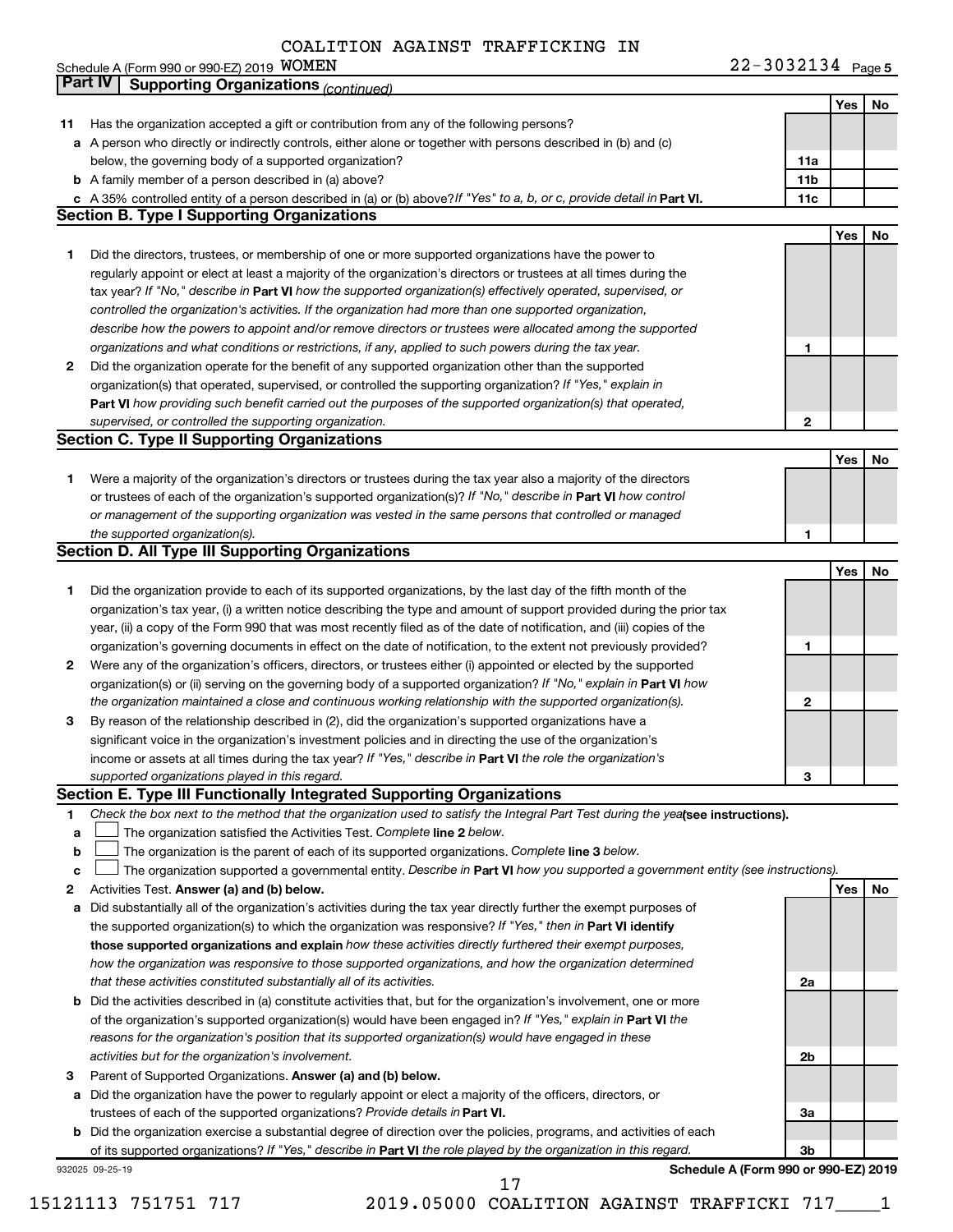#### **6**  $22-3032134$   $_{\text{Page 6}}$ **1 Lett** Check here if the organization satisfied the Integral Part Test as a qualifying trust on Nov. 20, 1970 (explain in Part VI). See instructions. All **Section A - Adjusted Net Income 1 2 3 4 5 6 7 8 1 2 3 4 5 6 7 Adjusted Net Income** (subtract lines 5, 6, and 7 from line 4) **8 8 Section B - Minimum Asset Amount 1 2 3 4 5 6 7 8 a** Average monthly value of securities **b** Average monthly cash balances **c** Fair market value of other non-exempt-use assets **d Total**  (add lines 1a, 1b, and 1c) **e Discount** claimed for blockage or other **1a 1b 1c 1d 2 3 4 5 6 7 8** factors (explain in detail in Part VI): **Minimum Asset Amount**  (add line 7 to line 6) **Section C - Distributable Amount 1 2 3 4 5 6 1 2 3 4 5 6** Distributable Amount. Subtract line 5 from line 4, unless subject to Schedule A (Form 990 or 990-EZ) 2019 **WOMEN** other Type III non-functionally integrated supporting organizations must complete Sections A through E. (B) Current Year (A) Prior Year Net short-term capital gain Recoveries of prior-year distributions Other gross income (see instructions) Add lines 1 through 3. Depreciation and depletion Portion of operating expenses paid or incurred for production or collection of gross income or for management, conservation, or maintenance of property held for production of income (see instructions) Other expenses (see instructions) (B) Current Year  $(A)$  Prior Year  $\left\{\n\begin{array}{ccc}\n\end{array}\n\right\}$  (optional) Aggregate fair market value of all non-exempt-use assets (see instructions for short tax year or assets held for part of year): Acquisition indebtedness applicable to non-exempt-use assets Subtract line 2 from line 1d. Cash deemed held for exempt use. Enter 1-1/2% of line 3 (for greater amount, see instructions). Net value of non-exempt-use assets (subtract line 4 from line 3) Multiply line 5 by .035. Recoveries of prior-year distributions Current Year Adjusted net income for prior year (from Section A, line 8, Column A) Enter 85% of line 1. Minimum asset amount for prior year (from Section B, line 8, Column A) Enter greater of line 2 or line 3. Income tax imposed in prior year emergency temporary reduction (see instructions). **Part V Type III Non-Functionally Integrated 509(a)(3) Supporting Organizations**   $\Box$

**7** Check here if the current year is the organization's first as a non-functionally integrated Type III supporting organization (see † instructions).

**Schedule A (Form 990 or 990-EZ) 2019**

932026 09-25-19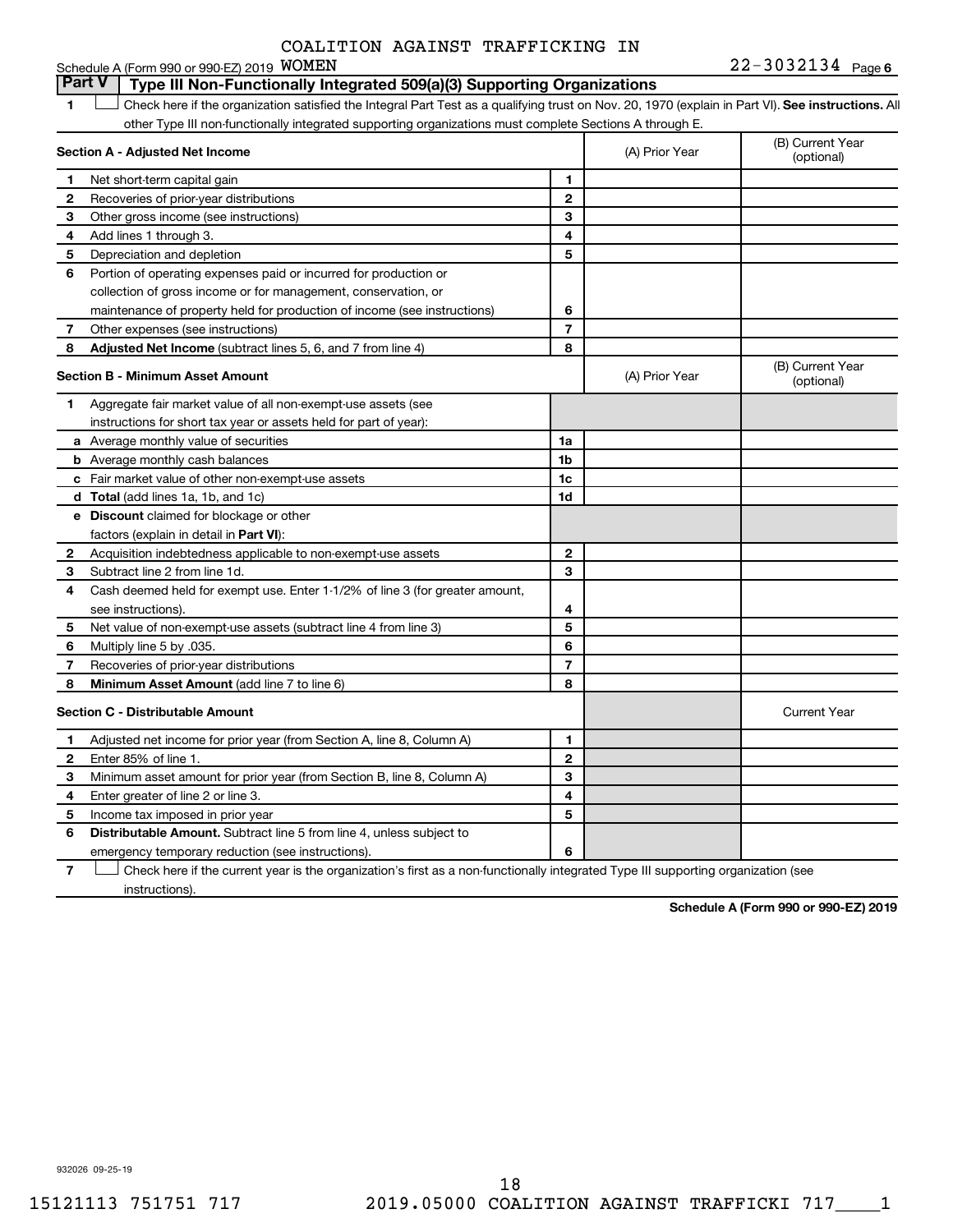|              | Schedule A (Form 990 or 990-EZ) 2019 WOMEN                                                           |                                    |                                               | $22 - 3032134$ Page 7                            |  |  |  |  |  |  |
|--------------|------------------------------------------------------------------------------------------------------|------------------------------------|-----------------------------------------------|--------------------------------------------------|--|--|--|--|--|--|
|              | <b>Part V</b><br>Type III Non-Functionally Integrated 509(a)(3) Supporting Organizations (continued) |                                    |                                               |                                                  |  |  |  |  |  |  |
|              | Section D - Distributions                                                                            |                                    |                                               | <b>Current Year</b>                              |  |  |  |  |  |  |
| 1            | Amounts paid to supported organizations to accomplish exempt purposes                                |                                    |                                               |                                                  |  |  |  |  |  |  |
| 2            | Amounts paid to perform activity that directly furthers exempt purposes of supported                 |                                    |                                               |                                                  |  |  |  |  |  |  |
|              | organizations, in excess of income from activity                                                     |                                    |                                               |                                                  |  |  |  |  |  |  |
| З            | Administrative expenses paid to accomplish exempt purposes of supported organizations                |                                    |                                               |                                                  |  |  |  |  |  |  |
| 4            | Amounts paid to acquire exempt-use assets                                                            |                                    |                                               |                                                  |  |  |  |  |  |  |
| 5            | Qualified set-aside amounts (prior IRS approval required)                                            |                                    |                                               |                                                  |  |  |  |  |  |  |
| 6            | Other distributions (describe in Part VI). See instructions.                                         |                                    |                                               |                                                  |  |  |  |  |  |  |
| 7            | Total annual distributions. Add lines 1 through 6.                                                   |                                    |                                               |                                                  |  |  |  |  |  |  |
| 8            | Distributions to attentive supported organizations to which the organization is responsive           |                                    |                                               |                                                  |  |  |  |  |  |  |
|              | (provide details in Part VI). See instructions.                                                      |                                    |                                               |                                                  |  |  |  |  |  |  |
| 9            | Distributable amount for 2019 from Section C, line 6                                                 |                                    |                                               |                                                  |  |  |  |  |  |  |
| 10           | Line 8 amount divided by line 9 amount                                                               |                                    |                                               |                                                  |  |  |  |  |  |  |
|              | <b>Section E - Distribution Allocations (see instructions)</b>                                       | (i)<br><b>Excess Distributions</b> | (ii)<br><b>Underdistributions</b><br>Pre-2019 | (iii)<br><b>Distributable</b><br>Amount for 2019 |  |  |  |  |  |  |
| 1            | Distributable amount for 2019 from Section C, line 6                                                 |                                    |                                               |                                                  |  |  |  |  |  |  |
| 2            | Underdistributions, if any, for years prior to 2019 (reason-                                         |                                    |                                               |                                                  |  |  |  |  |  |  |
|              | able cause required-explain in Part VI). See instructions.                                           |                                    |                                               |                                                  |  |  |  |  |  |  |
| З            | Excess distributions carryover, if any, to 2019                                                      |                                    |                                               |                                                  |  |  |  |  |  |  |
|              | a From 2014                                                                                          |                                    |                                               |                                                  |  |  |  |  |  |  |
|              | <b>b</b> From 2015                                                                                   |                                    |                                               |                                                  |  |  |  |  |  |  |
|              | $c$ From 2016                                                                                        |                                    |                                               |                                                  |  |  |  |  |  |  |
|              | d From 2017                                                                                          |                                    |                                               |                                                  |  |  |  |  |  |  |
|              | e From 2018                                                                                          |                                    |                                               |                                                  |  |  |  |  |  |  |
|              | f Total of lines 3a through e                                                                        |                                    |                                               |                                                  |  |  |  |  |  |  |
|              | g Applied to underdistributions of prior years                                                       |                                    |                                               |                                                  |  |  |  |  |  |  |
|              | h Applied to 2019 distributable amount                                                               |                                    |                                               |                                                  |  |  |  |  |  |  |
| Î.           | Carryover from 2014 not applied (see instructions)                                                   |                                    |                                               |                                                  |  |  |  |  |  |  |
|              | Remainder. Subtract lines 3g, 3h, and 3i from 3f.                                                    |                                    |                                               |                                                  |  |  |  |  |  |  |
| 4            | Distributions for 2019 from Section D.                                                               |                                    |                                               |                                                  |  |  |  |  |  |  |
|              | \$<br>line $7:$                                                                                      |                                    |                                               |                                                  |  |  |  |  |  |  |
|              | a Applied to underdistributions of prior years                                                       |                                    |                                               |                                                  |  |  |  |  |  |  |
|              | <b>b</b> Applied to 2019 distributable amount                                                        |                                    |                                               |                                                  |  |  |  |  |  |  |
|              | c Remainder. Subtract lines 4a and 4b from 4.                                                        |                                    |                                               |                                                  |  |  |  |  |  |  |
|              | Remaining underdistributions for years prior to 2019, if                                             |                                    |                                               |                                                  |  |  |  |  |  |  |
|              | any. Subtract lines 3g and 4a from line 2. For result greater                                        |                                    |                                               |                                                  |  |  |  |  |  |  |
|              | than zero, explain in Part VI. See instructions.                                                     |                                    |                                               |                                                  |  |  |  |  |  |  |
| 6            | Remaining underdistributions for 2019. Subtract lines 3h                                             |                                    |                                               |                                                  |  |  |  |  |  |  |
|              | and 4b from line 1. For result greater than zero, explain in                                         |                                    |                                               |                                                  |  |  |  |  |  |  |
|              | <b>Part VI.</b> See instructions.                                                                    |                                    |                                               |                                                  |  |  |  |  |  |  |
| $\mathbf{7}$ | Excess distributions carryover to 2020. Add lines 3j                                                 |                                    |                                               |                                                  |  |  |  |  |  |  |
|              | and 4c.                                                                                              |                                    |                                               |                                                  |  |  |  |  |  |  |
| 8            | Breakdown of line 7:                                                                                 |                                    |                                               |                                                  |  |  |  |  |  |  |
|              | a Excess from 2015                                                                                   |                                    |                                               |                                                  |  |  |  |  |  |  |
|              | <b>b</b> Excess from 2016                                                                            |                                    |                                               |                                                  |  |  |  |  |  |  |
|              | c Excess from 2017                                                                                   |                                    |                                               |                                                  |  |  |  |  |  |  |
|              | d Excess from 2018                                                                                   |                                    |                                               |                                                  |  |  |  |  |  |  |
|              | e Excess from 2019                                                                                   |                                    |                                               |                                                  |  |  |  |  |  |  |

**Schedule A (Form 990 or 990-EZ) 2019**

932027 09-25-19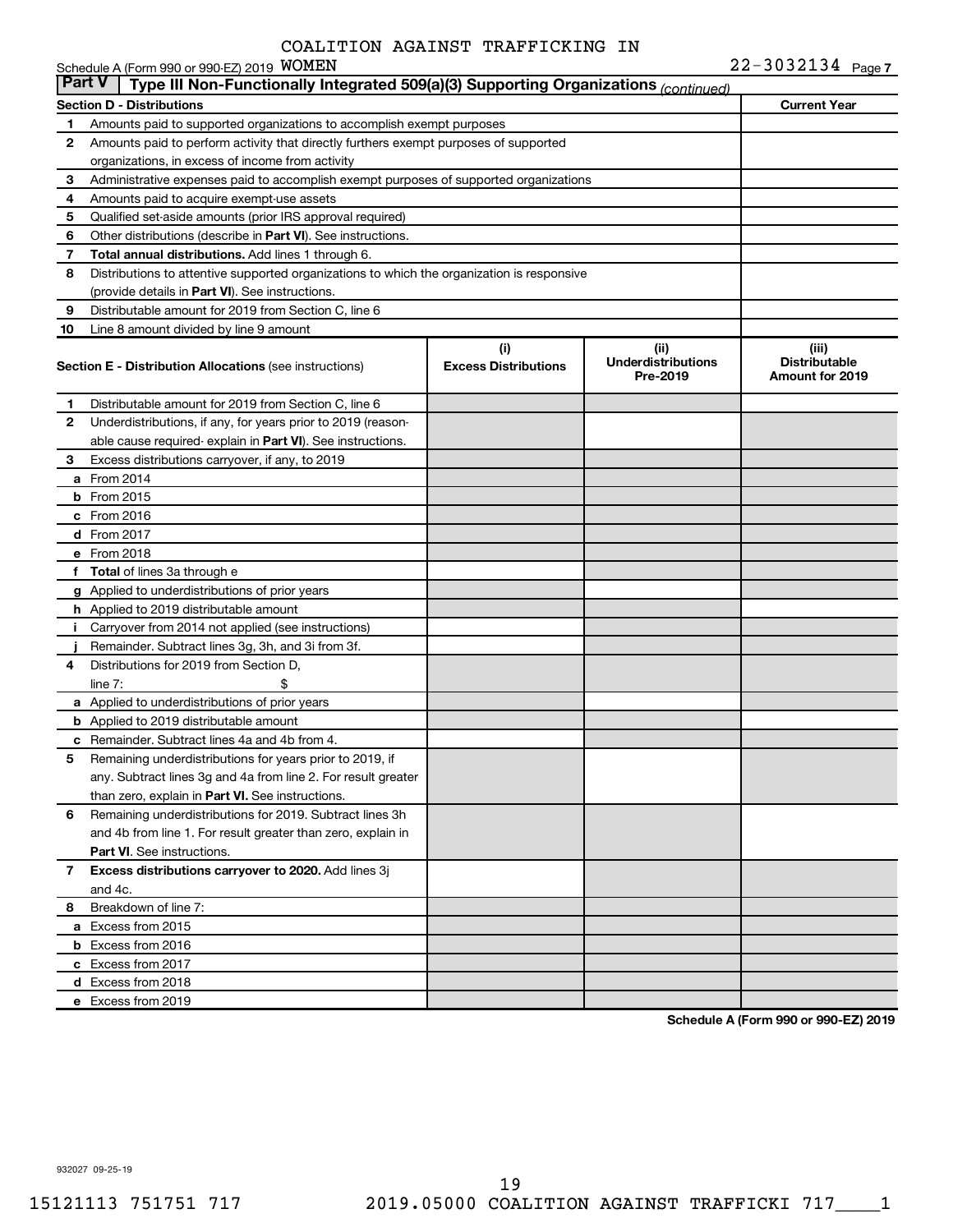| COALITION AGAINST TRAFFICKING IN |  |  |
|----------------------------------|--|--|
|----------------------------------|--|--|

| Schedule A (Form 990 or 990-EZ) 2019 WOMEN<br>Section D, lines 5, 6, and 8; and Part V, Section E, lines 2, 5, and 6. Also complete this part for any additional information. | Supplemental Information. Provide the explanations required by Part II, line 10; Part II, line 17a or 17b; Part III, line 12;<br>Part IV, Section A, lines 1, 2, 3b, 3c, 4b, 4c, 5a, 6, 9a, 9b, 9c, 11a, 11b, and 11c; Part IV, Section B, lines 1 and 2; Part IV, Section C,<br>line 1; Part IV, Section D, lines 2 and 3; Part IV, Section E, lines 1c, 2a, 2b, 3a, and 3b; Part V, line 1; Part V, Section B, line 1e; Part V, |
|-------------------------------------------------------------------------------------------------------------------------------------------------------------------------------|-----------------------------------------------------------------------------------------------------------------------------------------------------------------------------------------------------------------------------------------------------------------------------------------------------------------------------------------------------------------------------------------------------------------------------------|
|                                                                                                                                                                               |                                                                                                                                                                                                                                                                                                                                                                                                                                   |
|                                                                                                                                                                               |                                                                                                                                                                                                                                                                                                                                                                                                                                   |
|                                                                                                                                                                               |                                                                                                                                                                                                                                                                                                                                                                                                                                   |
|                                                                                                                                                                               |                                                                                                                                                                                                                                                                                                                                                                                                                                   |
|                                                                                                                                                                               |                                                                                                                                                                                                                                                                                                                                                                                                                                   |
|                                                                                                                                                                               |                                                                                                                                                                                                                                                                                                                                                                                                                                   |
|                                                                                                                                                                               |                                                                                                                                                                                                                                                                                                                                                                                                                                   |
|                                                                                                                                                                               |                                                                                                                                                                                                                                                                                                                                                                                                                                   |
|                                                                                                                                                                               |                                                                                                                                                                                                                                                                                                                                                                                                                                   |
|                                                                                                                                                                               |                                                                                                                                                                                                                                                                                                                                                                                                                                   |
|                                                                                                                                                                               |                                                                                                                                                                                                                                                                                                                                                                                                                                   |
|                                                                                                                                                                               |                                                                                                                                                                                                                                                                                                                                                                                                                                   |
|                                                                                                                                                                               |                                                                                                                                                                                                                                                                                                                                                                                                                                   |
|                                                                                                                                                                               |                                                                                                                                                                                                                                                                                                                                                                                                                                   |
|                                                                                                                                                                               |                                                                                                                                                                                                                                                                                                                                                                                                                                   |
|                                                                                                                                                                               |                                                                                                                                                                                                                                                                                                                                                                                                                                   |
|                                                                                                                                                                               |                                                                                                                                                                                                                                                                                                                                                                                                                                   |
|                                                                                                                                                                               |                                                                                                                                                                                                                                                                                                                                                                                                                                   |
|                                                                                                                                                                               |                                                                                                                                                                                                                                                                                                                                                                                                                                   |
|                                                                                                                                                                               |                                                                                                                                                                                                                                                                                                                                                                                                                                   |
|                                                                                                                                                                               |                                                                                                                                                                                                                                                                                                                                                                                                                                   |
|                                                                                                                                                                               |                                                                                                                                                                                                                                                                                                                                                                                                                                   |
|                                                                                                                                                                               |                                                                                                                                                                                                                                                                                                                                                                                                                                   |
|                                                                                                                                                                               |                                                                                                                                                                                                                                                                                                                                                                                                                                   |
|                                                                                                                                                                               |                                                                                                                                                                                                                                                                                                                                                                                                                                   |
|                                                                                                                                                                               |                                                                                                                                                                                                                                                                                                                                                                                                                                   |
|                                                                                                                                                                               |                                                                                                                                                                                                                                                                                                                                                                                                                                   |
|                                                                                                                                                                               |                                                                                                                                                                                                                                                                                                                                                                                                                                   |
|                                                                                                                                                                               |                                                                                                                                                                                                                                                                                                                                                                                                                                   |
|                                                                                                                                                                               |                                                                                                                                                                                                                                                                                                                                                                                                                                   |
|                                                                                                                                                                               |                                                                                                                                                                                                                                                                                                                                                                                                                                   |
|                                                                                                                                                                               |                                                                                                                                                                                                                                                                                                                                                                                                                                   |
|                                                                                                                                                                               |                                                                                                                                                                                                                                                                                                                                                                                                                                   |
|                                                                                                                                                                               |                                                                                                                                                                                                                                                                                                                                                                                                                                   |
|                                                                                                                                                                               |                                                                                                                                                                                                                                                                                                                                                                                                                                   |
|                                                                                                                                                                               |                                                                                                                                                                                                                                                                                                                                                                                                                                   |
|                                                                                                                                                                               |                                                                                                                                                                                                                                                                                                                                                                                                                                   |
|                                                                                                                                                                               |                                                                                                                                                                                                                                                                                                                                                                                                                                   |
|                                                                                                                                                                               | Schedule A (Form 990 or 990-EZ) 2019                                                                                                                                                                                                                                                                                                                                                                                              |
|                                                                                                                                                                               | 20<br>2019.05000 COALITION AGAINST TRAFFICKI 717____1                                                                                                                                                                                                                                                                                                                                                                             |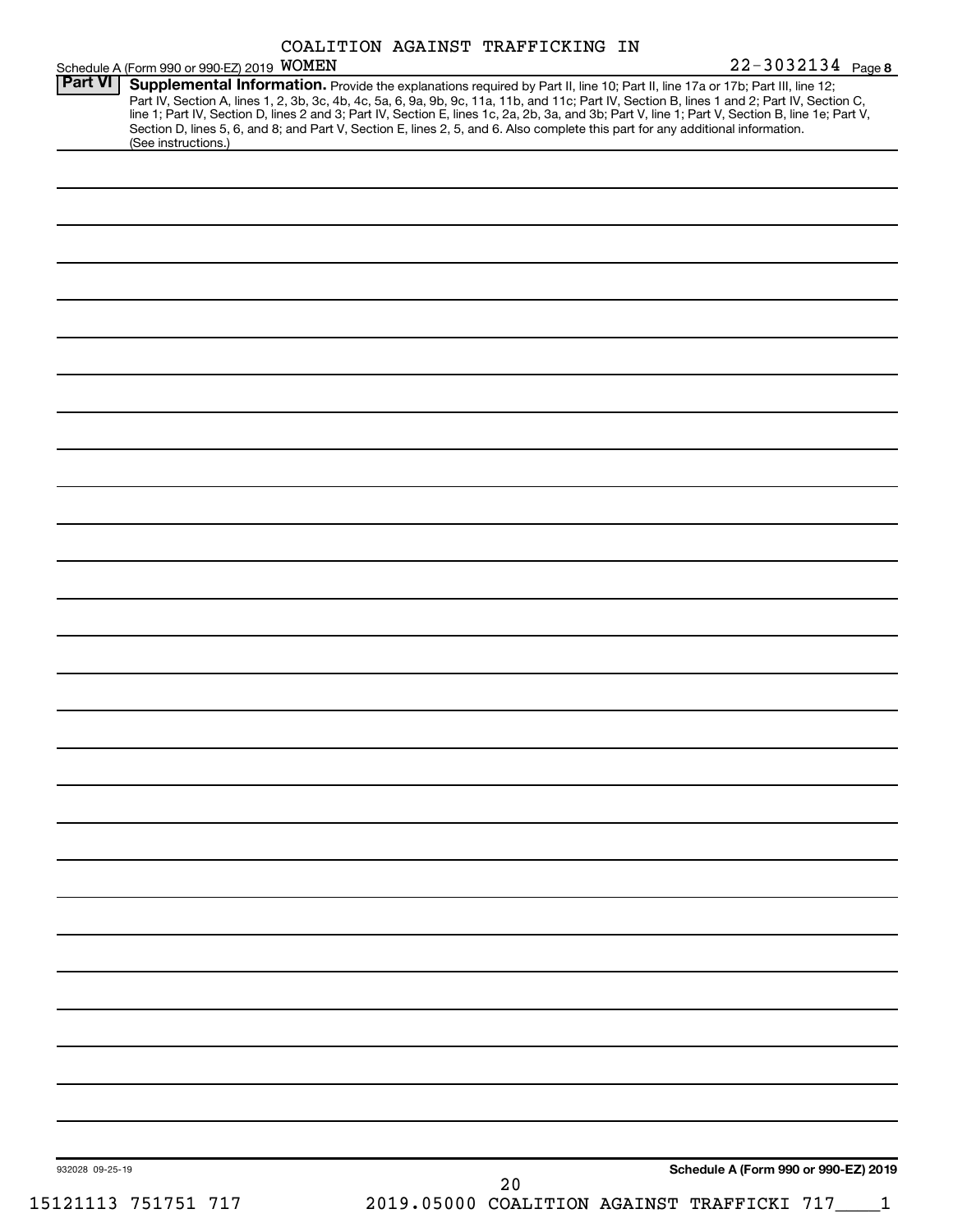Department of the Treasury Internal Revenue Service

# **Schedule B Schedule of Contributors**

**or 990-PF) | Attach to Form 990, Form 990-EZ, or Form 990-PF. | Go to www.irs.gov/Form990 for the latest information.** OMB No. 1545-0047

**Employer identification number**

|  | COALITION AGAINST TRAFFICKING IN |  |
|--|----------------------------------|--|
|  |                                  |  |

WOMEN 22-3032134

| Organization type (check one): |                                                                           |
|--------------------------------|---------------------------------------------------------------------------|
| Filers of:                     | Section:                                                                  |
| Form 990 or 990-EZ             | $\boxed{\textbf{X}}$ 501(c)( 3) (enter number) organization               |
|                                | 4947(a)(1) nonexempt charitable trust not treated as a private foundation |
|                                | 527 political organization                                                |
| Form 990-PF                    | 501(c)(3) exempt private foundation                                       |
|                                | 4947(a)(1) nonexempt charitable trust treated as a private foundation     |
|                                | 501(c)(3) taxable private foundation                                      |

Check if your organization is covered by the General Rule or a Special Rule. **Note:**  Only a section 501(c)(7), (8), or (10) organization can check boxes for both the General Rule and a Special Rule. See instructions.

#### **General Rule**

 $\Box$ 

For an organization filing Form 990, 990-EZ, or 990-PF that received, during the year, contributions totaling \$5,000 or more (in money or property) from any one contributor. Complete Parts I and II. See instructions for determining a contributor's total contributions.

#### **Special Rules**

any one contributor, during the year, total contributions of the greater of (1) \$5,000; or (2) 2% of the amount on (i) Form 990, Part VIII, line 1h;  $\boxed{\text{X}}$  For an organization described in section 501(c)(3) filing Form 990 or 990-EZ that met the 33 1/3% support test of the regulations under sections 509(a)(1) and 170(b)(1)(A)(vi), that checked Schedule A (Form 990 or 990-EZ), Part II, line 13, 16a, or 16b, and that received from or (ii) Form 990-EZ, line 1. Complete Parts I and II.

year, total contributions of more than \$1,000 *exclusively* for religious, charitable, scientific, literary, or educational purposes, or for the For an organization described in section 501(c)(7), (8), or (10) filing Form 990 or 990-EZ that received from any one contributor, during the prevention of cruelty to children or animals. Complete Parts I, II, and III.  $\Box$ 

purpose. Don't complete any of the parts unless the General Rule applies to this organization because it received nonexclusively year, contributions exclusively for religious, charitable, etc., purposes, but no such contributions totaled more than \$1,000. If this box is checked, enter here the total contributions that were received during the year for an exclusively religious, charitable, etc., For an organization described in section 501(c)(7), (8), or (10) filing Form 990 or 990-EZ that received from any one contributor, during the religious, charitable, etc., contributions totaling \$5,000 or more during the year  $\ldots$  $\ldots$  $\ldots$  $\ldots$  $\ldots$  $\ldots$  $\Box$ 

**Caution:**  An organization that isn't covered by the General Rule and/or the Special Rules doesn't file Schedule B (Form 990, 990-EZ, or 990-PF),  **must** but it answer "No" on Part IV, line 2, of its Form 990; or check the box on line H of its Form 990-EZ or on its Form 990-PF, Part I, line 2, to certify that it doesn't meet the filing requirements of Schedule B (Form 990, 990-EZ, or 990-PF).

**For Paperwork Reduction Act Notice, see the instructions for Form 990, 990-EZ, or 990-PF. Schedule B (Form 990, 990-EZ, or 990-PF) (2019)** LHA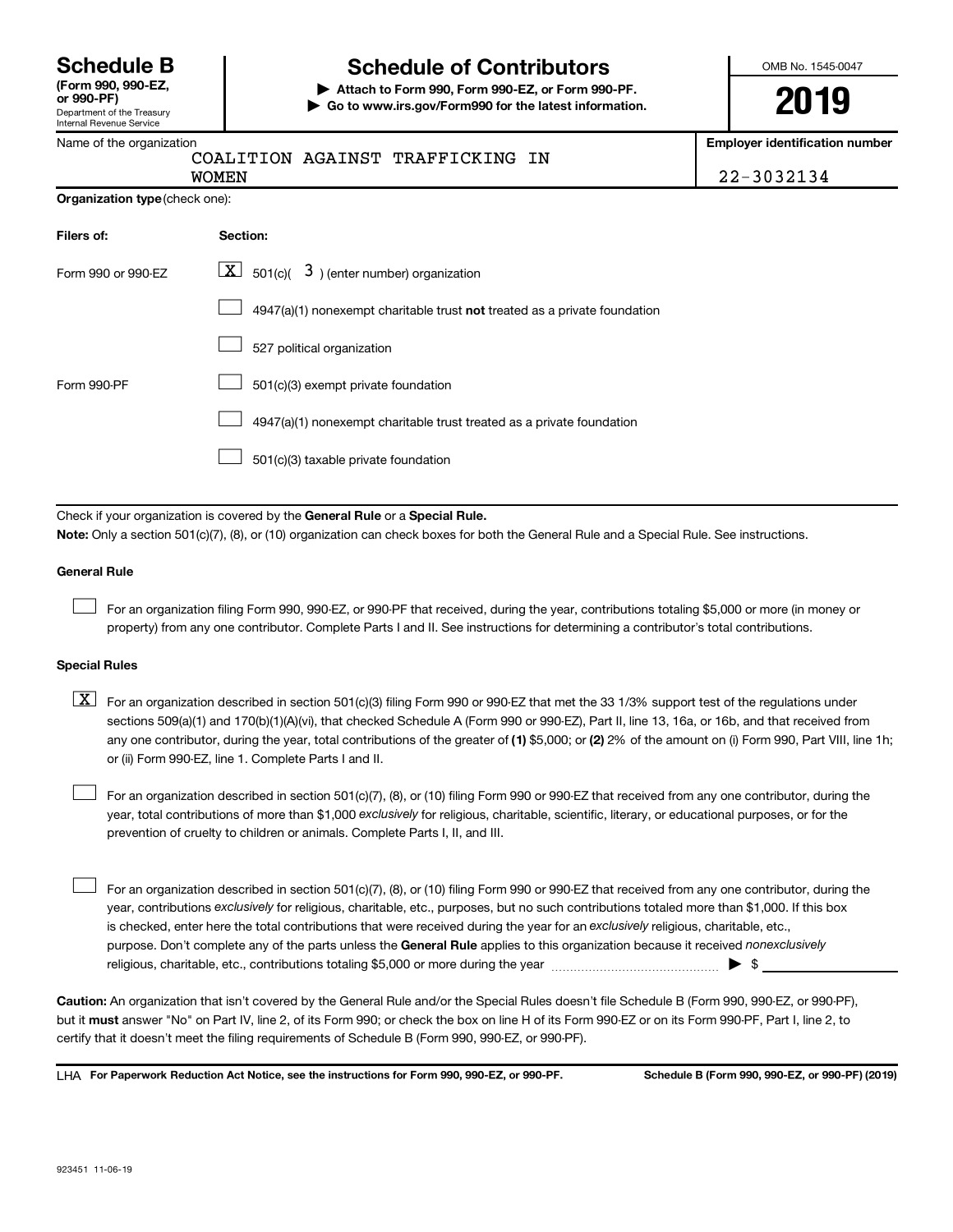#### Schedule B (Form 990, 990-EZ, or 990-PF) (2019)

Name of organization

COALITION AGAINST TRAFFICKING IN WOMEN 22-3032134 **2**

| Part I          | <b>Contributors</b> (see instructions). Use duplicate copies of Part I if additional space is needed. |                                   |                                                                                                                |
|-----------------|-------------------------------------------------------------------------------------------------------|-----------------------------------|----------------------------------------------------------------------------------------------------------------|
| (a)<br>No.      | (b)<br>Name, address, and ZIP + 4                                                                     | (c)<br><b>Total contributions</b> | (d)<br>Type of contribution                                                                                    |
| 1               | SISTERHOOD IS GLOBAL FUND<br>25 CENTRAL PARK W<br>NEW YORK, NY 10023                                  | 70,000.<br>\$                     | $\mathbf{X}$<br>Person<br><b>Payroll</b><br>Noncash<br>(Complete Part II for<br>noncash contributions.)        |
| (a)<br>No.      | (b)<br>Name, address, and $ZIP + 4$                                                                   | (c)<br><b>Total contributions</b> | (d)<br>Type of contribution                                                                                    |
| 2               | ERNST AND YOUNG US LLP<br>120 ELM STREET<br>DALLAS, TX 75270                                          | 15,000.<br>\$                     | $\mathbf{X}$<br>Person<br><b>Payroll</b><br><b>Noncash</b><br>(Complete Part II for<br>noncash contributions.) |
| (a)<br>No.      | (b)<br>Name, address, and ZIP + 4                                                                     | (c)<br><b>Total contributions</b> | (d)<br>Type of contribution                                                                                    |
| 3               | INMAAT FOUNDATION<br>ONE ROCKEFELLER PLAZA, 3RD FL<br>NEW YORK, NY 10020                              | 15,000.<br>\$                     | $\mathbf{X}$<br>Person<br><b>Pavroll</b><br><b>Noncash</b><br>(Complete Part II for<br>noncash contributions.) |
| (a)<br>No.      | (b)<br>Name, address, and ZIP + 4                                                                     | (c)<br><b>Total contributions</b> | (d)<br>Type of contribution                                                                                    |
| 4               | RUTH TURNER FUND<br>60 E 42ND STREET 38 FL<br>NEW YORK, NY 10165                                      | 20,000.<br>\$                     | $\mathbf{X}$<br>Person<br>Payroll<br><b>Noncash</b><br>(Complete Part II for<br>noncash contributions.)        |
| (a)<br>No.      | (b)<br>Name, address, and ZIP + 4                                                                     | (c)<br><b>Total contributions</b> | (d)<br>Type of contribution                                                                                    |
| 5               | THE WALLACE FOX FOUNDATION<br>60 E 42ND STREET 38 FL<br>NEW YORK, NY 10165                            | 20,000.<br>\$                     | $\mathbf{X}$<br>Person<br><b>Pavroll</b><br>Noncash<br>(Complete Part II for<br>noncash contributions.)        |
| (a)<br>No.      | (b)<br>Name, address, and ZIP + 4                                                                     | (c)<br><b>Total contributions</b> | (d)<br>Type of contribution                                                                                    |
| 6               | BRIGHT HORIZON FUND (DEBBIE AND LOU<br>SALKIND DONOR ADVISED FUND)<br>PO BOX 770001                   | 25,000.<br>\$                     | $\mathbf{X}$<br>Person<br><b>Payroll</b><br>Noncash<br>(Complete Part II for                                   |
| 923452 11-06-19 | CINCINNATI, OH 42577                                                                                  |                                   | noncash contributions.)<br>Schedule B (Form 990, 990-EZ, or 990-PF) (2019)                                     |

15121113 751751 717 2019.05000 COALITION AGAINST TRAFFICKI 717\_\_\_\_1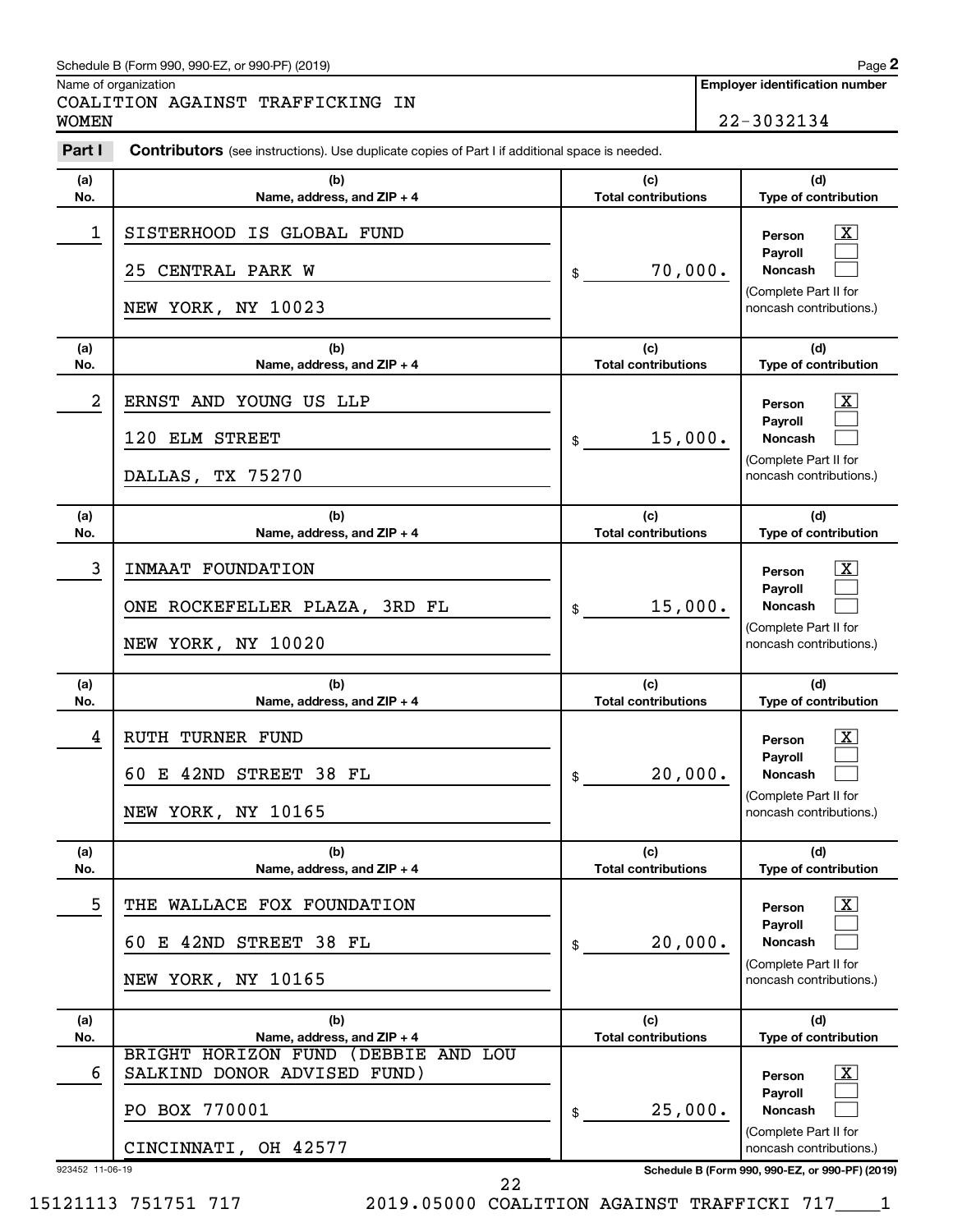|                 | Schedule B (Form 990, 990-EZ, or 990-PF) (2019)                                                              |                                             |  | Page 2                                                                                                                                     |  |
|-----------------|--------------------------------------------------------------------------------------------------------------|---------------------------------------------|--|--------------------------------------------------------------------------------------------------------------------------------------------|--|
|                 | Name of organization<br>COALITION AGAINST TRAFFICKING IN                                                     |                                             |  | <b>Employer identification number</b>                                                                                                      |  |
| <b>WOMEN</b>    |                                                                                                              |                                             |  | 22-3032134                                                                                                                                 |  |
| Part I          | <b>Contributors</b> (see instructions). Use duplicate copies of Part I if additional space is needed.        |                                             |  |                                                                                                                                            |  |
| (a)<br>No.      | (b)<br>Name, address, and ZIP + 4                                                                            | (c)<br><b>Total contributions</b>           |  | (d)<br>Type of contribution                                                                                                                |  |
| 7               | <b>NORTHERN TRUST</b><br>CHICAGO COMMUNITY FOUNDATION, 225<br>NORTH MICHIGAN AVE, #2200<br>CHICAGO, IL 60601 | 30,000.<br>\$                               |  | $\overline{\text{X}}$<br>Person<br><b>Pavroll</b><br><b>Noncash</b><br>(Complete Part II for<br>noncash contributions.)                    |  |
| (a)<br>No.      | (c)<br>(b)<br><b>Total contributions</b><br>Name, address, and ZIP + 4                                       |                                             |  | (d)<br>Type of contribution                                                                                                                |  |
| 8               | GREATER HOUSTON COMMUNITY FOUNDATION<br>515 POST OAK BLVD SUITE 1000<br>HOUSTON, TX 77027                    | 10,000.<br>\$                               |  | $\overline{\text{X}}$<br>Person<br>Pavroll<br><b>Noncash</b><br>(Complete Part II for<br>noncash contributions.)                           |  |
| (a)<br>No.      | (b)<br>Name, address, and ZIP + 4                                                                            | (c)<br><b>Total contributions</b>           |  | (d)<br>Type of contribution                                                                                                                |  |
| 9               | CUSHMAN AND WAKEFIELD<br>1290<br>6TH AVE<br>NEW YORK, NY 10104                                               | 10,000.<br>\$                               |  | $\overline{\text{X}}$<br>Person<br><b>Payroll</b><br><b>Noncash</b><br>(Complete Part II for<br>noncash contributions.)                    |  |
| (a)<br>No.      | (b)<br>Name, address, and ZIP + 4                                                                            | (c)<br><b>Total contributions</b>           |  | (d)<br>Type of contribution                                                                                                                |  |
| 10              | NOVO FOUNDATION<br>535 FIFTH AVE, 33RD FLOOR<br>NEW YORK, NY 10017                                           | 200,000.<br>\$                              |  | <u>x</u><br>Person<br>Payroll<br><b>Noncash</b><br>(Complete Part II for<br>noncash contributions.)                                        |  |
| (a)             | (b)                                                                                                          | (c)                                         |  | (d)                                                                                                                                        |  |
| No.<br>11       | Name, address, and ZIP + 4<br>MORGAN STANLEY GIFT FUND<br>1585 BROADWAY AVENUE<br>NEW YORK, NY 10036         | <b>Total contributions</b><br>10,000.<br>\$ |  | Type of contribution<br>$\overline{\mathbf{X}}$<br>Person<br>Payroll<br><b>Noncash</b><br>(Complete Part II for<br>noncash contributions.) |  |
| (a)<br>No.      | (b)<br>Name, address, and ZIP + 4                                                                            | (c)<br><b>Total contributions</b>           |  | (d)<br>Type of contribution                                                                                                                |  |
| 12              | ANONYMOUS DONOR<br>CHICAGO COMMUNITY FOUNDATION, 225<br>NORTH MICHIGAN AVE, #2200<br>CHICAGO, IL 60601       | 100,000.<br>\$                              |  | $\overline{\text{X}}$<br>Person<br>Payroll<br><b>Noncash</b><br>(Complete Part II for<br>noncash contributions.)                           |  |
| 923452 11-06-19 | າາ                                                                                                           |                                             |  | Schedule B (Form 990, 990-EZ, or 990-PF) (2019)                                                                                            |  |

15121113 751751 717 2019.05000 COALITION AGAINST TRAFFICKI 717\_\_\_\_1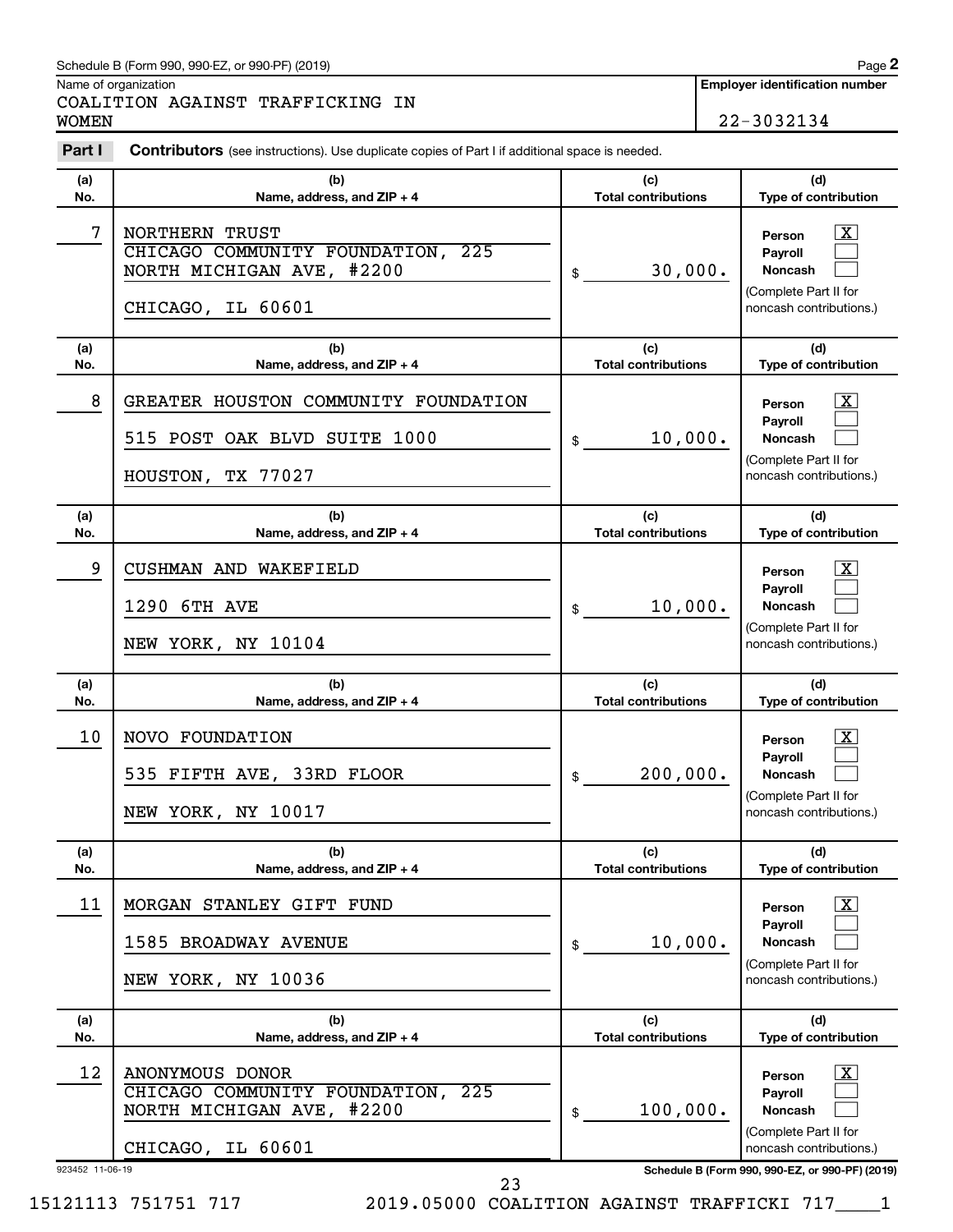#### Schedule B (Form 990, 990-EZ, or 990-PF) (2019)

Name of organization

COALITION AGAINST TRAFFICKING IN WOMEN 22-3032134

| Part I          | <b>Contributors</b> (see instructions). Use duplicate copies of Part I if additional space is needed. |                                   |                                                                                                         |
|-----------------|-------------------------------------------------------------------------------------------------------|-----------------------------------|---------------------------------------------------------------------------------------------------------|
| (a)<br>No.      | (b)<br>Name, address, and ZIP + 4                                                                     | (c)<br><b>Total contributions</b> | (d)<br>Type of contribution                                                                             |
| 13              | WACHTELL, LIPTON, ROSEN AND KATZ<br>51 WEST 52ND STREET<br>NEW YORK, NY 10019                         | 10,000.<br>\$                     | $\mathbf{X}$<br>Person<br>Payroll<br><b>Noncash</b><br>(Complete Part II for<br>noncash contributions.) |
| (a)<br>No.      | (b)<br>Name, address, and ZIP + 4                                                                     | (c)<br><b>Total contributions</b> | (d)<br>Type of contribution                                                                             |
| 14              | CATHERINE DOUGLASS<br>100 BROADWAY 10TH FLOOR<br>NEW YORK, NY 10005                                   | 20,000.<br>\$                     | $\mathbf{X}$<br>Person<br>Payroll<br><b>Noncash</b><br>(Complete Part II for<br>noncash contributions.) |
| (a)<br>No.      | (b)<br>Name, address, and ZIP + 4                                                                     | (c)<br><b>Total contributions</b> | (d)<br>Type of contribution                                                                             |
| 15              | PATRICK AND AIMEE BUTLER FAMILY<br>2356 UNIVERSITY AVENUE WEST #420<br>SAINT PAUL, MN 55114           | 85,000.<br>\$                     | $\mathbf{X}$<br>Person<br>Payroll<br>Noncash<br>(Complete Part II for<br>noncash contributions.)        |
| (a)<br>No.      | (b)<br>Name, address, and ZIP + 4                                                                     | (c)<br><b>Total contributions</b> | (d)<br>Type of contribution                                                                             |
|                 |                                                                                                       | \$                                | Person<br>Payroll<br><b>Noncash</b><br>(Complete Part II for<br>noncash contributions.)                 |
| (a)<br>No.      | (b)<br>Name, address, and ZIP + 4                                                                     | (c)<br><b>Total contributions</b> | (d)<br>Type of contribution                                                                             |
|                 |                                                                                                       | \$                                | Person<br>Payroll<br><b>Noncash</b><br>(Complete Part II for<br>noncash contributions.)                 |
| (a)<br>No.      | (b)<br>Name, address, and ZIP + 4                                                                     | (c)<br><b>Total contributions</b> | (d)<br>Type of contribution                                                                             |
|                 |                                                                                                       | \$                                | Person<br>Payroll<br><b>Noncash</b><br>(Complete Part II for<br>noncash contributions.)                 |
| 923452 11-06-19 | 24                                                                                                    |                                   | Schedule B (Form 990, 990-EZ, or 990-PF) (2019)                                                         |

15121113 751751 717 2019.05000 COALITION AGAINST TRAFFICKI 717\_\_\_\_1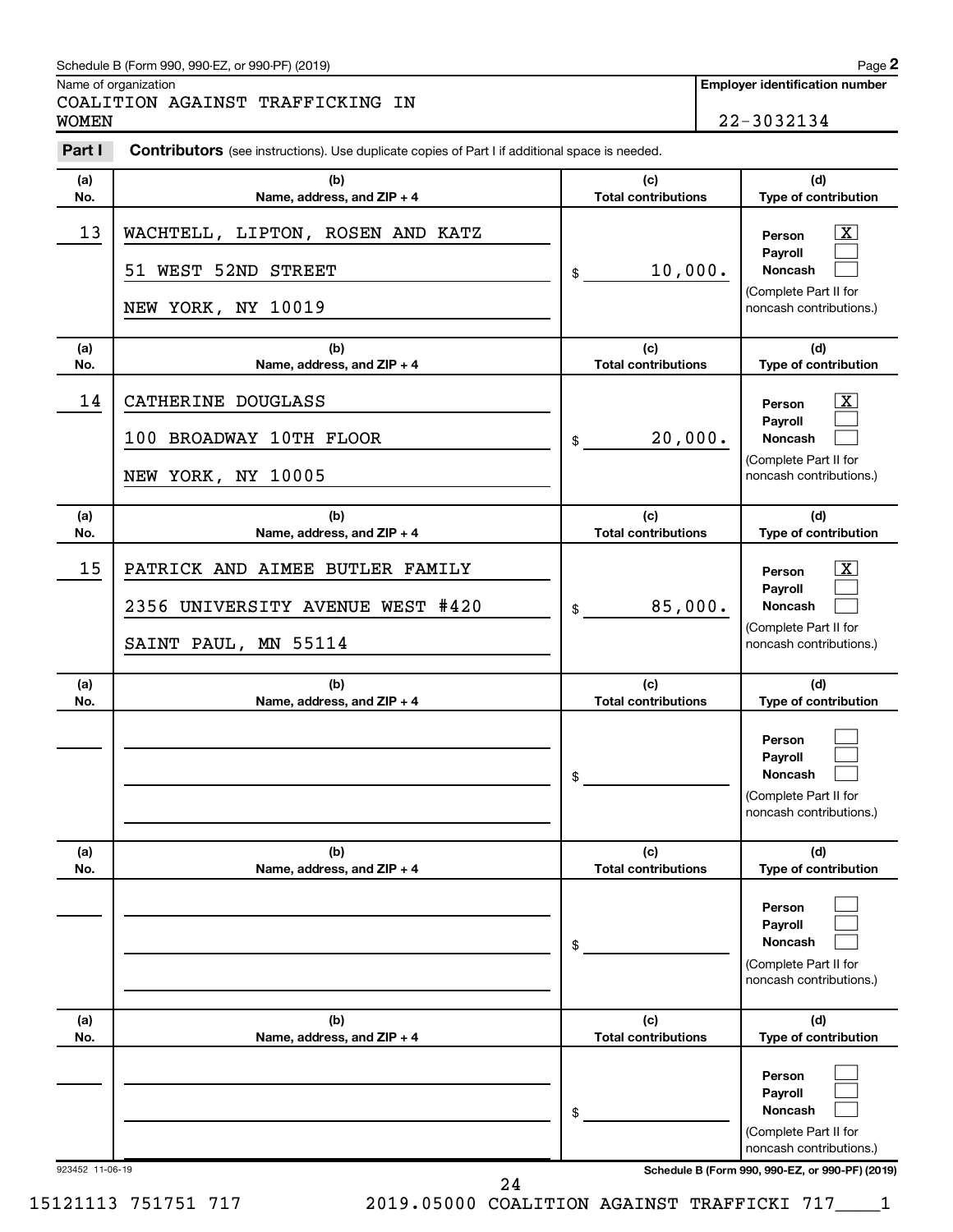| Part II                      | Noncash Property (see instructions). Use duplicate copies of Part II if additional space is needed. |                                                 |                      |
|------------------------------|-----------------------------------------------------------------------------------------------------|-------------------------------------------------|----------------------|
| (a)<br>No.<br>from<br>Part I | (b)<br>Description of noncash property given                                                        | (c)<br>FMV (or estimate)<br>(See instructions.) | (d)<br>Date received |
|                              |                                                                                                     | \$                                              |                      |
| (a)<br>No.<br>from<br>Part I | (b)<br>Description of noncash property given                                                        | (c)<br>FMV (or estimate)<br>(See instructions.) | (d)<br>Date received |
|                              |                                                                                                     | \$                                              |                      |
| (a)<br>No.<br>from<br>Part I | (b)<br>Description of noncash property given                                                        | (c)<br>FMV (or estimate)<br>(See instructions.) | (d)<br>Date received |
|                              |                                                                                                     | \$                                              |                      |
| (a)<br>No.<br>from<br>Part I | (b)<br>Description of noncash property given                                                        | (c)<br>FMV (or estimate)<br>(See instructions.) | (d)<br>Date received |
|                              |                                                                                                     | \$                                              |                      |
| (a)<br>No.<br>from<br>Part I | (b)<br>Description of noncash property given                                                        | (c)<br>FMV (or estimate)<br>(See instructions.) | (d)<br>Date received |
|                              |                                                                                                     | \$                                              |                      |
| (a)<br>No.<br>from<br>Part I | (b)<br>Description of noncash property given                                                        | (c)<br>FMV (or estimate)<br>(See instructions.) | (d)<br>Date received |
|                              |                                                                                                     | \$                                              |                      |

#### Schedule B (Form 990, 990-EZ, or 990-PF) (2019)

Name of organization

**3**

**Employer identification number**

15121113 751751 717 2019.05000 COALITION AGAINST TRAFFICKI 717\_\_\_\_1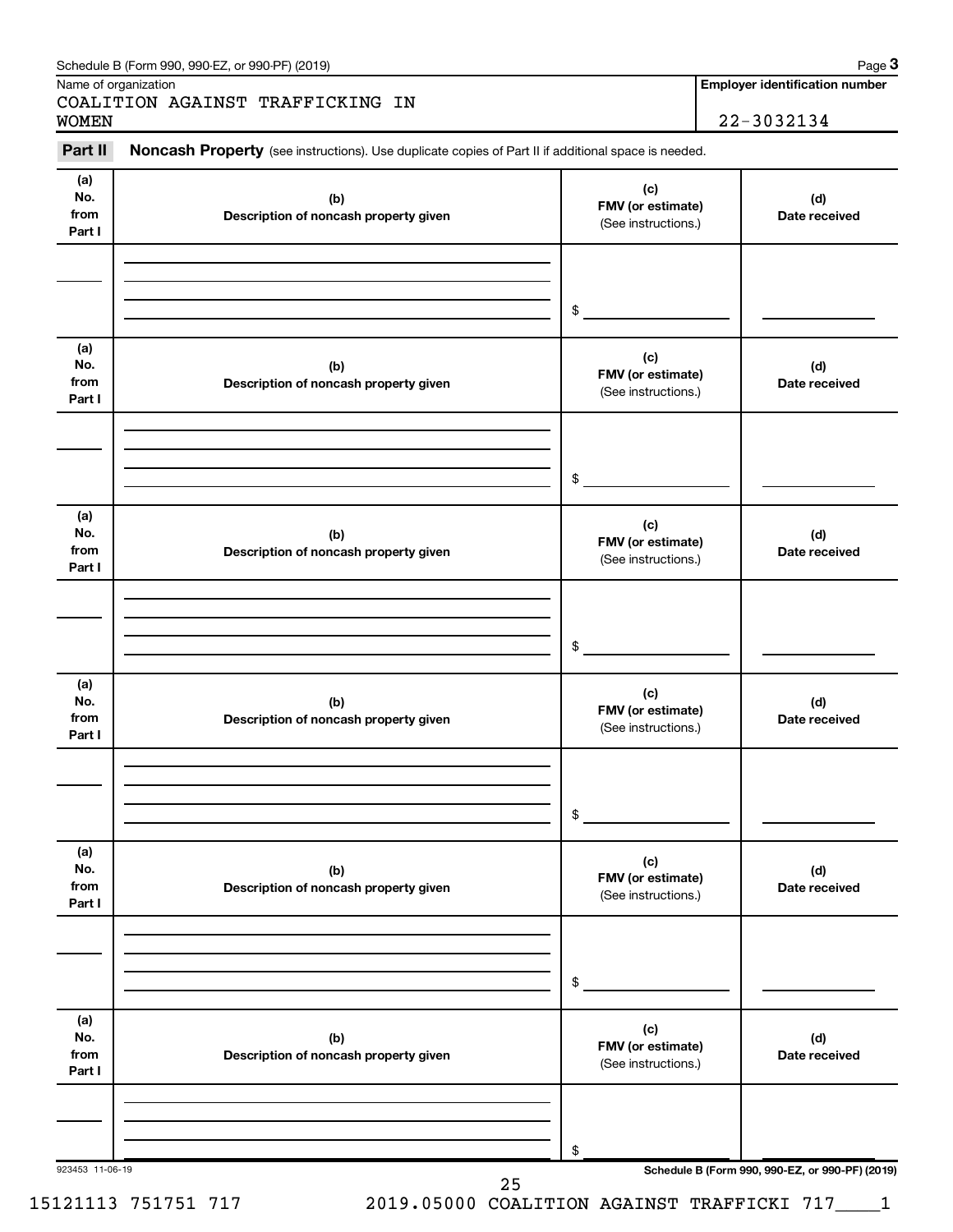| Schedule B (Form 990, 990-EZ, or 990-PF) (2019) |  |  |  |  |  |  |
|-------------------------------------------------|--|--|--|--|--|--|
|-------------------------------------------------|--|--|--|--|--|--|

|--|

| Name of organization      | Schedule B (Form 990, 990-EZ, or 990-PF) (2019)                                                                                                                                                                                                                                                                                                                    |                      | Page 4<br><b>Employer identification number</b>                                                                                                                |
|---------------------------|--------------------------------------------------------------------------------------------------------------------------------------------------------------------------------------------------------------------------------------------------------------------------------------------------------------------------------------------------------------------|----------------------|----------------------------------------------------------------------------------------------------------------------------------------------------------------|
|                           | COALITION AGAINST TRAFFICKING IN                                                                                                                                                                                                                                                                                                                                   |                      |                                                                                                                                                                |
| <b>WOMEN</b>              |                                                                                                                                                                                                                                                                                                                                                                    |                      | 22-3032134                                                                                                                                                     |
| Part III                  | from any one contributor. Complete columns (a) through (e) and the following line entry. For organizations<br>completing Part III, enter the total of exclusively religious, charitable, etc., contributions of \$1,000 or less for the year. (Enter this info. once.) $\blacktriangleright$ \$<br>Use duplicate copies of Part III if additional space is needed. |                      | Exclusively religious, charitable, etc., contributions to organizations described in section 501(c)(7), (8), or (10) that total more than \$1,000 for the year |
| (a) No.<br>from           |                                                                                                                                                                                                                                                                                                                                                                    |                      |                                                                                                                                                                |
| Part I                    | (b) Purpose of gift                                                                                                                                                                                                                                                                                                                                                | (c) Use of gift      | (d) Description of how gift is held                                                                                                                            |
|                           | Transferee's name, address, and ZIP + 4                                                                                                                                                                                                                                                                                                                            | (e) Transfer of gift | Relationship of transferor to transferee                                                                                                                       |
|                           |                                                                                                                                                                                                                                                                                                                                                                    |                      |                                                                                                                                                                |
| (a) No.<br>from<br>Part I | (b) Purpose of gift                                                                                                                                                                                                                                                                                                                                                | (c) Use of gift      | (d) Description of how gift is held                                                                                                                            |
|                           |                                                                                                                                                                                                                                                                                                                                                                    | (e) Transfer of gift |                                                                                                                                                                |
|                           | Transferee's name, address, and ZIP + 4                                                                                                                                                                                                                                                                                                                            |                      | Relationship of transferor to transferee                                                                                                                       |
| (a) No.<br>from<br>Part I | (b) Purpose of gift                                                                                                                                                                                                                                                                                                                                                | (c) Use of gift      | (d) Description of how gift is held                                                                                                                            |
|                           |                                                                                                                                                                                                                                                                                                                                                                    | (e) Transfer of gift |                                                                                                                                                                |
|                           | Transferee's name, address, and ZIP + 4                                                                                                                                                                                                                                                                                                                            |                      | Relationship of transferor to transferee                                                                                                                       |
| (a) No.<br>from           | (b) Purpose of gift                                                                                                                                                                                                                                                                                                                                                | (c) Use of gift      | (d) Description of how gift is held                                                                                                                            |
|                           |                                                                                                                                                                                                                                                                                                                                                                    |                      |                                                                                                                                                                |
|                           | Transferee's name, address, and ZIP + 4                                                                                                                                                                                                                                                                                                                            | (e) Transfer of gift | Relationship of transferor to transferee                                                                                                                       |
|                           |                                                                                                                                                                                                                                                                                                                                                                    |                      |                                                                                                                                                                |
| 923454 11-06-19           |                                                                                                                                                                                                                                                                                                                                                                    | 26                   | Schedule B (Form 990, 990-EZ, or 990-PF) (2019)                                                                                                                |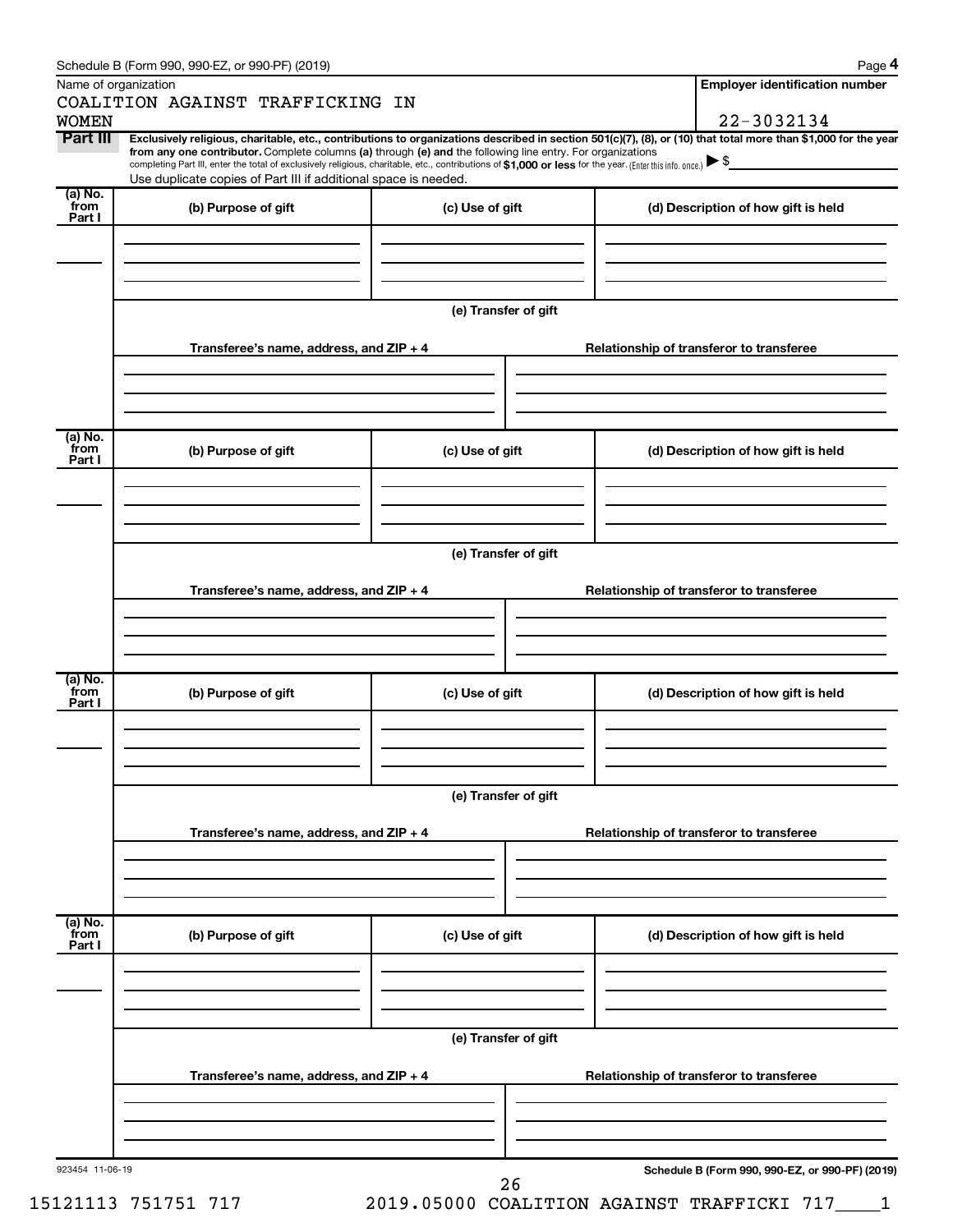|                |                                                                                                                                                                                                                                                     |                                                                                                                                      |                                                                        |                | OMB No. 1545-0047                                   |
|----------------|-----------------------------------------------------------------------------------------------------------------------------------------------------------------------------------------------------------------------------------------------------|--------------------------------------------------------------------------------------------------------------------------------------|------------------------------------------------------------------------|----------------|-----------------------------------------------------|
|                | <b>SCHEDULE D</b>                                                                                                                                                                                                                                   | <b>Supplemental Financial Statements</b>                                                                                             |                                                                        |                |                                                     |
|                | (Form 990)                                                                                                                                                                                                                                          | Complete if the organization answered "Yes" on Form 990,<br>Part IV, line 6, 7, 8, 9, 10, 11a, 11b, 11c, 11d, 11e, 11f, 12a, or 12b. |                                                                        |                |                                                     |
|                | Department of the Treasury<br>Internal Revenue Service                                                                                                                                                                                              | Attach to Form 990.                                                                                                                  | Go to www.irs.gov/Form990 for instructions and the latest information. |                | <b>Open to Public</b><br>Inspection                 |
|                | Name of the organization<br><b>WOMEN</b>                                                                                                                                                                                                            | COALITION AGAINST TRAFFICKING IN                                                                                                     |                                                                        |                | <b>Employer identification number</b><br>22-3032134 |
| Part I         | Organizations Maintaining Donor Advised Funds or Other Similar Funds or Accounts. Complete if the                                                                                                                                                   |                                                                                                                                      |                                                                        |                |                                                     |
|                | organization answered "Yes" on Form 990, Part IV, line 6.                                                                                                                                                                                           |                                                                                                                                      |                                                                        |                |                                                     |
|                |                                                                                                                                                                                                                                                     | (a) Donor advised funds                                                                                                              |                                                                        |                | (b) Funds and other accounts                        |
| 1              |                                                                                                                                                                                                                                                     |                                                                                                                                      |                                                                        |                |                                                     |
| 2              | Aggregate value of contributions to (during year)                                                                                                                                                                                                   |                                                                                                                                      |                                                                        |                |                                                     |
| З              | Aggregate value of grants from (during year)                                                                                                                                                                                                        |                                                                                                                                      |                                                                        |                |                                                     |
| 4              |                                                                                                                                                                                                                                                     |                                                                                                                                      |                                                                        |                |                                                     |
| 5              | Did the organization inform all donors and donor advisors in writing that the assets held in donor advised funds                                                                                                                                    |                                                                                                                                      |                                                                        |                |                                                     |
|                |                                                                                                                                                                                                                                                     |                                                                                                                                      |                                                                        |                | <b>」Yes</b><br>No                                   |
| 6              | Did the organization inform all grantees, donors, and donor advisors in writing that grant funds can be used only                                                                                                                                   |                                                                                                                                      |                                                                        |                |                                                     |
|                | for charitable purposes and not for the benefit of the donor or donor advisor, or for any other purpose conferring<br>impermissible private benefit?                                                                                                |                                                                                                                                      |                                                                        |                | Yes<br>No                                           |
| <b>Part II</b> | Conservation Easements. Complete if the organization answered "Yes" on Form 990, Part IV, line 7.                                                                                                                                                   |                                                                                                                                      |                                                                        |                |                                                     |
| 1.             | Purpose(s) of conservation easements held by the organization (check all that apply).                                                                                                                                                               |                                                                                                                                      |                                                                        |                |                                                     |
|                | Preservation of land for public use (for example, recreation or education)                                                                                                                                                                          |                                                                                                                                      | Preservation of a historically important land area                     |                |                                                     |
|                | Protection of natural habitat                                                                                                                                                                                                                       |                                                                                                                                      | Preservation of a certified historic structure                         |                |                                                     |
|                | Preservation of open space                                                                                                                                                                                                                          |                                                                                                                                      |                                                                        |                |                                                     |
| 2              | Complete lines 2a through 2d if the organization held a qualified conservation contribution in the form of a conservation easement on the last                                                                                                      |                                                                                                                                      |                                                                        |                |                                                     |
|                | day of the tax year.                                                                                                                                                                                                                                |                                                                                                                                      |                                                                        |                | Held at the End of the Tax Year                     |
| а              |                                                                                                                                                                                                                                                     |                                                                                                                                      |                                                                        | 2a             |                                                     |
| b              | Total acreage restricted by conservation easements                                                                                                                                                                                                  |                                                                                                                                      |                                                                        | 2 <sub>b</sub> |                                                     |
| с              | Number of conservation easements on a certified historic structure included in (a) manufacture included in (a)                                                                                                                                      |                                                                                                                                      |                                                                        | 2c             |                                                     |
| d              | Number of conservation easements included in (c) acquired after 7/25/06, and not on a historic structure                                                                                                                                            |                                                                                                                                      |                                                                        |                |                                                     |
|                |                                                                                                                                                                                                                                                     |                                                                                                                                      |                                                                        | 2d             |                                                     |
| 3              | Number of conservation easements modified, transferred, released, extinguished, or terminated by the organization during the tax                                                                                                                    |                                                                                                                                      |                                                                        |                |                                                     |
|                | $\vee$ ear $\blacktriangleright$                                                                                                                                                                                                                    |                                                                                                                                      |                                                                        |                |                                                     |
| 4<br>5         | Number of states where property subject to conservation easement is located ><br>Does the organization have a written policy regarding the periodic monitoring, inspection, handling of                                                             |                                                                                                                                      |                                                                        |                |                                                     |
|                | violations, and enforcement of the conservation easements it holds?                                                                                                                                                                                 |                                                                                                                                      |                                                                        |                | Yes<br><b>No</b>                                    |
| 6              | Staff and volunteer hours devoted to monitoring, inspecting, handling of violations, and enforcing conservation easements during the year                                                                                                           |                                                                                                                                      |                                                                        |                |                                                     |
|                |                                                                                                                                                                                                                                                     |                                                                                                                                      |                                                                        |                |                                                     |
| 7              | Amount of expenses incurred in monitoring, inspecting, handling of violations, and enforcing conservation easements during the year                                                                                                                 |                                                                                                                                      |                                                                        |                |                                                     |
|                | $\blacktriangleright$ \$                                                                                                                                                                                                                            |                                                                                                                                      |                                                                        |                |                                                     |
| 8              | Does each conservation easement reported on line 2(d) above satisfy the requirements of section 170(h)(4)(B)(i)                                                                                                                                     |                                                                                                                                      |                                                                        |                |                                                     |
|                |                                                                                                                                                                                                                                                     |                                                                                                                                      |                                                                        |                | Yes<br><b>No</b>                                    |
| 9              | In Part XIII, describe how the organization reports conservation easements in its revenue and expense statement and                                                                                                                                 |                                                                                                                                      |                                                                        |                |                                                     |
|                | balance sheet, and include, if applicable, the text of the footnote to the organization's financial statements that describes the                                                                                                                   |                                                                                                                                      |                                                                        |                |                                                     |
|                | organization's accounting for conservation easements.                                                                                                                                                                                               |                                                                                                                                      |                                                                        |                |                                                     |
|                | Organizations Maintaining Collections of Art, Historical Treasures, or Other Similar Assets.<br>∣ Part III                                                                                                                                          |                                                                                                                                      |                                                                        |                |                                                     |
|                | Complete if the organization answered "Yes" on Form 990, Part IV, line 8.                                                                                                                                                                           |                                                                                                                                      |                                                                        |                |                                                     |
|                | 1a If the organization elected, as permitted under FASB ASC 958, not to report in its revenue statement and balance sheet works                                                                                                                     |                                                                                                                                      |                                                                        |                |                                                     |
|                | of art, historical treasures, or other similar assets held for public exhibition, education, or research in furtherance of public<br>service, provide in Part XIII the text of the footnote to its financial statements that describes these items. |                                                                                                                                      |                                                                        |                |                                                     |
| b              | If the organization elected, as permitted under FASB ASC 958, to report in its revenue statement and balance sheet works of                                                                                                                         |                                                                                                                                      |                                                                        |                |                                                     |
|                | art, historical treasures, or other similar assets held for public exhibition, education, or research in furtherance of public service,                                                                                                             |                                                                                                                                      |                                                                        |                |                                                     |
|                | provide the following amounts relating to these items:                                                                                                                                                                                              |                                                                                                                                      |                                                                        |                |                                                     |
|                | (i)                                                                                                                                                                                                                                                 |                                                                                                                                      |                                                                        |                |                                                     |
|                | (ii) Assets included in Form 990, Part X [[2000] [2000] [2000] [2000] [3000] [3000] [3000] [3000] [3000] [3000                                                                                                                                      |                                                                                                                                      |                                                                        |                |                                                     |
| 2              | If the organization received or held works of art, historical treasures, or other similar assets for financial gain, provide                                                                                                                        |                                                                                                                                      |                                                                        |                |                                                     |
|                | the following amounts required to be reported under FASB ASC 958 relating to these items:                                                                                                                                                           |                                                                                                                                      |                                                                        |                |                                                     |
| а              |                                                                                                                                                                                                                                                     |                                                                                                                                      |                                                                        |                | \$                                                  |
|                |                                                                                                                                                                                                                                                     |                                                                                                                                      |                                                                        |                | S                                                   |
|                | LHA For Paperwork Reduction Act Notice, see the Instructions for Form 990.                                                                                                                                                                          |                                                                                                                                      |                                                                        |                | Schedule D (Form 990) 2019                          |

932051 10-02-19

15121113 751751 717 2019.05000 COALITION AGAINST TRAFFICKI 717\_\_\_\_1 27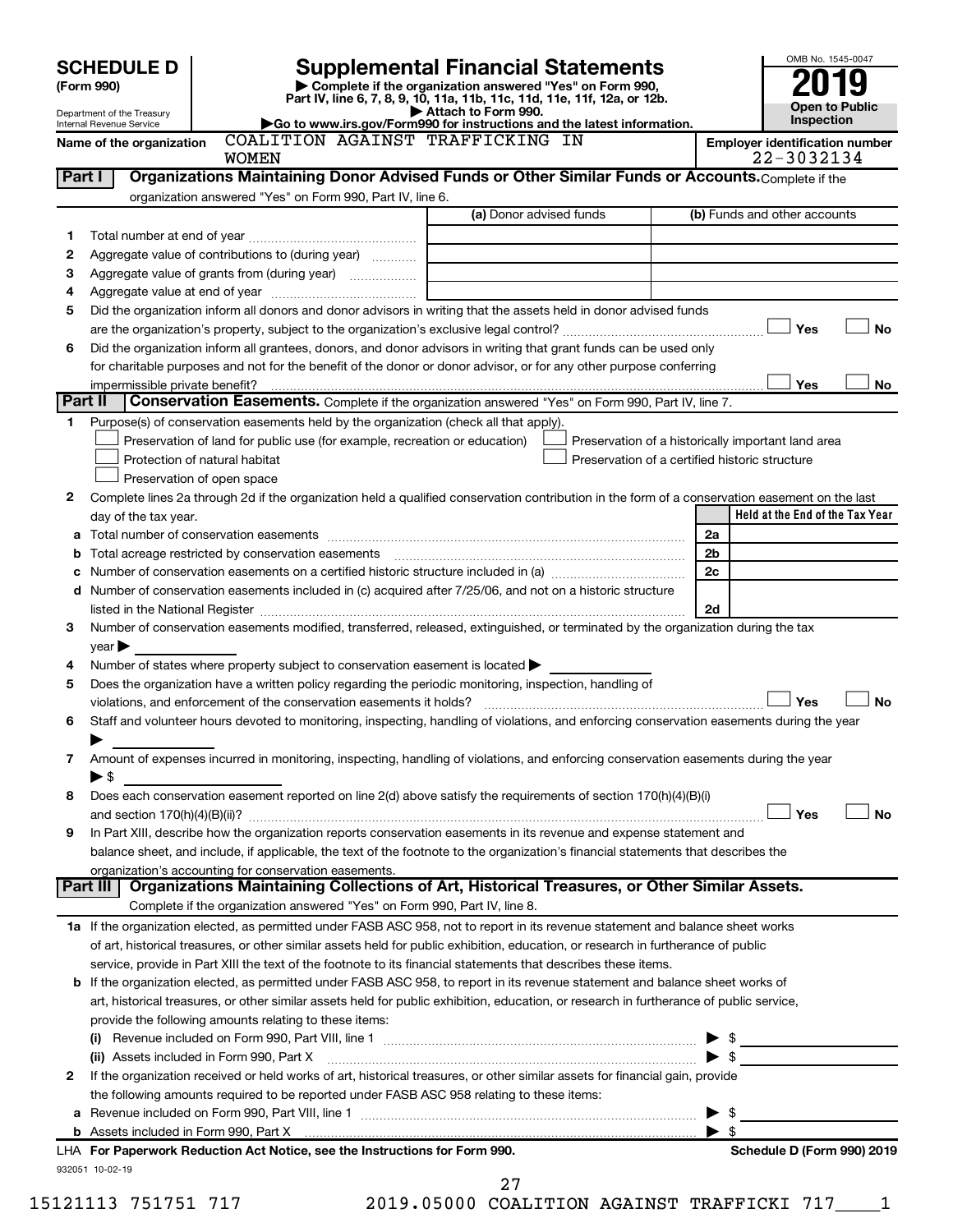|  |  | COALITION AGAINST TRAFFICKING IN |  |
|--|--|----------------------------------|--|
|--|--|----------------------------------|--|

|        | WOMEN<br>Schedule D (Form 990) 2019                                                                                                                                                                                            | COAUIILON AGAINDI IRAFFICRING IN |   |                |                                                                                                                        |                                                                             |        | 22-3032134 Page 2 |
|--------|--------------------------------------------------------------------------------------------------------------------------------------------------------------------------------------------------------------------------------|----------------------------------|---|----------------|------------------------------------------------------------------------------------------------------------------------|-----------------------------------------------------------------------------|--------|-------------------|
|        | Part III<br>Organizations Maintaining Collections of Art, Historical Treasures, or Other Similar Assets (continued)                                                                                                            |                                  |   |                |                                                                                                                        |                                                                             |        |                   |
| 3      | Using the organization's acquisition, accession, and other records, check any of the following that make significant use of its                                                                                                |                                  |   |                |                                                                                                                        |                                                                             |        |                   |
|        | collection items (check all that apply):                                                                                                                                                                                       |                                  |   |                |                                                                                                                        |                                                                             |        |                   |
| a      | Public exhibition                                                                                                                                                                                                              | d                                |   |                | Loan or exchange program                                                                                               |                                                                             |        |                   |
| b      | Scholarly research                                                                                                                                                                                                             | e                                |   | Other          |                                                                                                                        |                                                                             |        |                   |
|        |                                                                                                                                                                                                                                |                                  |   |                | <u> 1989 - Johann John Stone, mars et al. 1989 - John Stone, mars et al. 1989 - John Stone, mars et al. 1989 - Joh</u> |                                                                             |        |                   |
| c      | Preservation for future generations                                                                                                                                                                                            |                                  |   |                |                                                                                                                        |                                                                             |        |                   |
| 4      | Provide a description of the organization's collections and explain how they further the organization's exempt purpose in Part XIII.                                                                                           |                                  |   |                |                                                                                                                        |                                                                             |        |                   |
| 5      | During the year, did the organization solicit or receive donations of art, historical treasures, or other similar assets                                                                                                       |                                  |   |                |                                                                                                                        |                                                                             | Yes    |                   |
|        | Part IV<br>Escrow and Custodial Arrangements. Complete if the organization answered "Yes" on Form 990, Part IV, line 9, or                                                                                                     |                                  |   |                |                                                                                                                        |                                                                             |        | No                |
|        | reported an amount on Form 990, Part X, line 21.                                                                                                                                                                               |                                  |   |                |                                                                                                                        |                                                                             |        |                   |
|        | 1a Is the organization an agent, trustee, custodian or other intermediary for contributions or other assets not included                                                                                                       |                                  |   |                |                                                                                                                        |                                                                             |        |                   |
|        |                                                                                                                                                                                                                                |                                  |   |                |                                                                                                                        |                                                                             |        |                   |
|        |                                                                                                                                                                                                                                |                                  |   |                |                                                                                                                        |                                                                             | Yes    | No                |
|        | b If "Yes," explain the arrangement in Part XIII and complete the following table:                                                                                                                                             |                                  |   |                |                                                                                                                        |                                                                             |        |                   |
|        |                                                                                                                                                                                                                                |                                  |   |                |                                                                                                                        |                                                                             | Amount |                   |
| с      | Beginning balance manufactured and contact manufactured and contact manufactured and contact manufactured and contact manufactured and contact manufactured and contact manufactured and contact manufactured and contact manu |                                  |   |                |                                                                                                                        | 1c                                                                          |        |                   |
|        |                                                                                                                                                                                                                                |                                  |   |                |                                                                                                                        | 1d                                                                          |        |                   |
| е      | Distributions during the year manufactured and an account of the year manufactured and the year manufactured and the year manufactured and the year manufactured and the year manufactured and the year manufactured and the y |                                  |   |                |                                                                                                                        | 1e                                                                          |        |                   |
|        |                                                                                                                                                                                                                                |                                  |   |                |                                                                                                                        | 1f                                                                          |        |                   |
|        | 2a Did the organization include an amount on Form 990, Part X, line 21, for escrow or custodial account liability?                                                                                                             |                                  |   |                |                                                                                                                        |                                                                             | Yes    | No                |
|        | b If "Yes," explain the arrangement in Part XIII. Check here if the explanation has been provided on Part XIII                                                                                                                 |                                  |   |                |                                                                                                                        |                                                                             |        |                   |
| Part V | <b>Endowment Funds.</b> Complete if the organization answered "Yes" on Form 990, Part IV, line 10.                                                                                                                             |                                  |   |                |                                                                                                                        |                                                                             |        |                   |
|        |                                                                                                                                                                                                                                | (a) Current year                 |   | (b) Prior year |                                                                                                                        | (c) Two years back $\vert$ (d) Three years back $\vert$ (e) Four years back |        |                   |
| 1a     | Beginning of year balance                                                                                                                                                                                                      |                                  |   |                |                                                                                                                        |                                                                             |        |                   |
| b      |                                                                                                                                                                                                                                |                                  |   |                |                                                                                                                        |                                                                             |        |                   |
| c      | Net investment earnings, gains, and losses                                                                                                                                                                                     |                                  |   |                |                                                                                                                        |                                                                             |        |                   |
| d      |                                                                                                                                                                                                                                |                                  |   |                |                                                                                                                        |                                                                             |        |                   |
|        | e Other expenditures for facilities                                                                                                                                                                                            |                                  |   |                |                                                                                                                        |                                                                             |        |                   |
|        | and programs                                                                                                                                                                                                                   |                                  |   |                |                                                                                                                        |                                                                             |        |                   |
|        |                                                                                                                                                                                                                                |                                  |   |                |                                                                                                                        |                                                                             |        |                   |
| g      |                                                                                                                                                                                                                                |                                  |   |                |                                                                                                                        |                                                                             |        |                   |
| 2      | Provide the estimated percentage of the current year end balance (line 1g, column (a)) held as:                                                                                                                                |                                  |   |                |                                                                                                                        |                                                                             |        |                   |
| а      | Board designated or quasi-endowment                                                                                                                                                                                            |                                  | % |                |                                                                                                                        |                                                                             |        |                   |
| b      | Permanent endowment                                                                                                                                                                                                            | %                                |   |                |                                                                                                                        |                                                                             |        |                   |
|        | Term endowment $\blacktriangleright$                                                                                                                                                                                           | %                                |   |                |                                                                                                                        |                                                                             |        |                   |
|        | The percentages on lines 2a, 2b, and 2c should equal 100%.                                                                                                                                                                     |                                  |   |                |                                                                                                                        |                                                                             |        |                   |
|        | 3a Are there endowment funds not in the possession of the organization that are held and administered for the organization                                                                                                     |                                  |   |                |                                                                                                                        |                                                                             |        |                   |
|        | by:                                                                                                                                                                                                                            |                                  |   |                |                                                                                                                        |                                                                             |        | <b>Yes</b><br>No  |
|        | (i)                                                                                                                                                                                                                            |                                  |   |                |                                                                                                                        |                                                                             | 3a(i)  |                   |
|        |                                                                                                                                                                                                                                |                                  |   |                |                                                                                                                        |                                                                             |        |                   |
|        |                                                                                                                                                                                                                                |                                  |   |                |                                                                                                                        |                                                                             | 3a(ii) |                   |
|        |                                                                                                                                                                                                                                |                                  |   |                |                                                                                                                        |                                                                             | 3b     |                   |
| 4      | Describe in Part XIII the intended uses of the organization's endowment funds.<br><b>Part VI</b><br><b>Land, Buildings, and Equipment.</b>                                                                                     |                                  |   |                |                                                                                                                        |                                                                             |        |                   |
|        |                                                                                                                                                                                                                                |                                  |   |                |                                                                                                                        |                                                                             |        |                   |
|        | Complete if the organization answered "Yes" on Form 990, Part IV, line 11a. See Form 990, Part X, line 10.                                                                                                                     |                                  |   |                |                                                                                                                        |                                                                             |        |                   |
|        | Description of property                                                                                                                                                                                                        | (a) Cost or other                |   |                | (b) Cost or other                                                                                                      | (c) Accumulated                                                             |        | (d) Book value    |
|        |                                                                                                                                                                                                                                | basis (investment)               |   |                | basis (other)                                                                                                          | depreciation                                                                |        |                   |
|        |                                                                                                                                                                                                                                |                                  |   |                |                                                                                                                        |                                                                             |        |                   |
| b      |                                                                                                                                                                                                                                |                                  |   |                |                                                                                                                        |                                                                             |        |                   |
|        |                                                                                                                                                                                                                                |                                  |   |                |                                                                                                                        |                                                                             |        |                   |
|        |                                                                                                                                                                                                                                |                                  |   |                | 30,813.                                                                                                                | 27,000.                                                                     |        | 3,813.            |
|        |                                                                                                                                                                                                                                |                                  |   |                |                                                                                                                        |                                                                             |        |                   |
|        |                                                                                                                                                                                                                                |                                  |   |                |                                                                                                                        |                                                                             |        | 3,813.            |

**Schedule D (Form 990) 2019**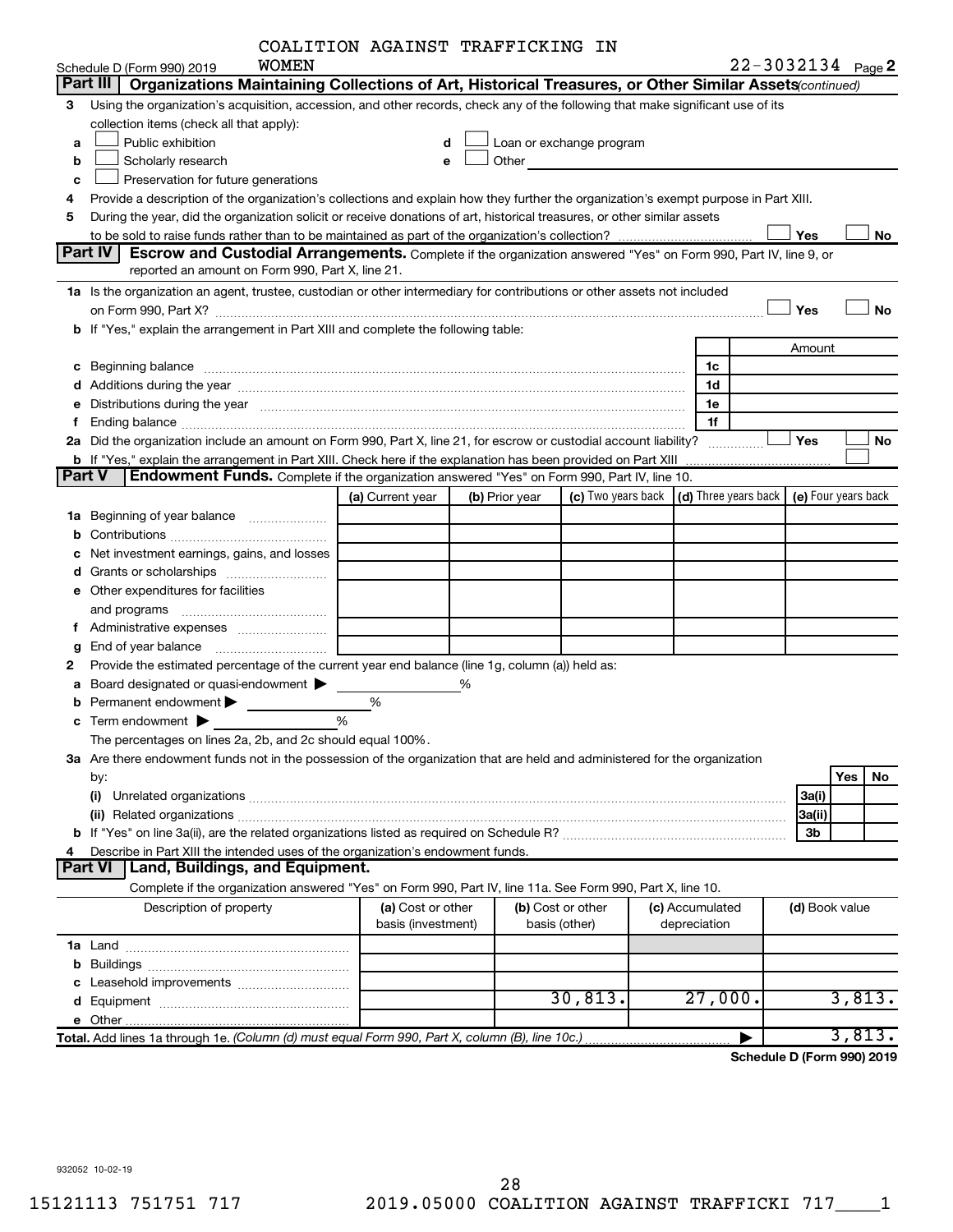| COALITION AGAINST TRAFFICKING IN |  |  |  |  |
|----------------------------------|--|--|--|--|
|----------------------------------|--|--|--|--|

| Part VII<br><b>Investments - Other Securities.</b>                                                         |                |                                                           |
|------------------------------------------------------------------------------------------------------------|----------------|-----------------------------------------------------------|
| Complete if the organization answered "Yes" on Form 990, Part IV, line 11b. See Form 990, Part X, line 12. |                |                                                           |
| (a) Description of security or category (including name of security)                                       | (b) Book value | (c) Method of valuation: Cost or end-of-year market value |
| (1) Financial derivatives                                                                                  |                |                                                           |
| (2) Closely held equity interests                                                                          |                |                                                           |
| $(3)$ Other                                                                                                |                |                                                           |
| (A)                                                                                                        |                |                                                           |
| (B)                                                                                                        |                |                                                           |
| (C)                                                                                                        |                |                                                           |
| (D)                                                                                                        |                |                                                           |
| (E)                                                                                                        |                |                                                           |
| (F)                                                                                                        |                |                                                           |
| (G)                                                                                                        |                |                                                           |
| (H)                                                                                                        |                |                                                           |
| <b>Total.</b> (Col. (b) must equal Form 990, Part X, col. (B) line 12.) $\blacktriangleright$              |                |                                                           |
| Part VIII Investments - Program Related.                                                                   |                |                                                           |
| Complete if the organization answered "Yes" on Form 990, Part IV, line 11c. See Form 990, Part X, line 13. |                |                                                           |
| (a) Description of investment                                                                              | (b) Book value | (c) Method of valuation: Cost or end-of-year market value |
| (1)                                                                                                        |                |                                                           |

| . .                                                                                     |  |
|-----------------------------------------------------------------------------------------|--|
| (2)                                                                                     |  |
| (3)                                                                                     |  |
| (4)                                                                                     |  |
| (5)                                                                                     |  |
| (6)                                                                                     |  |
| (7)                                                                                     |  |
| (8)                                                                                     |  |
| (9)                                                                                     |  |
| Total. (Col. (b) must equal Form 990, Part X, col. (B) line $13.$ $\blacktriangleright$ |  |

#### **Part IX Other Assets.**

Complete if the organization answered "Yes" on Form 990, Part IV, line 11d. See Form 990, Part X, line 15.

| (2)<br>(3)<br>(4) | (b) Book value |
|-------------------|----------------|
|                   |                |
|                   |                |
|                   |                |
|                   |                |
| (5)               |                |
| (6)               |                |
|                   |                |
| (8)               |                |
| (9)               |                |
|                   |                |

#### **Part X Other Liabilities.**

Complete if the organization answered "Yes" on Form 990, Part IV, line 11e or 11f. See Form 990, Part X, line 25.

| 1.  | (a) Description of liability | (b) Book value |
|-----|------------------------------|----------------|
| (1) | Federal income taxes         |                |
| (2) | OBLIGATION ON CAPITAL LEASE  | 626.           |
| (3) |                              |                |
| (4) |                              |                |
| (5) |                              |                |
| (6) |                              |                |
| (7) |                              |                |
| (8) |                              |                |
| (9) |                              |                |
|     |                              | 626.           |

**2.** Liability for uncertain tax positions. In Part XIII, provide the text of the footnote to the organization's financial statements that reports the organization's liability for uncertain tax positions under FASB ASC 740. Check here if the text of the footnote has been provided in Part XIII ...  $\fbox{\bf X}$ 

#### **Schedule D (Form 990) 2019**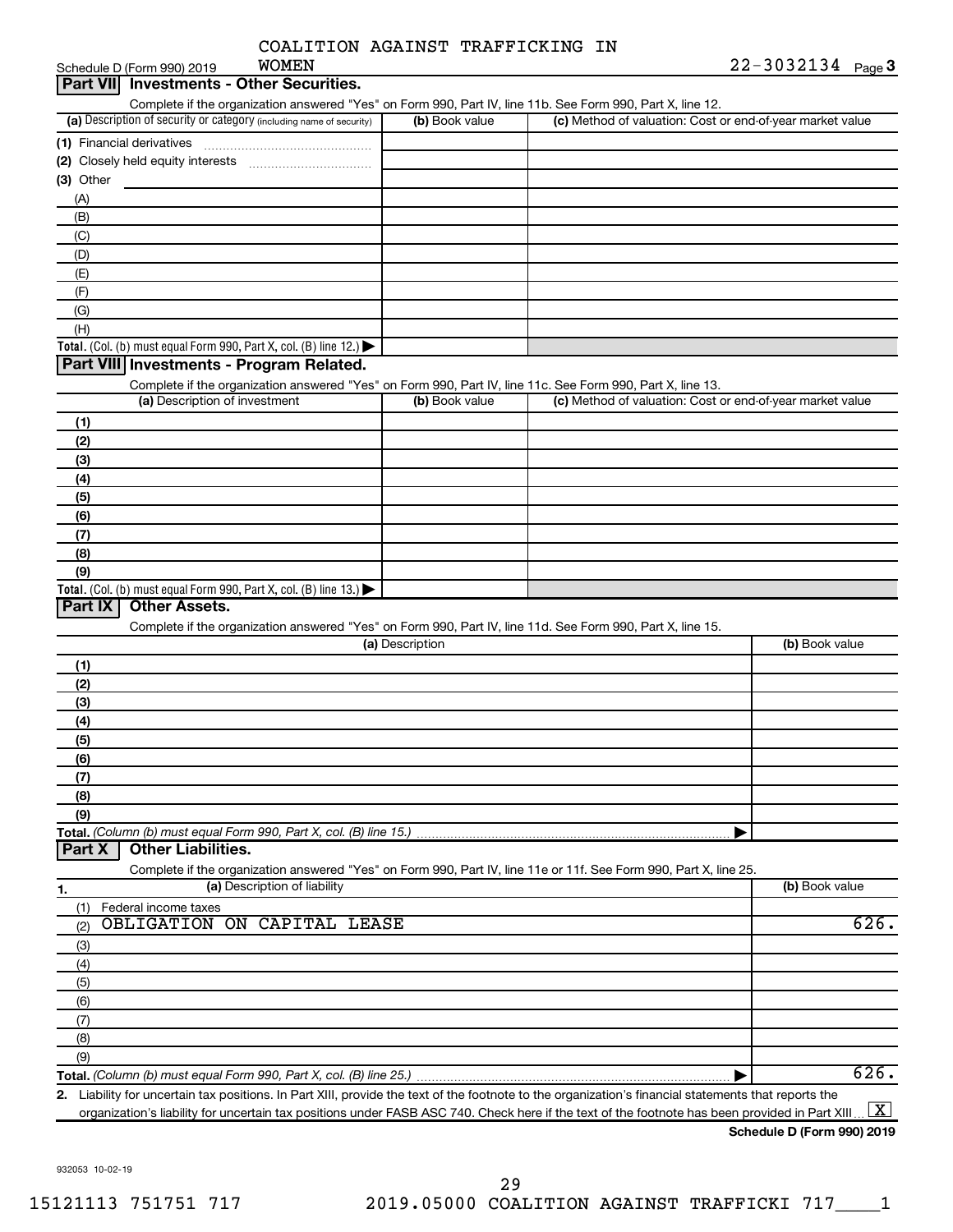|  | COALITION AGAINST TRAFFICKING IN |  |
|--|----------------------------------|--|
|  |                                  |  |

|  |  |  |  | $22 - 3032134$ Page 4 |
|--|--|--|--|-----------------------|
|  |  |  |  |                       |

|    | <b>WOMEN</b><br>Schedule D (Form 990) 2019                                                                                                                                                                                          |                |                | $22 - 3032134$ Page 4 |
|----|-------------------------------------------------------------------------------------------------------------------------------------------------------------------------------------------------------------------------------------|----------------|----------------|-----------------------|
|    | Reconciliation of Revenue per Audited Financial Statements With Revenue per Return.<br>Part XI                                                                                                                                      |                |                |                       |
|    | Complete if the organization answered "Yes" on Form 990, Part IV, line 12a.                                                                                                                                                         |                |                |                       |
| 1  | Total revenue, gains, and other support per audited financial statements [111] [11] Total revenue, gains, and other support per audited financial statements                                                                        |                | $\blacksquare$ | 612,873.              |
| 2  | Amounts included on line 1 but not on Form 990, Part VIII, line 12:                                                                                                                                                                 |                |                |                       |
| a  | Net unrealized gains (losses) on investments [111] Net unrealized mains (losses) on investments [11] Metamanian                                                                                                                     | 2a             |                |                       |
| b  |                                                                                                                                                                                                                                     | 2 <sub>b</sub> | 82.            |                       |
| с  |                                                                                                                                                                                                                                     | 2 <sub>c</sub> |                |                       |
| d  |                                                                                                                                                                                                                                     | 2d             |                |                       |
| е  | Add lines 2a through 2d                                                                                                                                                                                                             |                | 2e             | 82.                   |
| 3  |                                                                                                                                                                                                                                     |                | 3              | 612,791.              |
| 4  | Amounts included on Form 990. Part VIII, line 12, but not on line 1:                                                                                                                                                                |                |                |                       |
| a  |                                                                                                                                                                                                                                     | 4a l           |                |                       |
| b  |                                                                                                                                                                                                                                     | 4 <sub>h</sub> |                |                       |
| c. | Add lines 4a and 4b                                                                                                                                                                                                                 |                | 4c             | ο.                    |
| 5. |                                                                                                                                                                                                                                     |                | 5              | 612,791.              |
|    | Part XII   Reconciliation of Expenses per Audited Financial Statements With Expenses per Return.                                                                                                                                    |                |                |                       |
|    | Complete if the organization answered "Yes" on Form 990, Part IV, line 12a.                                                                                                                                                         |                |                |                       |
| 1  |                                                                                                                                                                                                                                     |                | $\mathbf{1}$   | 671, 346.             |
| 2  | Amounts included on line 1 but not on Form 990, Part IX, line 25:                                                                                                                                                                   |                |                |                       |
| a  |                                                                                                                                                                                                                                     | 2a             |                |                       |
| b  |                                                                                                                                                                                                                                     | 2 <sub>b</sub> |                |                       |
| c  |                                                                                                                                                                                                                                     | 2 <sub>c</sub> |                |                       |
| d  |                                                                                                                                                                                                                                     | 2d             |                |                       |
| e  | Add lines 2a through 2d <b>contained a contained a contained a</b> contained a contact the state of the contained and contained a contact the contact of the contact of the contact of the contact of the contact of the contact of |                | 2e             | О.                    |
| 3  |                                                                                                                                                                                                                                     |                | 3              | 671, 346.             |
| 4  | Amounts included on Form 990, Part IX, line 25, but not on line 1:                                                                                                                                                                  |                |                |                       |
| а  |                                                                                                                                                                                                                                     | 4a             |                |                       |
| b  |                                                                                                                                                                                                                                     | 4 <b>h</b>     |                |                       |
| c. | Add lines 4a and 4b                                                                                                                                                                                                                 |                | 4c             | О.                    |
|    |                                                                                                                                                                                                                                     |                |                |                       |
|    | Part XIII Supplemental Information.                                                                                                                                                                                                 |                | 5              | 671,346.              |

Provide the descriptions required for Part II, lines 3, 5, and 9; Part III, lines 1a and 4; Part IV, lines 1b and 2b; Part V, line 4; Part X, line 2; Part XI, lines 2d and 4b; and Part XII, lines 2d and 4b. Also complete this part to provide any additional information.

PART X, LINE 2:

| INCOME TAXES. CATW IS EXEMPT FROM INCOME TAXES UNDER $501(C)(3)$ OF THE    |
|----------------------------------------------------------------------------|
| INTERNAL REVENUE CODE. CATW HAS ANALYZED TAX POSITIONS TAKEN FOR FILING    |
| WITH THE INTERNAL REVENUE SERVICE AND STATE JURISDICTIONS WHERE IT         |
| OPERATES. CATW DOES NOT ANTICIPATE ANY SIGNIFICANT UNCERTAIN TAX POSITIONS |
| THAT WOULD REQUIRE RECOGNITION IN THE FINANCIAL STATEMENTS. PERIODS ENDING |
| DECEMBER 31, 2015 AND SUBSEQUENT REMAIN SUBJECT TO EXAMINATION BY THE      |
| TAXING AUTHORITIES.                                                        |
|                                                                            |

932054 10-02-19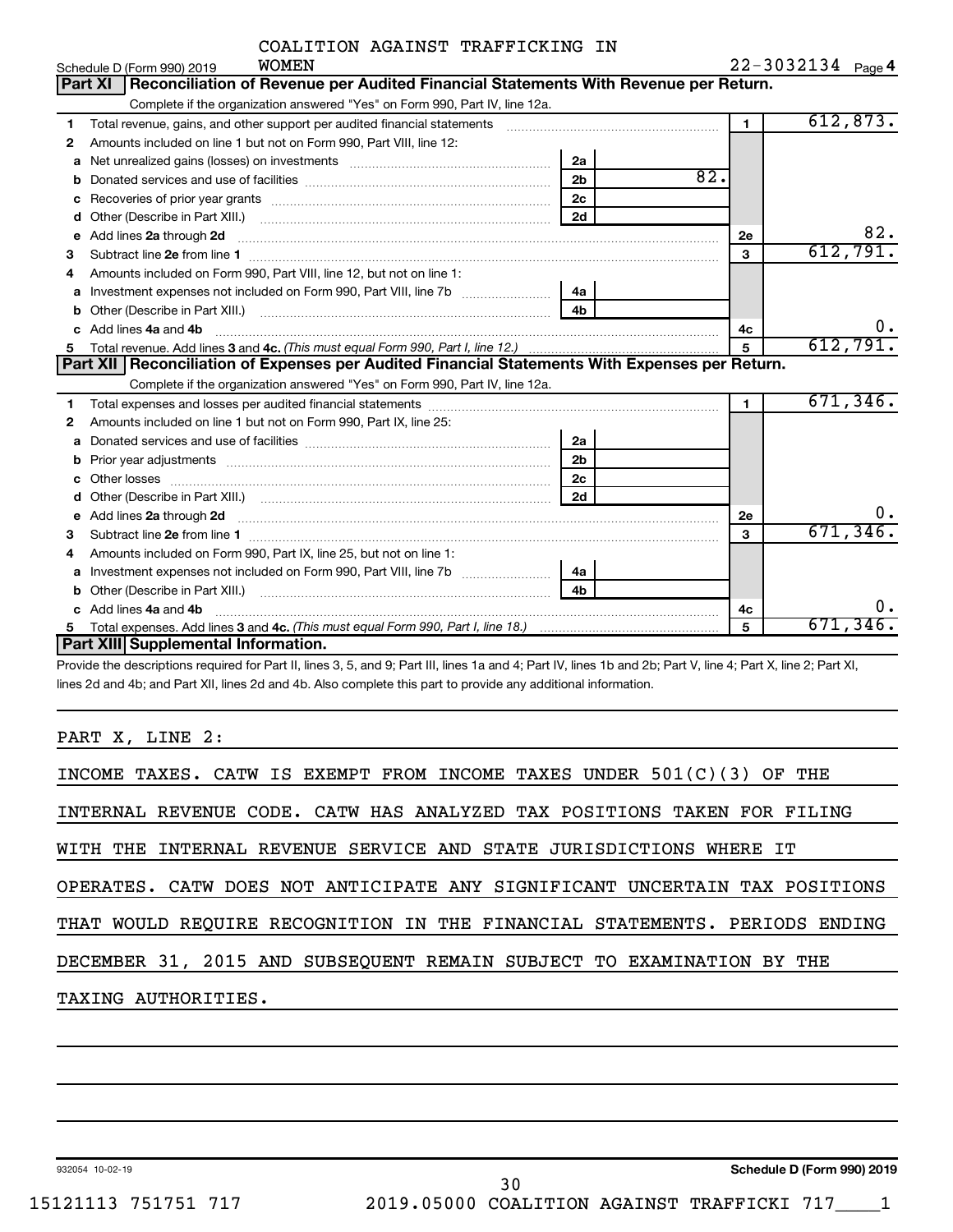| <b>SCHEDULE F</b>                                            |               |                            | <b>Statement of Activities Outside the United States</b>                                                                                |                       |                                                       | OMB No. 1545-0047                     |                         |
|--------------------------------------------------------------|---------------|----------------------------|-----------------------------------------------------------------------------------------------------------------------------------------|-----------------------|-------------------------------------------------------|---------------------------------------|-------------------------|
| (Form 990)                                                   |               |                            | Complete if the organization answered "Yes" on Form 990, Part IV, line 14b, 15, or 16.                                                  |                       |                                                       |                                       |                         |
| Department of the Treasury                                   |               |                            | Attach to Form 990.                                                                                                                     |                       |                                                       | <b>Open to Public</b>                 |                         |
| Internal Revenue Service                                     |               |                            | Go to www.irs.gov/Form990 for instructions and the latest information.                                                                  |                       |                                                       | Inspection                            |                         |
| Name of the organization<br>COALITION AGAINST TRAFFICKING IN |               |                            |                                                                                                                                         |                       |                                                       | <b>Employer identification number</b> |                         |
| <b>WOMEN</b>                                                 |               |                            |                                                                                                                                         |                       | 22-3032134                                            |                                       |                         |
| Part I<br>Form 990, Part IV, line 14b.                       |               |                            | General Information on Activities Outside the United States. Complete if the organization answered "Yes" on                             |                       |                                                       |                                       |                         |
| 1.                                                           |               |                            | For grantmakers. Does the organization maintain records to substantiate the amount of its grants and other assistance,                  |                       |                                                       |                                       |                         |
|                                                              |               |                            | the grantees' eligibility for the grants or assistance, and the selection criteria used to award the grants or assistance?              |                       |                                                       | Yes                                   | $\boxed{\text{X}}$ No   |
| 2<br>United States.                                          |               |                            | For grantmakers. Describe in Part V the organization's procedures for monitoring the use of its grants and other assistance outside the |                       |                                                       |                                       |                         |
| з                                                            |               |                            | Activities per Region. (The following Part I, line 3 table can be duplicated if additional space is needed.)                            |                       |                                                       |                                       |                         |
| (a) Region                                                   | (b) Number of | (c) Number of              | (d) Activities conducted in the region                                                                                                  |                       | (e) If activity listed in (d)                         |                                       | (f) Total               |
|                                                              | offices       | employees,<br>agents, and  | (by type) (such as, fundraising, pro-                                                                                                   |                       | is a program service,                                 |                                       | expenditures<br>for and |
|                                                              | in the region | independent<br>contractors | gram services, investments, grants to<br>recipients located in the region)                                                              |                       | describe specific type<br>of service(s) in the region |                                       | investments             |
|                                                              |               | in the region              |                                                                                                                                         |                       |                                                       |                                       | in the region           |
|                                                              |               |                            |                                                                                                                                         |                       |                                                       |                                       |                         |
| NORTH AMERICA -                                              |               |                            |                                                                                                                                         |                       |                                                       |                                       |                         |
| MEXICO                                                       |               |                            | PROGRAM SERVICES                                                                                                                        | HUMAN RIGHTS ADVOCACY |                                                       |                                       | 3,211.                  |
|                                                              |               |                            |                                                                                                                                         |                       |                                                       |                                       |                         |
|                                                              |               |                            |                                                                                                                                         |                       |                                                       |                                       |                         |
|                                                              |               |                            |                                                                                                                                         |                       |                                                       |                                       |                         |
| ASIA - PHILIPPINES                                           |               |                            | PROGRAM SERVICES                                                                                                                        | HUMAN RIGHTS ADVOCACY |                                                       |                                       | 2,500.                  |
|                                                              |               |                            |                                                                                                                                         |                       |                                                       |                                       |                         |
|                                                              |               |                            |                                                                                                                                         |                       |                                                       |                                       |                         |
|                                                              |               |                            |                                                                                                                                         |                       |                                                       |                                       |                         |
|                                                              |               |                            |                                                                                                                                         |                       |                                                       |                                       |                         |
|                                                              |               |                            |                                                                                                                                         |                       |                                                       |                                       |                         |
|                                                              |               |                            |                                                                                                                                         |                       |                                                       |                                       |                         |
|                                                              |               |                            |                                                                                                                                         |                       |                                                       |                                       |                         |
|                                                              |               |                            |                                                                                                                                         |                       |                                                       |                                       |                         |
|                                                              |               |                            |                                                                                                                                         |                       |                                                       |                                       |                         |
|                                                              |               |                            |                                                                                                                                         |                       |                                                       |                                       |                         |
|                                                              |               |                            |                                                                                                                                         |                       |                                                       |                                       |                         |
|                                                              |               |                            |                                                                                                                                         |                       |                                                       |                                       |                         |
|                                                              |               |                            |                                                                                                                                         |                       |                                                       |                                       |                         |
|                                                              |               |                            |                                                                                                                                         |                       |                                                       |                                       |                         |
|                                                              |               |                            |                                                                                                                                         |                       |                                                       |                                       |                         |
|                                                              |               |                            |                                                                                                                                         |                       |                                                       |                                       |                         |
|                                                              |               |                            |                                                                                                                                         |                       |                                                       |                                       |                         |
|                                                              |               |                            |                                                                                                                                         |                       |                                                       |                                       |                         |
|                                                              |               |                            |                                                                                                                                         |                       |                                                       |                                       |                         |
|                                                              |               |                            |                                                                                                                                         |                       |                                                       |                                       |                         |
|                                                              |               |                            |                                                                                                                                         |                       |                                                       |                                       |                         |
|                                                              |               |                            |                                                                                                                                         |                       |                                                       |                                       |                         |
|                                                              | n             | 0                          |                                                                                                                                         |                       |                                                       |                                       | 5,711.                  |
| 3 a Subtotal<br><b>b</b> Total from continuation             |               |                            |                                                                                                                                         |                       |                                                       |                                       |                         |
| sheets to Part I                                             |               | 0                          |                                                                                                                                         |                       |                                                       |                                       | 0.                      |
| c Totals (add lines 3a                                       |               |                            |                                                                                                                                         |                       |                                                       |                                       |                         |
| and 3b)<br>.                                                 |               | 0                          |                                                                                                                                         |                       |                                                       |                                       | 5,711.                  |

**For Paperwork Reduction Act Notice, see the Instructions for Form 990. Schedule F (Form 990) 2019** LHA

932071 10-12-19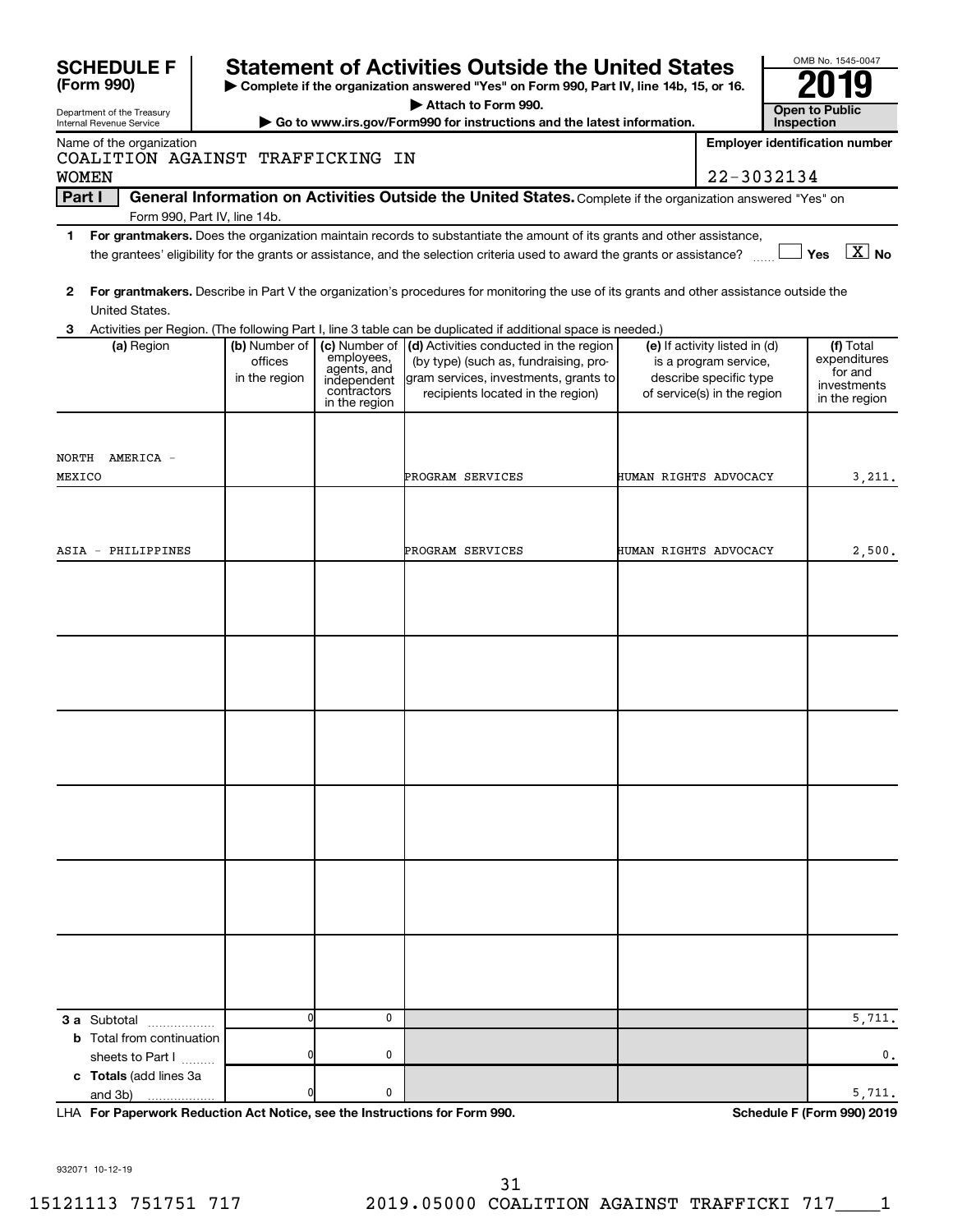WOMEN 22-3032134

Schedule F (Form 990) 2019  $WOMEN$ 

#### Part II | Grants and Other Assistance to Organizations or Entities Outside the United States. Complete if the organization answered "Yes" on Form 990, Part IV, line 15, for any recipient who received more than \$5,000. Part II can be duplicated if additional space is needed.

| $\mathbf{1}$<br>(a) Name of organization                                | (b) IRS code section<br>and EIN (if applicable) | (c) Region            | (d) Purpose of<br>grant                                                                                                                      | (e) Amount | (f) Manner of<br>of cash grant cash disbursement | (g) Amount of<br>noncash<br>assistance | (h) Description<br>of noncash<br>assistance | (i) Method of<br>valuation (book, FMV,<br>appraisal, other) |
|-------------------------------------------------------------------------|-------------------------------------------------|-----------------------|----------------------------------------------------------------------------------------------------------------------------------------------|------------|--------------------------------------------------|----------------------------------------|---------------------------------------------|-------------------------------------------------------------|
|                                                                         |                                                 | CENTRAL AMERICA -     |                                                                                                                                              |            |                                                  |                                        |                                             |                                                             |
|                                                                         |                                                 | COSTA RICA            | <b>HUMAN RIGHTS</b>                                                                                                                          |            | 3, 211. WIRE TRANSFER                            | $^{\rm 0}$ .                           |                                             |                                                             |
|                                                                         |                                                 | ASIA -<br>PHILIPPINES | <b>HUMAN RIGHTS</b>                                                                                                                          | 2,500.     |                                                  | $\mathbf 0$ .                          |                                             |                                                             |
|                                                                         |                                                 |                       |                                                                                                                                              |            |                                                  |                                        |                                             |                                                             |
|                                                                         |                                                 |                       |                                                                                                                                              |            |                                                  |                                        |                                             |                                                             |
|                                                                         |                                                 |                       |                                                                                                                                              |            |                                                  |                                        |                                             |                                                             |
|                                                                         |                                                 |                       |                                                                                                                                              |            |                                                  |                                        |                                             |                                                             |
|                                                                         |                                                 |                       |                                                                                                                                              |            |                                                  |                                        |                                             |                                                             |
|                                                                         |                                                 |                       |                                                                                                                                              |            |                                                  |                                        |                                             |                                                             |
| $\mathbf{2}$<br>3 Enter total number of other organizations or entities |                                                 |                       | Enter total number of recipient organizations listed above that are recognized as charities by the foreign country, recognized as tax-exempt |            |                                                  |                                        |                                             |                                                             |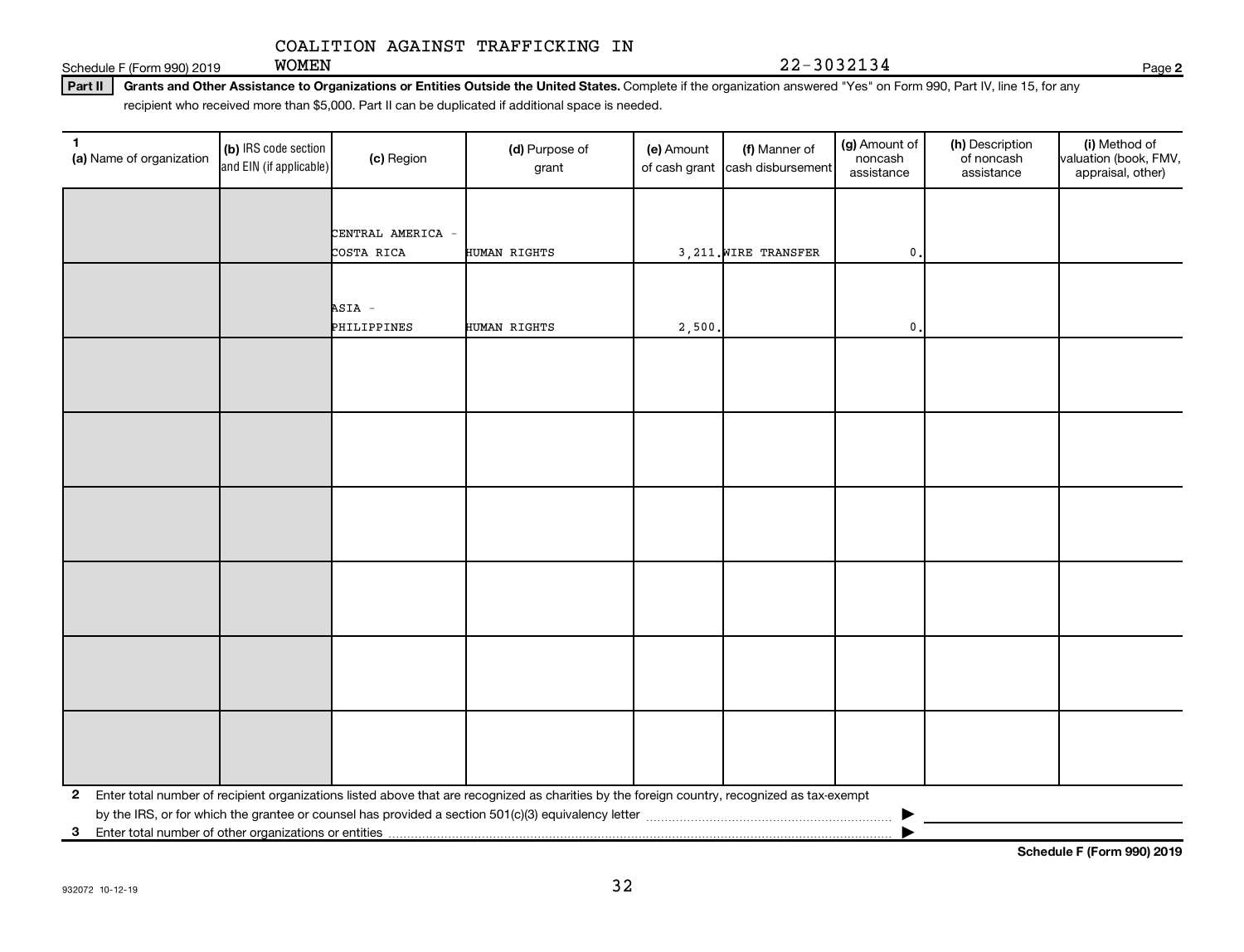WOMEN 22-3032134

## Part III Grants and Other Assistance to Individuals Outside the United States. Complete if the organization answered "Yes" on Form 990, Part IV, line 16. Schedule F (Form 990) 2019 WOMEN

Part III can be duplicated if additional space is needed.

| T art in carl be deplicated if additional space is riceded.<br>(a) Type of grant or assistance | (b) Region | (c) Number of (d) Amount of<br>recipients cash grant | (e) Manner of<br>cash disbursement | (f) Amount of<br>noncash<br>assistance | (g) Description of<br>noncash assistance | (h) Method of<br>valuation<br>(book, FMV,<br>appraisal, other) |
|------------------------------------------------------------------------------------------------|------------|------------------------------------------------------|------------------------------------|----------------------------------------|------------------------------------------|----------------------------------------------------------------|
|                                                                                                |            |                                                      |                                    |                                        |                                          |                                                                |
|                                                                                                |            |                                                      |                                    |                                        |                                          |                                                                |
|                                                                                                |            |                                                      |                                    |                                        |                                          |                                                                |
|                                                                                                |            |                                                      |                                    |                                        |                                          |                                                                |
|                                                                                                |            |                                                      |                                    |                                        |                                          |                                                                |
|                                                                                                |            |                                                      |                                    |                                        |                                          |                                                                |
|                                                                                                |            |                                                      |                                    |                                        |                                          |                                                                |
|                                                                                                |            |                                                      |                                    |                                        |                                          |                                                                |
|                                                                                                |            |                                                      |                                    |                                        |                                          |                                                                |
|                                                                                                |            |                                                      |                                    |                                        |                                          |                                                                |

**Schedule F (Form 990) 2019**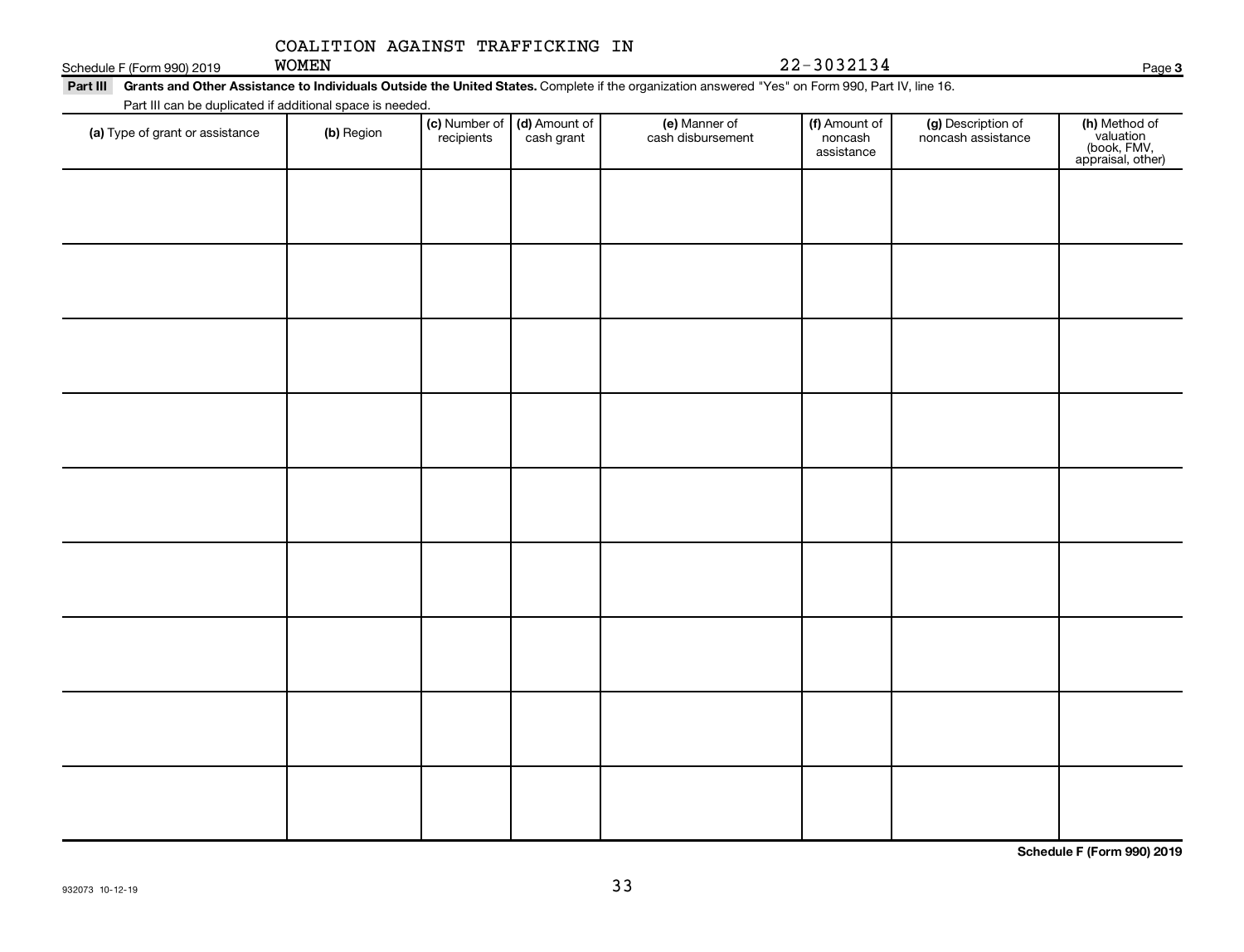|  | Schedule F (Form 990) 2019 | <b>WOMEN</b> | 22-3032134 | Page 4 |
|--|----------------------------|--------------|------------|--------|
|--|----------------------------|--------------|------------|--------|

| <b>Part IV</b> | <b>Foreign Forms</b>                                                                                                                                                                                                                                                                                                                                                                                                                                    |                          |  |
|----------------|---------------------------------------------------------------------------------------------------------------------------------------------------------------------------------------------------------------------------------------------------------------------------------------------------------------------------------------------------------------------------------------------------------------------------------------------------------|--------------------------|--|
| 1              | Was the organization a U.S. transferor of property to a foreign corporation during the tax year? If "Yes," the<br>organization may be required to file Form 926, Return by a U.S. Transferor of Property to a Foreign<br>Corporation (see Instructions for Form 926) [11] Consuming the Corporation (see Instructions of Port of Alexander School and Text of Alexander School and Text of Alexander School and Text of Alexander School and Text of Al | $ X $ No<br>Yes          |  |
| $\overline{2}$ | Did the organization have an interest in a foreign trust during the tax year? If "Yes," the organization<br>may be required to separately file Form 3520, Annual Return To Report Transactions With Foreign<br>Trusts and Receipt of Certain Foreign Gifts, and/or Form 3520-A, Annual Information Return of Foreign<br>Trust With a U.S. Owner (see Instructions for Forms 3520 and 3520-A; don't file with Form 990)                                  | <b>XINo</b><br>Yes       |  |
| 3              | Did the organization have an ownership interest in a foreign corporation during the tax year? If "Yes,"<br>the organization may be required to file Form 5471, Information Return of U.S. Persons With Respect to                                                                                                                                                                                                                                       | $\overline{X}$ No<br>Yes |  |
| 4              | Was the organization a direct or indirect shareholder of a passive foreign investment company or a<br>qualified electing fund during the tax year? If "Yes," the organization may be required to file Form 8621,<br>Information Return by a Shareholder of a Passive Foreign Investment Company or Qualified Electing Fund<br>(see Instructions for Form 8621)                                                                                          | $X_{\text{No}}$<br>Yes   |  |
| 5              | Did the organization have an ownership interest in a foreign partnership during the tax year? If "Yes,"<br>the organization may be required to file Form 8865, Return of U.S. Persons With Respect to Certain<br>Foreign Partnerships (see Instructions for Form 8865) manufactured controller controller controller controller                                                                                                                         | $X _{N0}$<br>Yes         |  |
| 6              | Did the organization have any operations in or related to any boycotting countries during the tax year? If<br>"Yes," the organization may be required to separately file Form 5713, International Boycott Report (see                                                                                                                                                                                                                                   | Yes                      |  |

**Schedule F (Form 990) 2019**

932074 10-12-19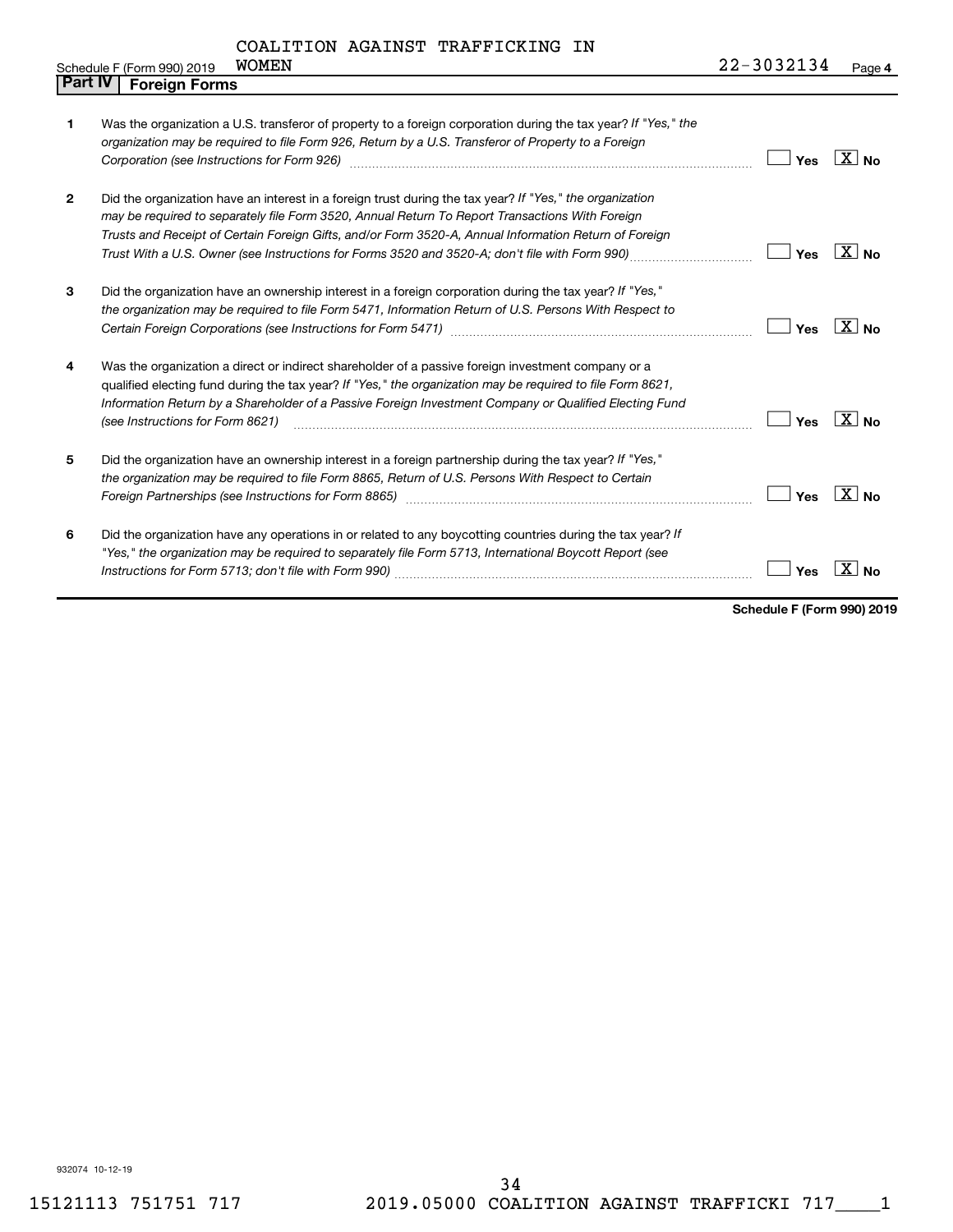|  | COALITION AGAINST TRAFFICKING IN |  |
|--|----------------------------------|--|
|  |                                  |  |

| WOMEN<br>Schedule F (Form 990) 2019                                                                                                 | 22-3032134 | Page |
|-------------------------------------------------------------------------------------------------------------------------------------|------------|------|
| <b>Part V</b>   Supplemental Information                                                                                            |            |      |
| Provide the information required by Part I, line 2 (monitoring of funds); Part I, line 3, column (f) (accounting method; amounts of |            |      |
| investments vs. expenditures per region); Dart II line 1 (accounting method); Dart III (accounting method); and Dart III column (c) |            |      |

nonitoring of funds); Part I, line 3, column (f) (accounting method; amounts of investments vs. expenditures per region); Part II, line 1 (accounting method); Part III (accounting method); and Part III, column (c) (estimated number of recipients), as applicable. Also complete this part to provide any additional information. See instructions.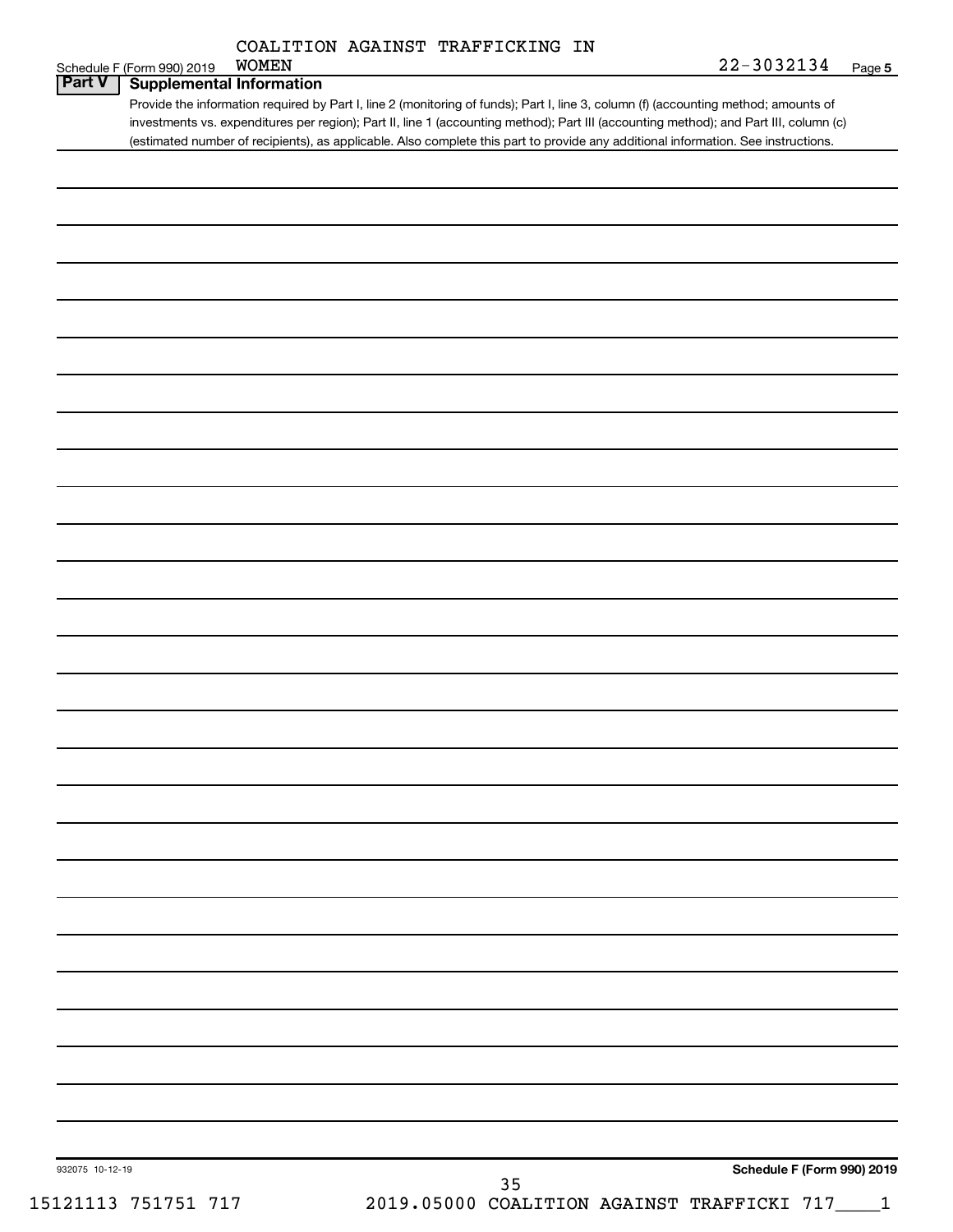| <b>SCHEDULE L</b>                                                                                                    |                               |                   | <b>Transactions With Interested Persons</b>                                |    |               |  |                                    |  |                                                                                                                                    |     |                          |                                     | OMB No. 1545-0047            |             |                                       |
|----------------------------------------------------------------------------------------------------------------------|-------------------------------|-------------------|----------------------------------------------------------------------------|----|---------------|--|------------------------------------|--|------------------------------------------------------------------------------------------------------------------------------------|-----|--------------------------|-------------------------------------|------------------------------|-------------|---------------------------------------|
| (Form 990 or 990-EZ)   Complete if the organization answered "Yes" on Form 990, Part IV, line 25a, 25b, 26, 27, 28a, |                               |                   |                                                                            |    |               |  |                                    |  |                                                                                                                                    |     |                          |                                     | 2019                         |             |                                       |
|                                                                                                                      |                               |                   | 28b, or 28c, or Form 990-EZ, Part V, line 38a or 40b.                      |    |               |  | Attach to Form 990 or Form 990-EZ. |  |                                                                                                                                    |     |                          |                                     | <b>Open To Public</b>        |             |                                       |
| Department of the Treasury<br>Internal Revenue Service                                                               |                               |                   |                                                                            |    |               |  |                                    |  | Go to www.irs.gov/Form990 for instructions and the latest information.                                                             |     |                          |                                     | <b>Inspection</b>            |             |                                       |
| Name of the organization                                                                                             |                               |                   | COALITION AGAINST TRAFFICKING IN                                           |    |               |  |                                    |  |                                                                                                                                    |     |                          |                                     |                              |             | <b>Employer identification number</b> |
|                                                                                                                      |                               | <b>WOMEN</b>      |                                                                            |    |               |  |                                    |  |                                                                                                                                    |     |                          | 22-3032134                          |                              |             |                                       |
| Part I                                                                                                               |                               |                   |                                                                            |    |               |  |                                    |  | Excess Benefit Transactions (section 501(c)(3), section 501(c)(4), and section 501(c)(29) organizations only).                     |     |                          |                                     |                              |             |                                       |
|                                                                                                                      |                               |                   |                                                                            |    |               |  |                                    |  | Complete if the organization answered "Yes" on Form 990, Part IV, line 25a or 25b, or Form 990-EZ, Part V, line 40b.               |     |                          |                                     |                              |             |                                       |
| 1<br>(a) Name of disqualified person                                                                                 |                               |                   | (b) Relationship between disqualified<br>person and organization           |    |               |  |                                    |  | (c) Description of transaction                                                                                                     |     |                          |                                     |                              | Yes         | (d) Corrected?<br><b>No</b>           |
|                                                                                                                      |                               |                   |                                                                            |    |               |  |                                    |  |                                                                                                                                    |     |                          |                                     |                              |             |                                       |
|                                                                                                                      |                               |                   |                                                                            |    |               |  |                                    |  |                                                                                                                                    |     |                          |                                     |                              |             |                                       |
|                                                                                                                      |                               |                   |                                                                            |    |               |  |                                    |  |                                                                                                                                    |     |                          |                                     |                              |             |                                       |
|                                                                                                                      |                               |                   |                                                                            |    |               |  |                                    |  |                                                                                                                                    |     |                          |                                     |                              |             |                                       |
|                                                                                                                      |                               |                   |                                                                            |    |               |  |                                    |  |                                                                                                                                    |     |                          |                                     |                              |             |                                       |
| 2 Enter the amount of tax incurred by the organization managers or disqualified persons during the year under        |                               |                   |                                                                            |    |               |  |                                    |  |                                                                                                                                    |     |                          |                                     |                              |             |                                       |
| section 4958                                                                                                         |                               |                   |                                                                            |    |               |  |                                    |  |                                                                                                                                    |     |                          | $\triangleright$ \$                 |                              |             |                                       |
|                                                                                                                      |                               |                   |                                                                            |    |               |  |                                    |  |                                                                                                                                    |     | $\blacktriangleright$ \$ |                                     |                              |             |                                       |
| Part II                                                                                                              |                               |                   | Loans to and/or From Interested Persons.                                   |    |               |  |                                    |  |                                                                                                                                    |     |                          |                                     |                              |             |                                       |
|                                                                                                                      |                               |                   |                                                                            |    |               |  |                                    |  | Complete if the organization answered "Yes" on Form 990-EZ, Part V, line 38a or Form 990, Part IV, line 26; or if the organization |     |                          |                                     |                              |             |                                       |
|                                                                                                                      |                               |                   | reported an amount on Form 990, Part X, line 5, 6, or 22.                  |    |               |  |                                    |  |                                                                                                                                    |     |                          |                                     |                              |             |                                       |
| (a) Name of                                                                                                          |                               | (b) Relationship  | $(d)$ Loan to or<br>(c) Purpose<br>(e) Original<br>(f) Balance due         |    |               |  | from the                           |  | $(g)$ In                                                                                                                           |     |                          | <b>(h)</b> Approved<br>`by board or |                              | (i) Written |                                       |
| interested person                                                                                                    |                               | with organization | of loan                                                                    |    | organization? |  | principal amount                   |  |                                                                                                                                    |     | default?                 | committee?                          |                              |             | agreement?                            |
|                                                                                                                      |                               |                   |                                                                            | To | From          |  |                                    |  |                                                                                                                                    | Yes | No                       | Yes                                 | No.                          | <b>Yes</b>  | No                                    |
|                                                                                                                      |                               |                   |                                                                            |    |               |  |                                    |  |                                                                                                                                    |     |                          |                                     |                              |             |                                       |
|                                                                                                                      |                               |                   |                                                                            |    |               |  |                                    |  |                                                                                                                                    |     |                          |                                     |                              |             |                                       |
|                                                                                                                      |                               |                   |                                                                            |    |               |  |                                    |  |                                                                                                                                    |     |                          |                                     |                              |             |                                       |
|                                                                                                                      |                               |                   |                                                                            |    |               |  |                                    |  |                                                                                                                                    |     |                          |                                     |                              |             |                                       |
|                                                                                                                      |                               |                   |                                                                            |    |               |  |                                    |  |                                                                                                                                    |     |                          |                                     |                              |             |                                       |
|                                                                                                                      |                               |                   |                                                                            |    |               |  |                                    |  |                                                                                                                                    |     |                          |                                     |                              |             |                                       |
|                                                                                                                      |                               |                   |                                                                            |    |               |  |                                    |  |                                                                                                                                    |     |                          |                                     |                              |             |                                       |
|                                                                                                                      |                               |                   |                                                                            |    |               |  |                                    |  |                                                                                                                                    |     |                          |                                     |                              |             |                                       |
| Total                                                                                                                |                               |                   |                                                                            |    |               |  | $\blacktriangleright$ \$           |  |                                                                                                                                    |     |                          |                                     |                              |             |                                       |
| Part II                                                                                                              |                               |                   | <b>Grants or Assistance Benefiting Interested Persons.</b>                 |    |               |  |                                    |  |                                                                                                                                    |     |                          |                                     |                              |             |                                       |
|                                                                                                                      |                               |                   | Complete if the organization answered "Yes" on Form 990, Part IV, line 27. |    |               |  |                                    |  |                                                                                                                                    |     |                          |                                     |                              |             |                                       |
|                                                                                                                      | (a) Name of interested person |                   | (b) Relationship between<br>interested person and                          |    |               |  | (c) Amount of<br>assistance        |  | (d) Type of<br>assistance                                                                                                          |     |                          |                                     | (e) Purpose of<br>assistance |             |                                       |
|                                                                                                                      |                               |                   | the organization                                                           |    |               |  |                                    |  |                                                                                                                                    |     |                          |                                     |                              |             |                                       |
|                                                                                                                      |                               |                   |                                                                            |    |               |  |                                    |  |                                                                                                                                    |     |                          |                                     |                              |             |                                       |
|                                                                                                                      |                               |                   |                                                                            |    |               |  |                                    |  |                                                                                                                                    |     |                          |                                     |                              |             |                                       |
|                                                                                                                      |                               |                   |                                                                            |    |               |  |                                    |  |                                                                                                                                    |     |                          |                                     |                              |             |                                       |
|                                                                                                                      |                               |                   |                                                                            |    |               |  |                                    |  |                                                                                                                                    |     |                          |                                     |                              |             |                                       |
|                                                                                                                      |                               |                   |                                                                            |    |               |  |                                    |  |                                                                                                                                    |     |                          |                                     |                              |             |                                       |
|                                                                                                                      |                               |                   |                                                                            |    |               |  |                                    |  |                                                                                                                                    |     |                          |                                     |                              |             |                                       |
|                                                                                                                      |                               |                   |                                                                            |    |               |  |                                    |  |                                                                                                                                    |     |                          |                                     |                              |             |                                       |
|                                                                                                                      |                               |                   |                                                                            |    |               |  |                                    |  |                                                                                                                                    |     |                          |                                     |                              |             |                                       |
| LHA For Paperwork Reduction Act Notice, see the Instructions for Form 990 or 990-EZ.                                 |                               |                   |                                                                            |    |               |  |                                    |  |                                                                                                                                    |     |                          |                                     |                              |             | Schedule L (Form 990 or 990-EZ) 2019  |

932131 10-21-19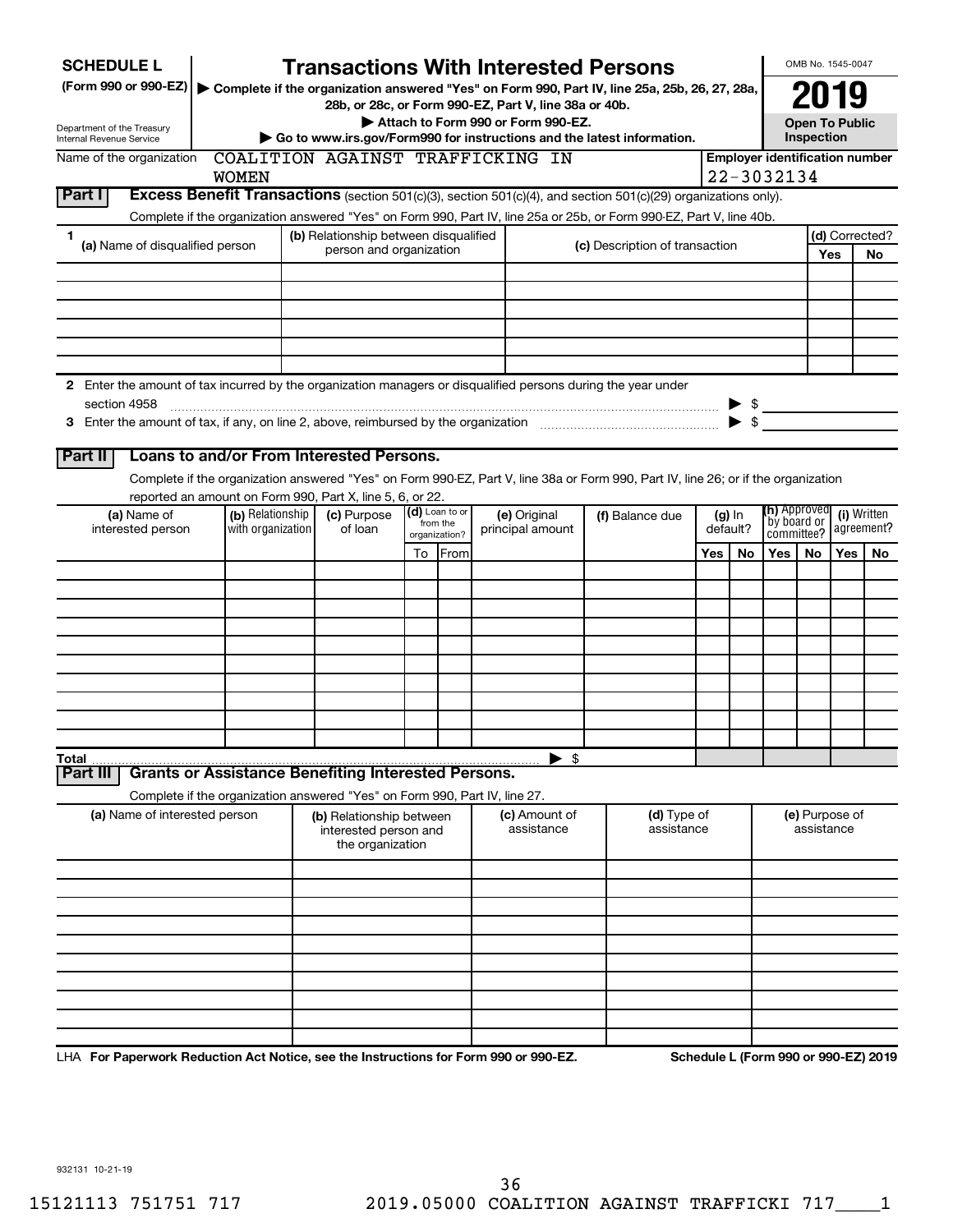|                | Schedule L (Form 990 or 990-EZ) 2019 WOMEN                                               |  |                                                                    |  | COALITION AGAINST TRAFFICKING IN                                                            |  | $22 - 3032134$ Page 2             |                             |                         |
|----------------|------------------------------------------------------------------------------------------|--|--------------------------------------------------------------------|--|---------------------------------------------------------------------------------------------|--|-----------------------------------|-----------------------------|-------------------------|
| <b>Part IV</b> | <b>Business Transactions Involving Interested Persons.</b>                               |  |                                                                    |  |                                                                                             |  |                                   |                             |                         |
|                | Complete if the organization answered "Yes" on Form 990, Part IV, line 28a, 28b, or 28c. |  |                                                                    |  |                                                                                             |  |                                   |                             |                         |
|                | (a) Name of interested person                                                            |  | (b) Relationship between interested<br>person and the organization |  | (c) Amount of<br>transaction                                                                |  | (d) Description of<br>transaction | organization's<br>revenues? | (e) Sharing of          |
|                |                                                                                          |  |                                                                    |  |                                                                                             |  |                                   | Yes                         | No                      |
|                | TERESA ULLOA ZIAURRIZ                                                                    |  | NON-VOTING BOARD ME                                                |  |                                                                                             |  | 0. CATW LAC RE                    |                             | $\overline{\textbf{X}}$ |
|                |                                                                                          |  |                                                                    |  |                                                                                             |  |                                   |                             |                         |
|                |                                                                                          |  |                                                                    |  |                                                                                             |  |                                   |                             |                         |
|                |                                                                                          |  |                                                                    |  |                                                                                             |  |                                   |                             |                         |
|                |                                                                                          |  |                                                                    |  |                                                                                             |  |                                   |                             |                         |
|                |                                                                                          |  |                                                                    |  |                                                                                             |  |                                   |                             |                         |
|                |                                                                                          |  |                                                                    |  |                                                                                             |  |                                   |                             |                         |
|                |                                                                                          |  |                                                                    |  |                                                                                             |  |                                   |                             |                         |
| <b>Part V</b>  | <b>Supplemental Information.</b>                                                         |  |                                                                    |  |                                                                                             |  |                                   |                             |                         |
|                |                                                                                          |  |                                                                    |  | Provide additional information for responses to questions on Schedule L (see instructions). |  |                                   |                             |                         |
|                |                                                                                          |  |                                                                    |  | SCH L, PART IV, BUSINESS TRANSACTIONS INVOLVING INTERESTED PERSONS:                         |  |                                   |                             |                         |
| (A)            | NAME OF PERSON: TERESA ULLOA ZIAURRIZ                                                    |  |                                                                    |  |                                                                                             |  |                                   |                             |                         |
| (B)            |                                                                                          |  |                                                                    |  | RELATIONSHIP BETWEEN INTERESTED PERSON AND ORGANIZATION:                                    |  |                                   |                             |                         |
|                |                                                                                          |  |                                                                    |  | NON-VOTING BOARD MEMBER OF CATW AND EXECUTIVE DIRECTOR OF CATW LAC                          |  |                                   |                             |                         |
| (D)            |                                                                                          |  |                                                                    |  | DESCRIPTION OF TRANSACTION: CATW LAC RECEIVED GRANTS IN EXCESS OF                           |  |                                   |                             |                         |
|                |                                                                                          |  |                                                                    |  |                                                                                             |  |                                   |                             |                         |
|                | \$10,000 FROM CATW                                                                       |  |                                                                    |  |                                                                                             |  |                                   |                             |                         |
|                |                                                                                          |  |                                                                    |  |                                                                                             |  |                                   |                             |                         |
|                |                                                                                          |  |                                                                    |  |                                                                                             |  |                                   |                             |                         |
|                |                                                                                          |  |                                                                    |  |                                                                                             |  |                                   |                             |                         |
|                |                                                                                          |  |                                                                    |  |                                                                                             |  |                                   |                             |                         |
|                |                                                                                          |  |                                                                    |  |                                                                                             |  |                                   |                             |                         |
|                |                                                                                          |  |                                                                    |  |                                                                                             |  |                                   |                             |                         |
|                |                                                                                          |  |                                                                    |  |                                                                                             |  |                                   |                             |                         |
|                |                                                                                          |  |                                                                    |  |                                                                                             |  |                                   |                             |                         |
|                |                                                                                          |  |                                                                    |  |                                                                                             |  |                                   |                             |                         |
|                |                                                                                          |  |                                                                    |  |                                                                                             |  |                                   |                             |                         |
|                |                                                                                          |  |                                                                    |  |                                                                                             |  |                                   |                             |                         |
|                |                                                                                          |  |                                                                    |  |                                                                                             |  |                                   |                             |                         |
|                |                                                                                          |  |                                                                    |  |                                                                                             |  |                                   |                             |                         |
|                |                                                                                          |  |                                                                    |  |                                                                                             |  |                                   |                             |                         |

**Schedule L (Form 990 or 990-EZ) 2019**

932132 10-21-19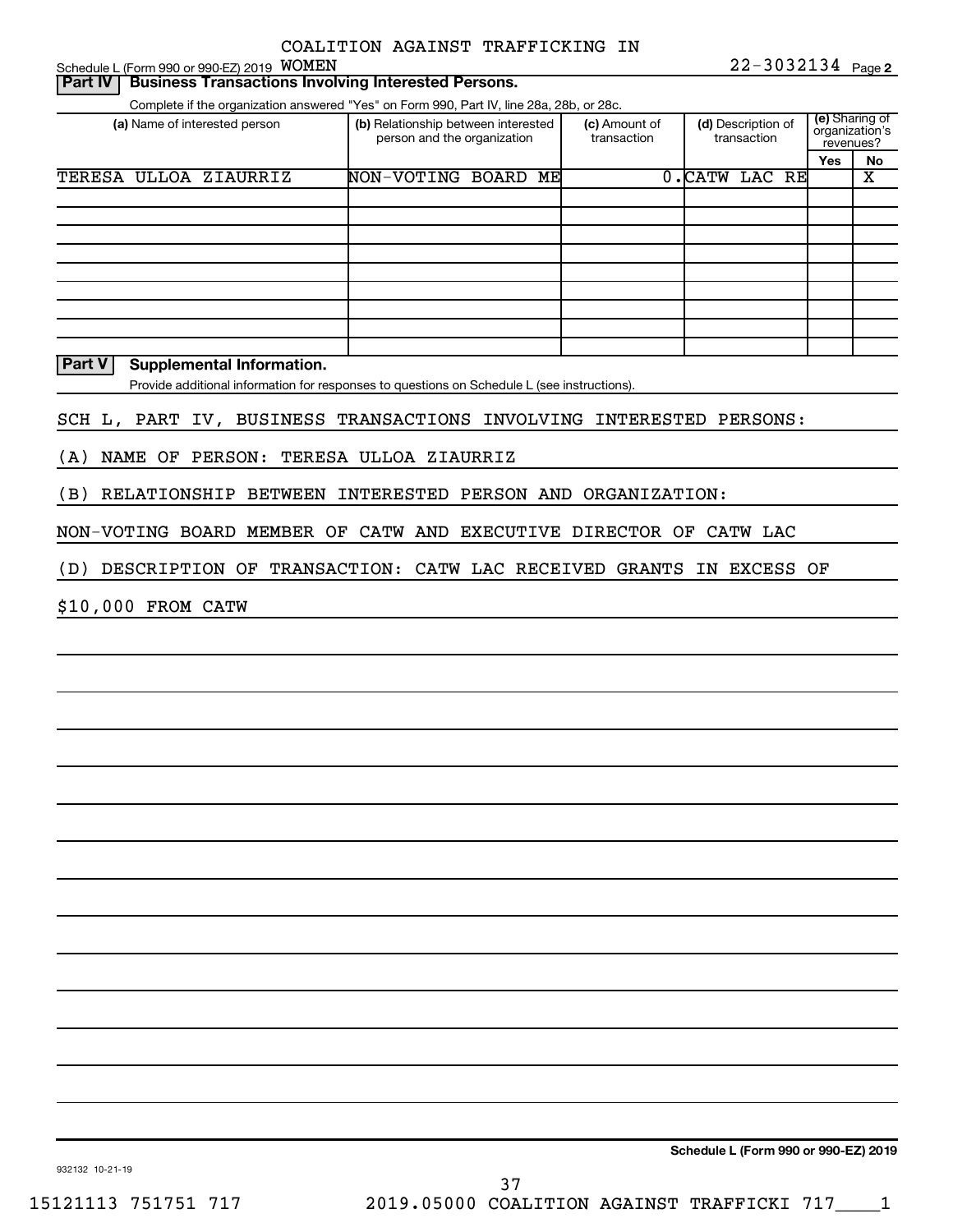**(Form 990 or 990-EZ)**

Department of the Treasury Internal Revenue Service Name of the organization

**SCHEDULE O Supplemental Information to Form 990 or 990-EZ 2019** 

**Complete to provide information for responses to specific questions on Form 990 or 990-EZ or to provide any additional information. | Attach to Form 990 or 990-EZ. | Go to www.irs.gov/Form990 for the latest information.**



OMB No. 1545-0047

COALITION AGAINST TRAFFICKING IN

WOMEN 22-3032134

## FORM 990, PART I, LINE 1, DESCRIPTION OF ORGANIZATION MISSION:

## RIGHTS BY WORKING INTERNATIONALLY TO COMBAT COMMERCIAL SEXUAL

EXPLOITATION IN ALL ITS FORMS, ESPECIALLY PROSTITUTION AND TRAFFICKING

IN WOMEN AND GIRLS.

FORM 990, PART III, LINE 4A, PROGRAM SERVICE ACCOMPLISHMENTS:

THE HARM OF COMMERCIAL SEXUAL EXPLOITATION TO WOMEN AND CHILDREN,

THEMSELVES AND TO COMMUNITIES. CATW PROMOTES THE SWEDISH MODEL

LEGISLATION AT LOCAL, NATIONAL, AND INTERNATIONAL LEVELS TO PREVENT

WOMEN AND CHILDREN FROM BECOMING VICTIMS OF HUMAN TRAFFICKING. THE

SWEDISH MODEL IS THE WORLD'S FIRST LAW TO RECOGNIZE PROSTITUTION AS

VIOLENCE AGAINST WOMEN AND A VIOLATION OF HUMAN RIGHTS. IT CRIMINALIZES

THE PURCHASE OF COMMERCIAL SEX AND OFFERS TO WOMEN, SERVICES AND EXIT

STRATEGIES. THE SWEDISH MODEL ORIGINATED IN 1999 AND HAS SINCE BEEN

PASSED IN THE REPUBLIC OF KOREA (SOUTH KOREA, 2004), NORWAY (2009),

ICELAND (2009) NORTHERN IRELAND (2014) CANADA (WITH RESERVATIONS, 2015)

AND FRANCE (2016), THE REPUBLIC OF IRELAND (2017), AND ISRAEL (2018).

FORM 990, PART VI, SECTION B, LINE 11B:

BOARD MEMBERS, EXECUTIVE DIRECTOR AND FINANCIAL MANAGER REVIEW THE FORM 990 FOR COMPLETENESS AND ACCURACY.

FORM 990, PART VI, SECTION B, LINE 12C:

ORGANIZATION REGULARLY AND CONSISTENTLY MONITORS AND ENFORCES COMPLIANCE

WITH THE CONFLICT OF INTEREST POLICY.

932211 09-06-19 LHA For Paperwork Reduction Act Notice, see the Instructions for Form 990 or 990-EZ. Schedule O (Form 990 or 990-EZ) (2019)

38

15121113 751751 717 2019.05000 COALITION AGAINST TRAFFICKI 717\_\_\_\_1